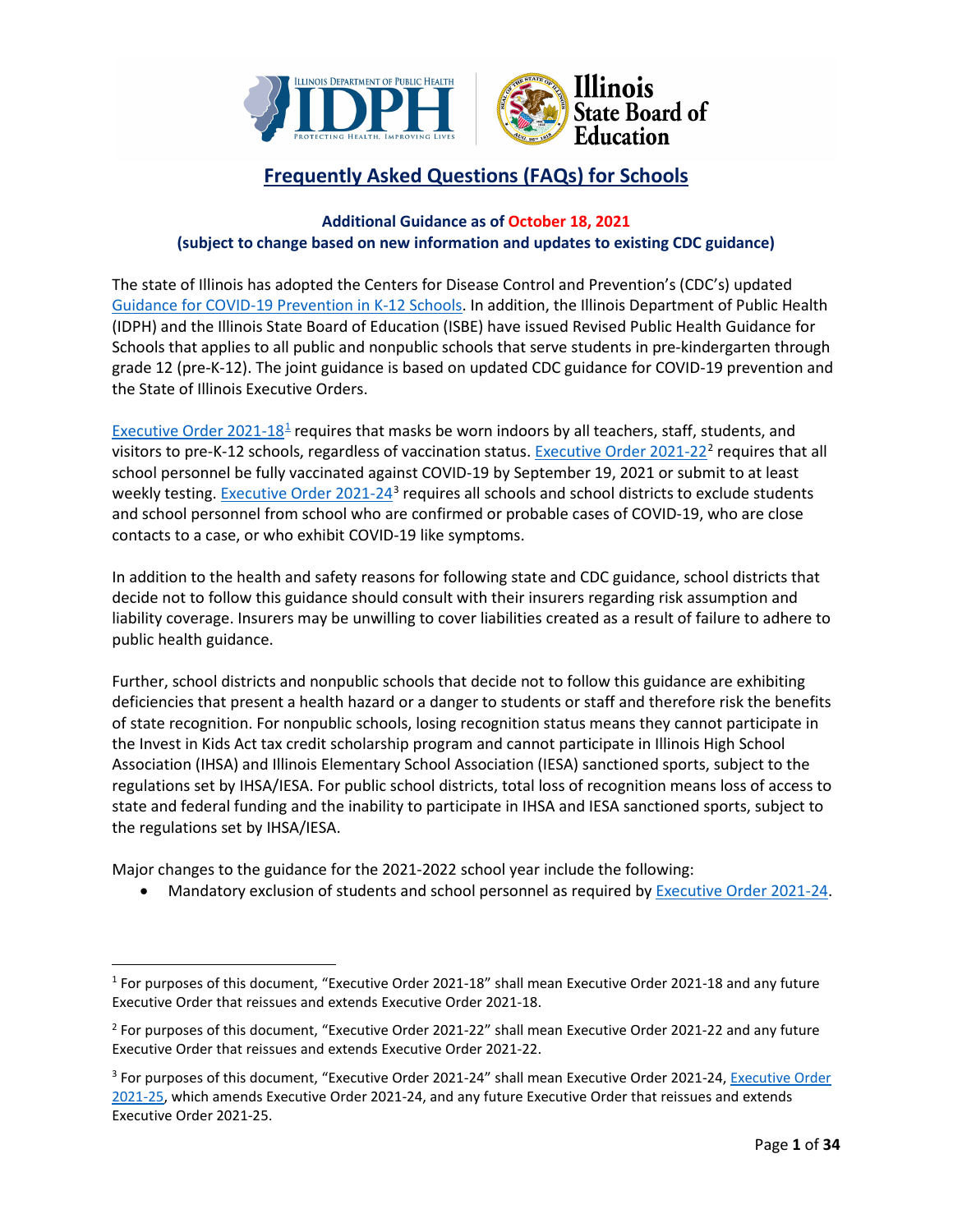- Promotion of vaccination as the leading public health prevention strategy to end the COVID-19 pandemic and the requirement, pursuant to **Executive Order 2021-22**, that all school personnel be fully vaccinated or submit to at least weekly testing.
- Additional emphasis on the importance of offering in-person learning, regardless of whether all prevention strategies can be implemented in a school.
- Revised definition of close contacts to guide quarantine or exclusion procedure.
- Introduction of a Test to Stay alternative to quarantine or exclusion.
- Alignment with [Executive Order 2021-18](https://www.illinois.gov/government/executive-orders/executive-order.executive-order-number-18.2021.html) on required universal indoor masking in pre-K-12 schools for all teachers, staff, students, and visitors, regardless of vaccination status.

# **Contents**

| 1.  | What is the importance of vaccinations in supporting fully in-person instruction?  6        |  |
|-----|---------------------------------------------------------------------------------------------|--|
| 2.  | Is there a state mandate that school personnel receive the COVID-19 vaccine?7               |  |
| 3.  | By when must school personnel obtain the COVID-19 vaccine or submit to at least weekly      |  |
| 4.  |                                                                                             |  |
| 5.  |                                                                                             |  |
| 6.  |                                                                                             |  |
| 7.  |                                                                                             |  |
| 8.  |                                                                                             |  |
| 9.  | Who is responsible for ensuring that school personnel not employed by the school or school  |  |
| 10. | May school personnel refuse to be fully vaccinated for any reason? (Updated 10/6/2021). 10  |  |
| 11. | May schools institute requirements for vaccination or testing that exceed the requirements  |  |
|     |                                                                                             |  |
| 12. |                                                                                             |  |
| 13. |                                                                                             |  |
| 14. |                                                                                             |  |
| 15. |                                                                                             |  |
| 16. |                                                                                             |  |
| 17. | What are the recommendations as to when a mask may be removed for students and staff?<br>12 |  |
| 18. | What PPE is required by school nurses who are assessing a student or staff member           |  |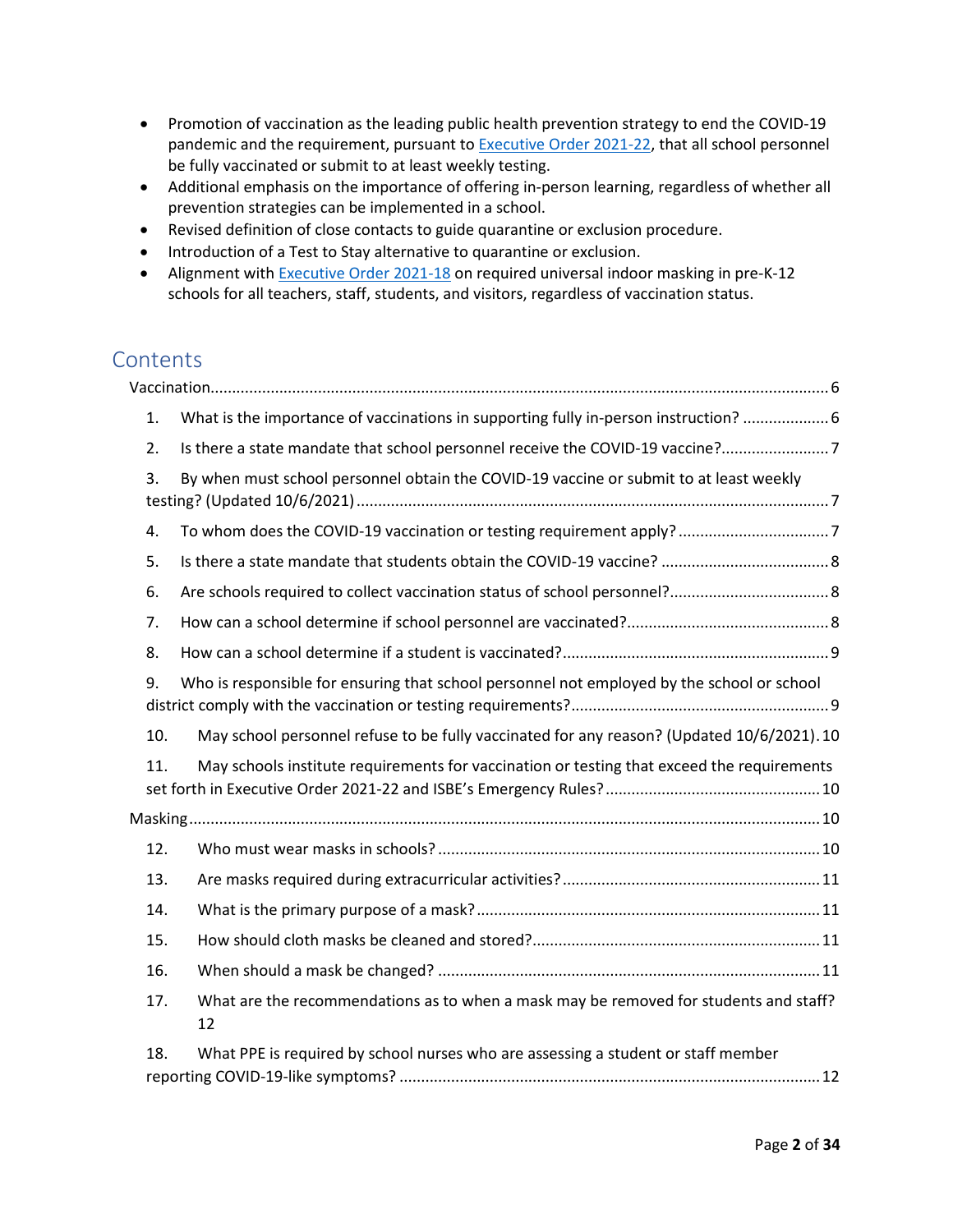| 19. | If a nurse or staff member was wearing full PPE as recommended and was in the same room<br>as a student or staff member later determined to be a probable or confirmed COVID-19 case, is that<br>nurse or staff member required to be quarantined by the health department or excluded by the |
|-----|-----------------------------------------------------------------------------------------------------------------------------------------------------------------------------------------------------------------------------------------------------------------------------------------------|
|     |                                                                                                                                                                                                                                                                                               |
| 20. | What are the recommendations on using a face shield in lieu of a mask?  13                                                                                                                                                                                                                    |
| 21. | How should schools handle students who cannot tolerate a face covering or a face shield                                                                                                                                                                                                       |
| 22. | What are the recommendations on using a neck warmer in lieu of a cloth mask?  14                                                                                                                                                                                                              |
| 23. | What kind of PPE is required for staff who clean areas used by a suspected or known COVID-                                                                                                                                                                                                    |
| 24. |                                                                                                                                                                                                                                                                                               |
|     |                                                                                                                                                                                                                                                                                               |
| 25. | What are the CDC's physical distancing recommendations for individuals in classrooms?14                                                                                                                                                                                                       |
| 26. | What additional prevention measures should schools adopt if maintaining physical<br>distancing of at least 3 feet between students is not feasible in their facilities?15                                                                                                                     |
| 27. | What are the CDC's physical distancing recommendations for cafeterias and other areas                                                                                                                                                                                                         |
|     |                                                                                                                                                                                                                                                                                               |
| 28. |                                                                                                                                                                                                                                                                                               |
| 29. |                                                                                                                                                                                                                                                                                               |
| 30. | For how long will school personnel who are not fully vaccinated need to submit to testing?<br>15                                                                                                                                                                                              |
| 31. | If a school does not operate a testing program, are school personnel required to pay for                                                                                                                                                                                                      |
| 32. | May unvaccinated school personnel purchase and self-administer a test and provide test<br>results to the school for required weekly screening for unvaccinated staff? (Updated 10/4/2021). 16                                                                                                 |
| 33. | 16. How can school personnel who are not fully vaccinated provide proof of a negative test? .16                                                                                                                                                                                               |
| 34. | What happens if school personnel undergoing at least weekly testing for COVID-19 receives                                                                                                                                                                                                     |
| 35. | Must a school exclude unvaccinated school personnel who are testing in accordance with                                                                                                                                                                                                        |
| 36. |                                                                                                                                                                                                                                                                                               |
| 37. | How can testing be used to support participation in extracurricular activities? 18                                                                                                                                                                                                            |
| 38. | What is the average amount of time after receiving a COVID-19 test that results will be                                                                                                                                                                                                       |
|     |                                                                                                                                                                                                                                                                                               |
| 39. | When a student is tested outside of school, can the school be notified of a confirmed or                                                                                                                                                                                                      |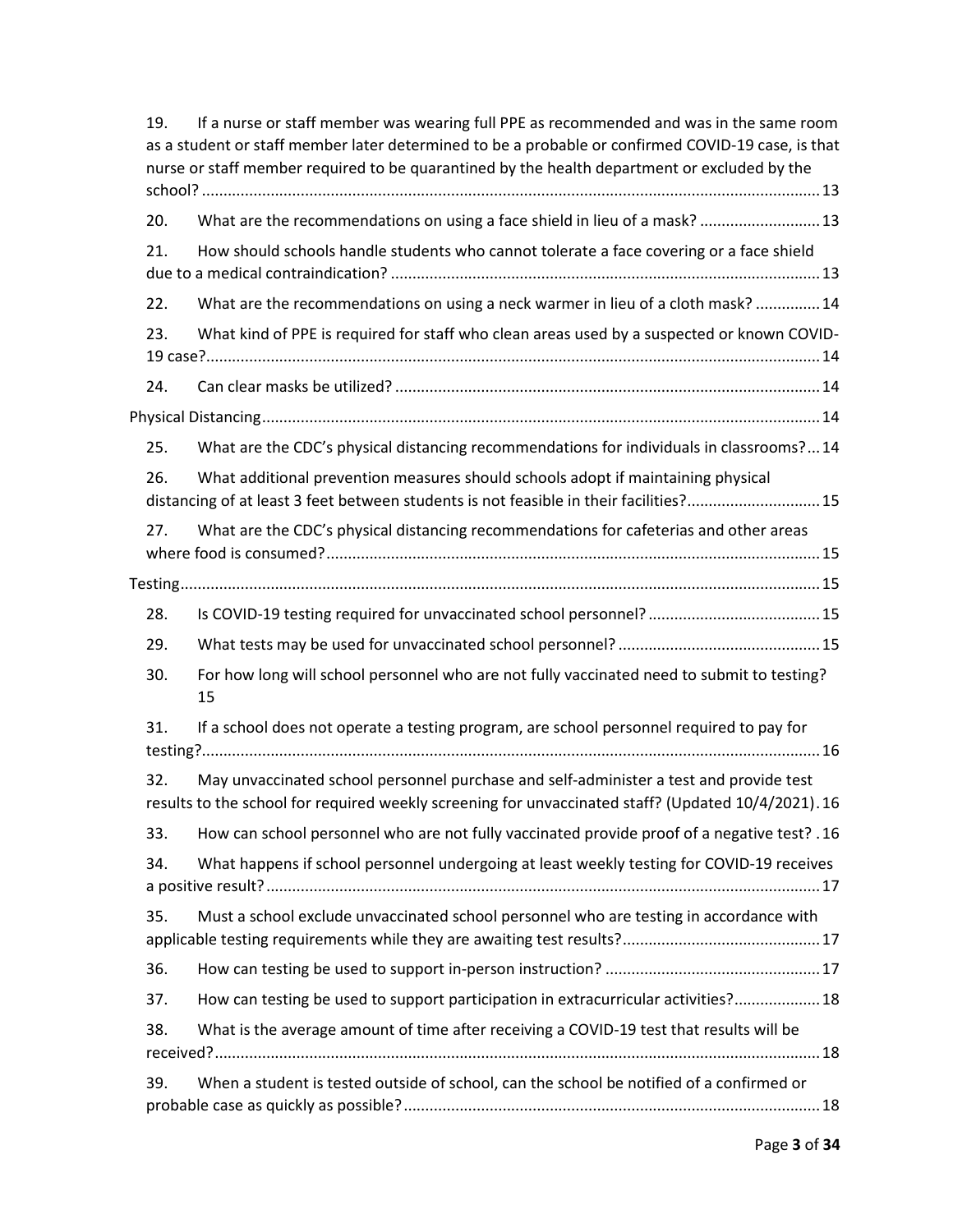| 40.          | If a student or staff member presents a note from a health provider or negative COVID-19                                                                                                                                                                                       |  |
|--------------|--------------------------------------------------------------------------------------------------------------------------------------------------------------------------------------------------------------------------------------------------------------------------------|--|
| 41.          | When is a confirmatory PCR test required for possible cases in the school setting? 19                                                                                                                                                                                          |  |
| 42.          |                                                                                                                                                                                                                                                                                |  |
| 43.          | If an unvaccinated staff person has recovered from COVID-19 in the past 90 days, do they                                                                                                                                                                                       |  |
|              |                                                                                                                                                                                                                                                                                |  |
| 44.          | Do schools need to conduct temperature checks and symptom screening and/or require<br>parents to provide attestation of negative symptom screening on a daily basis?20                                                                                                         |  |
| 45.          | What actions should be taken by students/staff sent home with COVID-19-like symptoms?<br>20                                                                                                                                                                                    |  |
| 46.<br>well? | If a student is sent home sick with suspected COVID-19 symptoms (e.g., cough, fever,<br>diarrhea, shortness of breath, etc.), must all their siblings/household members be sent home as<br>20                                                                                  |  |
| 47.<br>case? | How many symptoms does a person need to have to be considered a suspect COVID-19<br>21                                                                                                                                                                                         |  |
| 48.          | What temperature is the fever threshold to be considered a symptom of COVID-19 and for                                                                                                                                                                                         |  |
| 49.<br>19?   | What are the recommendations for someone who has previously tested positive for COVID-<br>21                                                                                                                                                                                   |  |
|              |                                                                                                                                                                                                                                                                                |  |
| 50.          |                                                                                                                                                                                                                                                                                |  |
| 51.          |                                                                                                                                                                                                                                                                                |  |
|              |                                                                                                                                                                                                                                                                                |  |
| 52.          |                                                                                                                                                                                                                                                                                |  |
| 53.          | If a confirmed or probable COVID-19 case is identified in a classroom, or on a school bus,<br>who will be considered close contacts that need to be excluded and quarantined? Will this include<br>the entire classroom or all the students on the bus? (Updated 10/6/2021) 23 |  |
| 54.          | If the close contact and the COVID-19 case were both wearing masks when the exposure<br>occurred, is the close contact still required to be excluded and quarantined? 24                                                                                                       |  |
| 55.          | If after completing 10 days in isolation a "probable" COVID-19 case (based on known<br>exposure, symptoms, and positive serology) has a subsequent exposure to a confirmed case of<br>COVID-19, does this person need to be quarantined or excluded from school? 24            |  |
| 56.          | Do vaccinated students and staff have to be excluded after an exposure to a case? 24                                                                                                                                                                                           |  |
| 57.          | Does an individual with positive SARS-CoV-2 antibody testing need to be excluded if                                                                                                                                                                                            |  |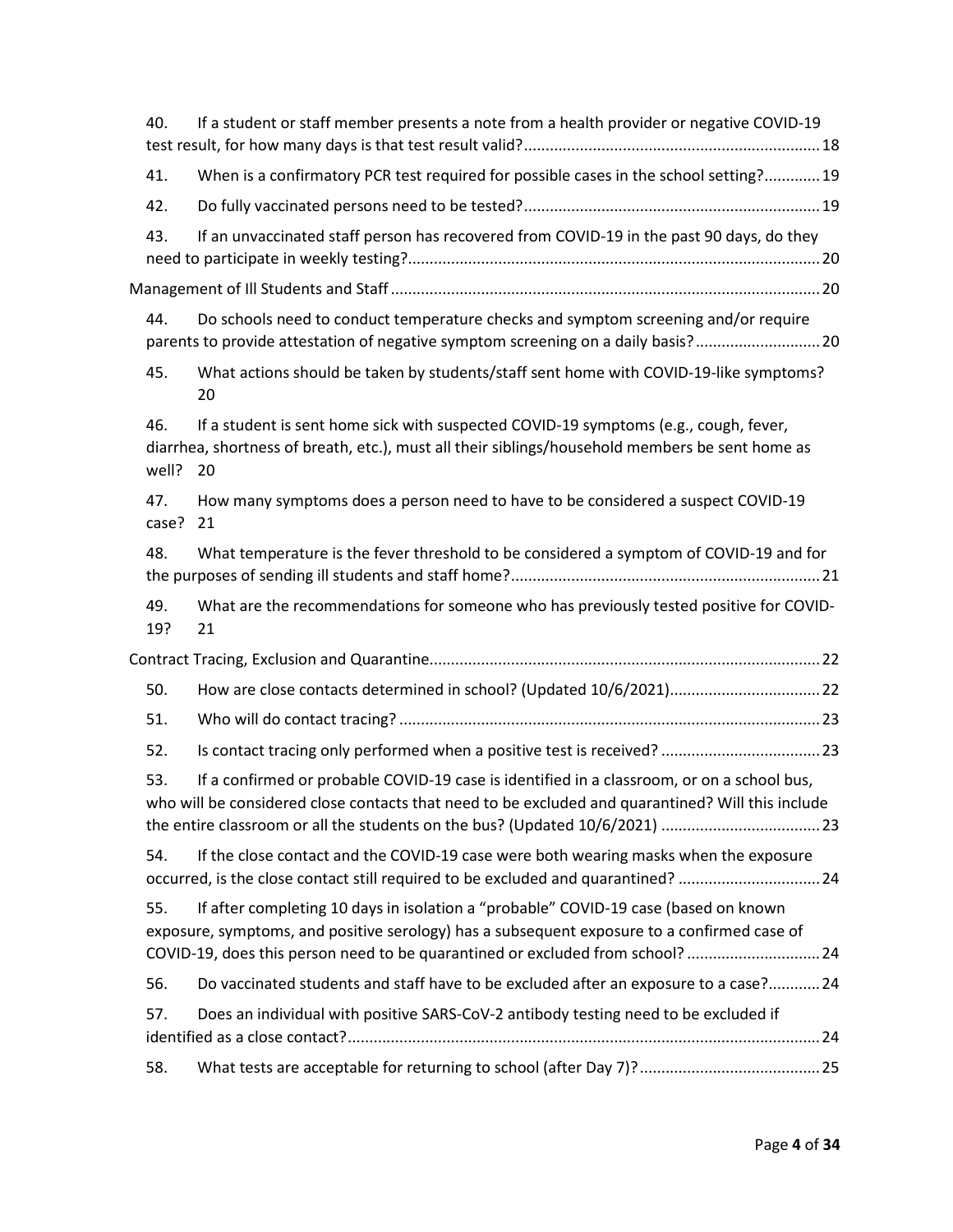| 59. | If a student or staff member is identified as a close contact to a person with COVID-19 and is<br>excluded from school, are their household members and close contacts also required to be |  |
|-----|--------------------------------------------------------------------------------------------------------------------------------------------------------------------------------------------|--|
|     |                                                                                                                                                                                            |  |
| 60. | What kind of cleaning and disinfection for schools is recommended? 25                                                                                                                      |  |
|     |                                                                                                                                                                                            |  |
| 61. | What is the definition of an outbreak in pre-K-12 schools? (Updated 10/6/2021)26                                                                                                           |  |
| 62. | If there is a large outbreak of COVID-19 within a school, what are the recommendations for                                                                                                 |  |
| 63. | Are there alternative strategies to school closure during a large outbreak that may be                                                                                                     |  |
|     |                                                                                                                                                                                            |  |
| 64. | Are schools required to report information to the local health department including cases,                                                                                                 |  |
| 65. | Is there a template letter for schools to use when notifying parents/guardians, students,                                                                                                  |  |
| 66. | Is it a Family Educational Rights and Privacy Act (FERPA) violation to notify the LHD/IDPH or                                                                                              |  |
| 67. | Does contact tracing violate the Health Insurance Portability and Accountability Act                                                                                                       |  |
| 68. | If we have a case of COVID-19 in a student at our school, what is our responsibility for                                                                                                   |  |
| 69. | Besides public health authorities, who should be notified of a case of COVID-19 at our<br>school? Must we notify the entire district, or only the classroom or the building? 29            |  |
|     |                                                                                                                                                                                            |  |
| 70. |                                                                                                                                                                                            |  |
| 71. | Playing of some music instruments and singing are recognized as ways COVID-19 can be<br>spread more easily by respiratory droplets. How can we prevent transmission in band or music       |  |
| 72. | Occasionally, students share music, equipment, and even instruments. How do we manage                                                                                                      |  |
| 73. | If an athlete is diagnosed with COVID-19, is it up to the school to notify all other teams that                                                                                            |  |
| 74. | What is the role of the local health department in a situation involving an athlete diagnosed                                                                                              |  |
|     |                                                                                                                                                                                            |  |
| 75. | How should schools apply the CDC's recommended layered prevention strategies? 31                                                                                                           |  |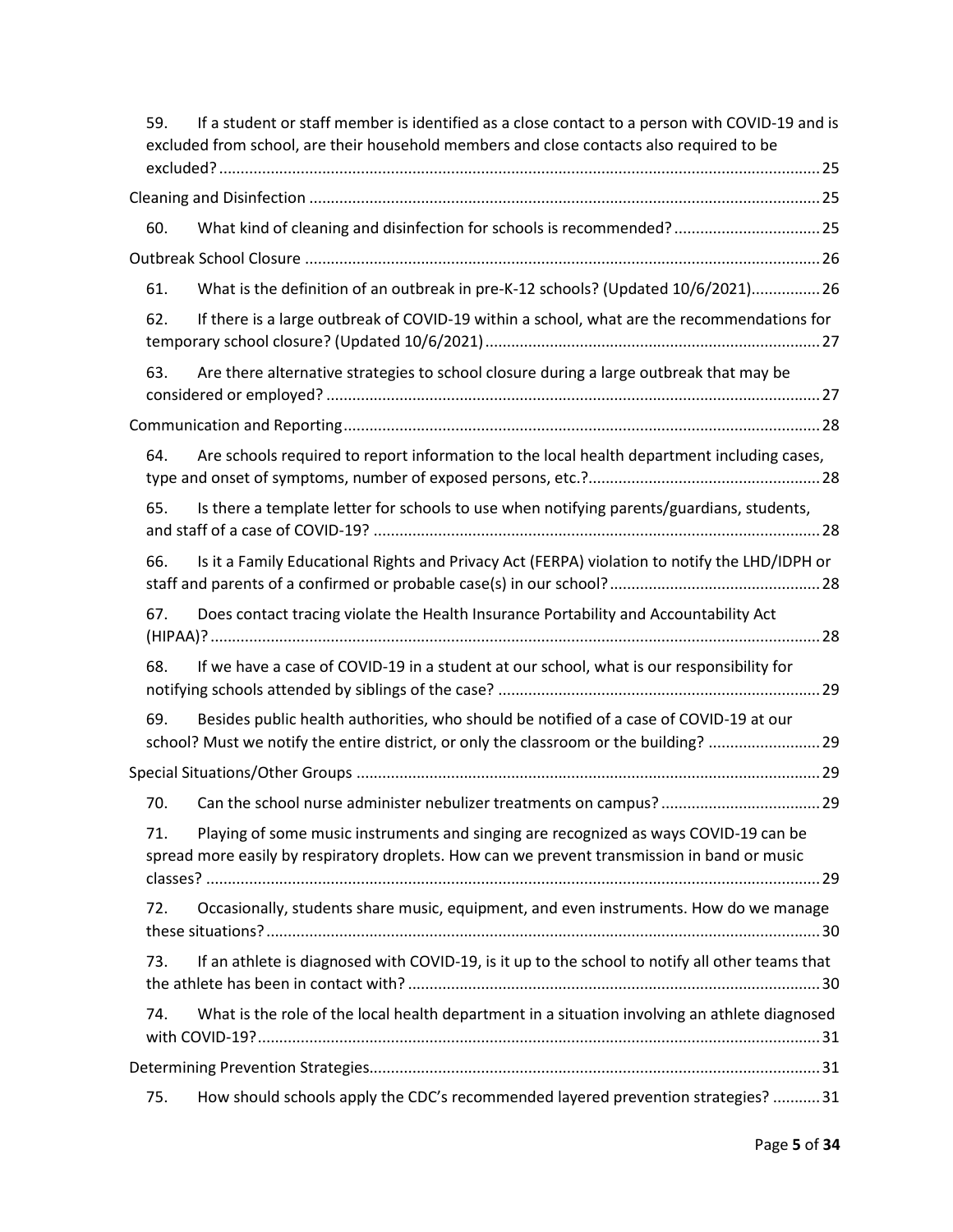| 76. | How can schools determine what level of transmission is occurring in their community?  33       |  |  |  |  |
|-----|-------------------------------------------------------------------------------------------------|--|--|--|--|
| 77. |                                                                                                 |  |  |  |  |
| 78. | What are the CDC's requirements for school buses and other school-related transportation?<br>33 |  |  |  |  |
|     |                                                                                                 |  |  |  |  |
| 79. | Do my school-aged children have to quarantine after returning from domestic travel?  34         |  |  |  |  |
| 80. | Are there any current domestic or international travel restrictions for which we should be      |  |  |  |  |
|     |                                                                                                 |  |  |  |  |
|     |                                                                                                 |  |  |  |  |

# <span id="page-5-0"></span>*Vaccination*

# <span id="page-5-1"></span>**1. What is the importance of vaccinations in supporting fully in-person instruction?**

Achieving high levels of COVID-19 vaccination among eligible students, as well as teachers, staff, and household members, is critical to help schools safely resume full operations.

Vaccination is currently the leading public health prevention strategy to end the COVID-19 pandemic. People who are fully vaccinated against COVID-19 are at low risk of symptomatic or severe infection. A [growing body of evidence](https://www.cdc.gov/coronavirus/2019-ncov/science/science-briefs/fully-vaccinated-people.html?CDC_AA_refVal=https%3A%2F%2Fwww.cdc.gov%2Fcoronavirus%2F2019-ncov%2Fmore%2Ffully-vaccinated-people.html) suggests that people who are fully vaccinated against COVID-19 are less likely to have an asymptomatic infection or transmit COVID-19 to others than people who are not fully vaccinated. (See [Question 8](#page-8-0) below about ways schools can determine students' vaccination status.)

[People 12 years and older are now eligible for COVID-19 vaccination.](https://www.cdc.gov/coronavirus/2019-ncov/vaccines/recommendations/adolescents.html) Schools can [promote](https://www.cdc.gov/vaccines/covid-19/planning/school-located-clinics/how-schools-can-support.html)  [vaccinations](https://www.cdc.gov/vaccines/covid-19/planning/school-located-clinics/how-schools-can-support.html) among teachers, staff, families, and eligible students by providing information about COVID-19 vaccination, encouraging vaccine trust and confidence, and establishing supportive policies and practices that make getting vaccinated as easy and convenient as possible.

The Illinois Department of Public Health (IDPH) and Illinois State Board of Education (ISBE) have provided the following resources to support schools in providing and promoting vaccination:

- *[Hosting a Vaccination Event](https://www.isbe.net/Documents/Vaccination-site-request-ISBE-IDPH.pdf)*: Contact information and instructions for hosting a vaccination event at one or more schools.
- *[Parent Letter](https://www.isbe.net/_layouts/Download.aspx?SourceUrl=/Documents/Parent-Letter-Vaccine.docx)*: Letter to send to parents and families on either IDPH and ISBE letterhead or district letterhead to communicate about options for eligible children to receive the COVID-19 vaccine if your district does not host a vaccination event.
	- o *[Arabic](https://www.isbe.net/_layouts/Download.aspx?SourceUrl=/Documents/Parent-Letter-Vaccine-Arabic.docx)*
	- o *[Chinese Simplified](https://www.isbe.net/_layouts/Download.aspx?SourceUrl=/Documents/Parent-Letter-Vaccine-Chinese-Simplified.docx)*
	- o *[Chinese Traditional](https://www.isbe.net/_layouts/Download.aspx?SourceUrl=/Documents/Parent-Letter-Vaccine-Chinese-Traditional.docx)*
	- o *[Polish](https://www.isbe.net/_layouts/Download.aspx?SourceUrl=/Documents/Parent-Letter-Vaccine-Polish.docx)*
	- o *[Tagalog](https://www.isbe.net/_layouts/Download.aspx?SourceUrl=/Documents/Parent-Letter-Vaccine-Tagalog.docx)*
	- o *[Urdu](https://www.isbe.net/_layouts/Download.aspx?SourceUrl=/Documents/Parent-Letter-Vaccine-Urdu.docx)*
	- o *[Spanish](https://www.isbe.net/_layouts/Download.aspx?SourceUrl=/Documents/Parent-Letter-Vaccine-Spanish.docx)*
- **Strategies to Build Vaccine Confidence**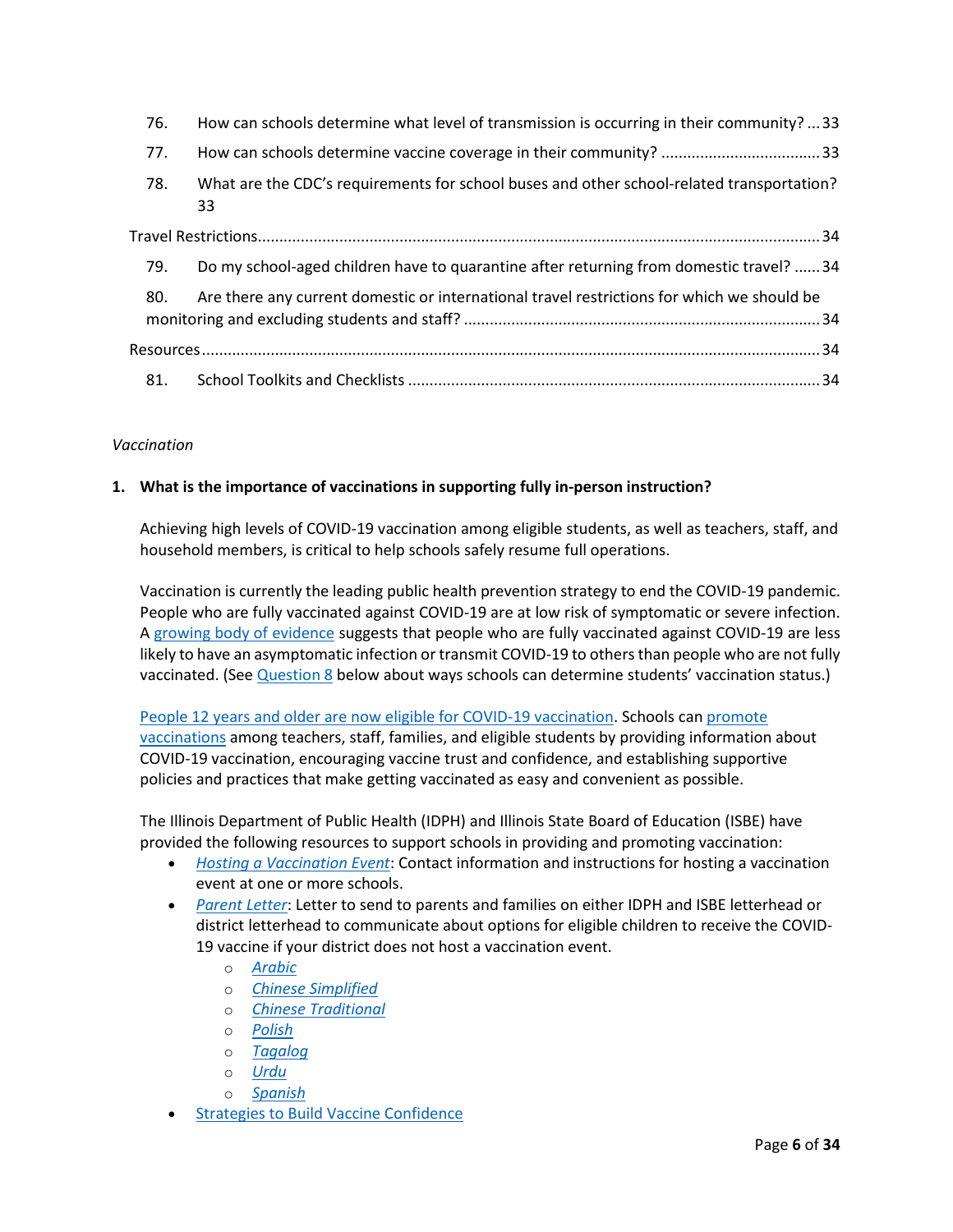- [How to Talk About the COVID-19 Vaccine](https://www.isbe.net/Documents/How-to-Talk-About-the-COVID-19-Vaccine.pdf)
- [COVID-19 Vaccination for Young People FAQs](https://www.isbe.net/Documents/20210611-COVID-19-Youth-Vaccination.pdf)
- Vaccination Options for Children and Families
	- o *[English](https://www.isbe.net/Documents/Infographic-COVID-19-12-and-Over-Vaccinated.pdf)*
	- o *[Spanish](https://www.isbe.net/Documents/Infographic-COVID-19-12-and-Over-Vaccinated-Spanish.pdf)*
- [ICAAP Vaccination Letter](https://www.isbe.net/Documents/ICAAP-Vaccination-Letter-20210721.pdf)

#### <span id="page-6-0"></span>**2. Is there a state mandate that school personnel receive the COVID-19 vaccine?**

[Executive Order 2021-22](https://www.illinois.gov/government/executive-orders/executive-order.executive-order-number-22.2021.html) and [23 Ill. Admin. Code 6](https://www.isbe.net/Documents/18389_23-6RG-E.pdf) require all school personnel to be fully vaccinated against COVID-19 or submit to at least weekly testing.

# <span id="page-6-1"></span>**3. By when must school personnel obtain the COVID-19 vaccine or submit to at least weekly testing? (Updated 10/18/2021)**

Pe[r Executive Order 2021-22](https://www.illinois.gov/government/executive-orders/executive-order.executive-order-number-22.2021.html) and [23 Ill. Admin. Code 6,](https://www.isbe.net/Documents/18389_23-6RG-E.pdf) school personnel must be vaccinated against COVID-19 in accordance with the following timeline:

- School personnel acting in their school-based role on or before the effective date of [Executive Order 2021-22](https://www.illinois.gov/government/executive-orders/executive-order.executive-order-number-22.2021.html) must receive, at a minimum, the first dose of a two-dose vaccine series or a single-dose vaccine by September 19, 2021, and, if applicable, the second dose of a two-dose COVID-19 vaccine series within 30 days following the administration of their first dose.
- School personnel first starting in their school-based role after the effective date of Executive [Order 2021-22](https://www.illinois.gov/government/executive-orders/executive-order.executive-order-number-22.2021.html) must receive, at a minimum, the first dose of a two-dose vaccine series or a single-dose vaccine within 10 days of their start date in the school-based role, and, if applicable, the second dose of a two-dose COVID-19 vaccine series within 30 days following the administration of their first dose.

Beginning September 19, 2021, school personnel who are not fully vaccinated must be tested for COVID-19 with either a PCR or antigen test that either has emergency use authorization by the FDA or is operating per the Laboratory Developed Test requirements by the U.S. Centers for Medicare and Medicaid Services (CMS) until they are fully vaccinated. Testing must occur at least weekly for unvaccinated school personnel.

If a school is experiencing an outbreak of COVID-19 and school personnel who are not fully vaccinated may be part of the outbreak as determined by public health authorities, such school personnel must be tested two times per week for the duration of that outbreak. Individuals who tested positive for COVID-19 within the prior 90 days and are currently asymptomatic may be exempted from testing during outbreaks, unless otherwise required by local public health officials. Individuals who are fully vaccinated and a close contact of a COVID-19 case should be tested 5 to 7 days after exposure.

#### <span id="page-6-2"></span>**4. To whom does the COVID-19 vaccination or testing requirement apply?**

The requirement applies to all public and nonpublic pre-K-12 school personnel.

"School" means any public or nonpublic elementary or secondary school, including charter schools, serving students in pre-kindergarten through  $12<sup>th</sup>$  grade, including any state-operated residential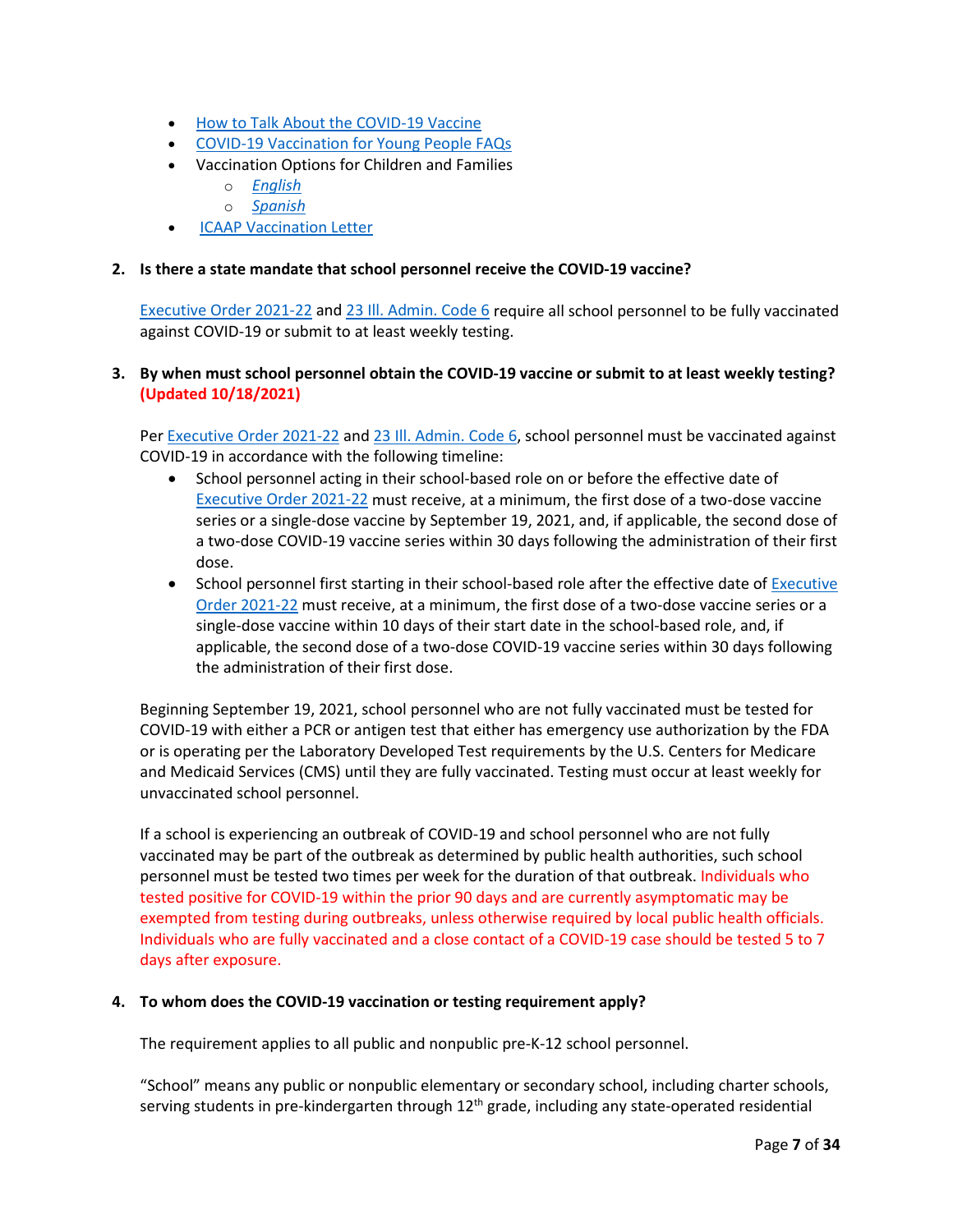schools such as the Philip Rock Center and School, the Illinois School for the Visually Impaired, the Illinois School for the Deaf, and the Illinois Mathematics and Science Academy. The term "school" does not include the Illinois Department of Juvenile Justice.

"School personnel" means any person who (1) is employed by, volunteers for (including but not limited to coaches, before and after school program volunteers, chaperones, etc.), or is contracted to provide services for a school or school district serving students in pre-kindergarten through  $12<sup>th</sup>$ grade, or who is employed by an entity that is contracted to provide services to a school, school district, or students of a school, and (2) is in close contact (fewer than 6 feet) with students of the school or other school personnel for more than 15 minutes at least once a week on a regular basis as determined by the school. The term "school personnel" does not include any person who is present at the school for only a short period of time and whose moments of close physical proximity to others on site are fleeting (e.g., contractors making deliveries to a site where they remain physically distanced from others or briefly entering a site to pick up a shipment).

# <span id="page-7-0"></span>**5. Is there a state mandate that students obtain the COVID-19 vaccine? (Updated October 18, 2021)**

There is no state mandate for pre-K-12 students to obtain the COVID-19 vaccine. However, the CDC and IDPH strongly encourage all individuals eligible for the COVID-19 vaccine to be vaccinated. Vaccination benefits not only the individual, but also schools and communities by reducing transmission. For example, fully vaccinated persons do not need to maintain physical distance and are not required to quarantine or be excluded if exposed to a case as long as they remain asymptomatic. Fully vaccinated people who have a known exposure to someone with suspected or confirmed COVID-19 should be tested 5 to 7 days after exposure and must continue to comply with universal indoor masking requirements.

# <span id="page-7-1"></span>**6. Are schools required to collect vaccination status of school personnel?**

Yes, [23 Ill. Admin. Code 6](https://www.isbe.net/Documents/18389_23-6RG-E.pdf) requires all schools to maintain a record for school personnel employed by the school or school district that identifies them as one of the following: fully vaccinated, unvaccinated and compliant with the testing requirements, or excluded from school premises.

Each school shall maintain the following documentation for each school personnel employed by the school or district, as applicable:

- 1. Proof of vaccination against COVID-19.
- 2. The results of COVID-19 tests.

Schools shall maintain any school personnel medical records in accordance with applicable law.

# <span id="page-7-2"></span>**7. How can a school determine if school personnel are vaccinated?**

Schools must require school personnel who are fully vaccinated against COVID-19 to submit proof of vaccination against COVID-19 to the school by September 19, 2021, or immediately upon becoming fully vaccinated.

"Proof of Vaccination Against COVID-19" means: (1) a Centers for Disease Control and Prevention (CDC) COVID-19 vaccination record card or photograph of such card; (2) documentation of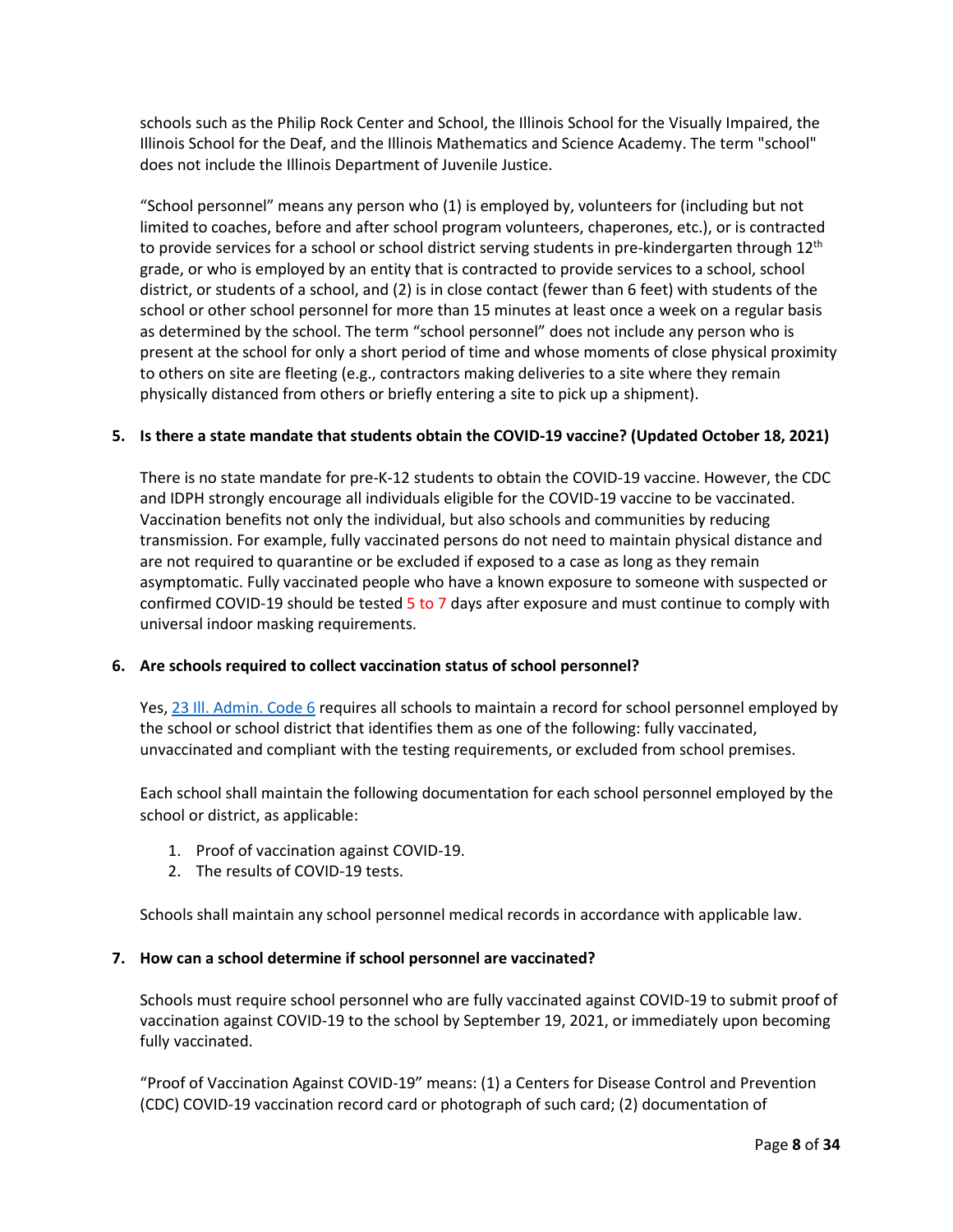vaccination from a health care provider or an electronic health record; or (3) state immunization records.

Adults can authorize release of such proof for themselves by completing a request for immunization [records](https://dph.illinois.gov/topics-services/prevention-wellness/immunization/icare) from the Illinois Comprehensive Automated Immunization Registry Exchange (I-CARE). (Chicago residents can complete the request for immunization records usin[g this form.](https://redcap.dph.illinois.gov/surveys/?s=HYHDYDTL8D)) Adults can also access their vaccination records through IDPH's immunization portal, [Vax Verify,](https://idphportal.illinois.gov/) which allows Illinois residents 18 years and older to check their COVID-19 vaccination record.

[Federal laws](https://www.eeoc.gov/wysk/what-you-should-know-about-covid-19-and-ada-rehabilitation-act-and-other-eeo-laws) do not prevent employers from requiring employees to bring in documentation or other confirmation of vaccination. This information, like all medical information, must be kept confidential and stored separately from the employee's personnel files under the Americans with Disabilities Act.

#### <span id="page-8-0"></span>**8. How can a school determine if a student is vaccinated?**

Schools can choose how and whether they will identify students who have been vaccinated and should communicate their strategies and any changes in plans to school personnel, to families, and directly to eligible students. For instance, schools may request proof of vaccination from parents for their children to determine vaccination status. Adults can authorize release of such proof for their children by completing [a request for immunization records](https://dph.illinois.gov/topics-services/prevention-wellness/immunization/icare) (Chicago residents can complete the request for immunization records usin[g this form\)](https://redcap.dph.illinois.gov/surveys/?s=HYHDYDTL8D) from the Illinois Comprehensive Automated Immunization Registry Exchange (I-CARE).

Schools that plan to request voluntary submission of documentation of students' COVID-19 vaccination status should use the same standard protocols that are used to collect and to secure other immunization or health status information from students. The protocol to collect, to secure, to use, and to further disclose this information should comply with relevant statutory and regulatory requirements, including Family Educational Rights and Privacy Act (FERPA) statutory and regulatory requirements.

In addition, local school authorities are permitted to access the statewide immunization database to review student immunization records. Only employees who have direct responsibility for ensuring student compliance with  $\frac{77}{10}$ . Adm. Code 665.210 can apply for and receive access to I-CARE, the statewide system. No access will be granted to other personnel, such as superintendents or human resource managers. All individuals with I-CARE access are subject to all [requirements and penalties](https://www.hhs.gov/hipaa/for-professionals/special-topics/hipaa-covid19/index.html) authorized by th[e Health Insurance Portability and Accountability Act of 1996 \(HIPAA\).](https://www.cdc.gov/phlp/publications/topic/hipaa.html) School employees may apply for access to I-CARE by following the instructions in the [I-CARE access](https://dph.illinois.gov/sites/default/files/forms/i-care-access-enrollment-packet.pdf)  [enrollment packet.](https://dph.illinois.gov/sites/default/files/forms/i-care-access-enrollment-packet.pdf) Contact I-CARE program staff via email at [dph.icare@illinois.gov](mailto:dph.icare@illinois.gov) for more information.

# <span id="page-8-1"></span>**9. Who is responsible for ensuring that school personnel not employed by the school or school district comply with the vaccination or testing requirements?**

The school or school district is ultimately responsible for ensuring that all individuals who meet the definition of school personnel comply with the vaccination or testing requirements, regardless of employer. However, it is expected that any entity who employ school personnel will also ensure that such individuals meet the vaccination or testing requirements.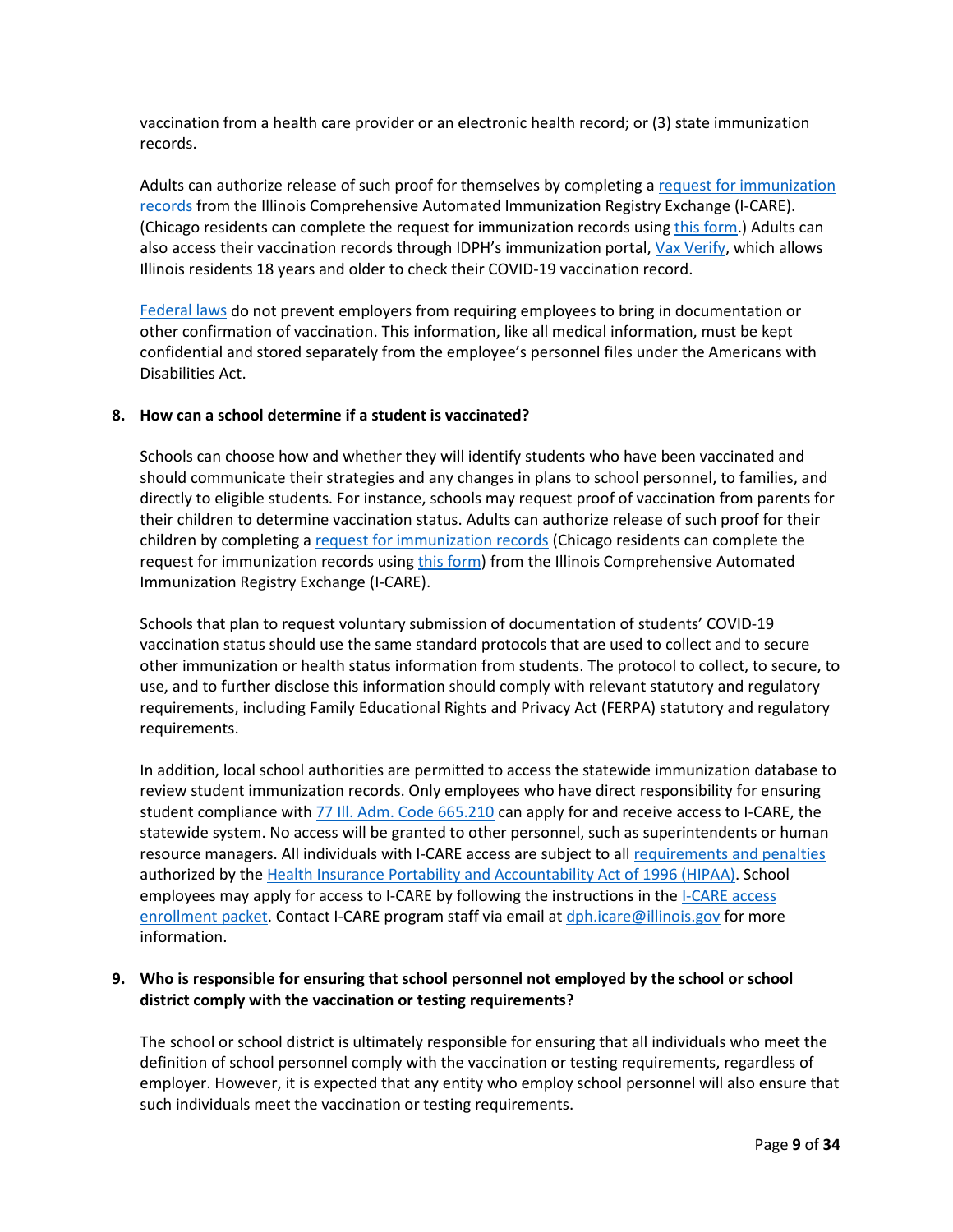For school personnel who are not employed by the school or school district but are providing services through another entity (i.e., a contractor or service provider of the school), the school may determine that such school personnel are compliant with **[Executive](https://www.illinois.gov/government/executive-orders/executive-order.executive-order-number-22.2021.html) Order 2021-22** by requiring the entity to:

- 1. collect proof of vaccination against COVID-19 from the school personnel or proof of compliance with the testing requirements under Section 6.40; and
- 2. submit an attestation to the school that they have collected this proof for any school personnel they will provide to the school.

Non-school district entities that employ individuals who fall within the definition of school personnel may request permission from the school districts they serve to have those employees participate in the weekly COVID-19 testing services that those school districts provide to their employees. School districts are encouraged, but not required, to grant permission for the employees of entities who provide services to their schools to participate in the school district's COVID-19 testing program.

# <span id="page-9-0"></span>**10. May school personnel refuse to be fully vaccinated for any reason? (Updated 10/15/2021)**

School personnel may choose not to be vaccinated due to a religious objection, a medical contraindication to the COVID-19 vaccine, or for any other reason. However, both the CDC and IDPH strongly encourage all individuals eligible for the COVID-19 vaccine to be vaccinated and for all schools and school districts to encourage their employees to be vaccinated. Regardless of the reason for refusing vaccination, all school personnel who are not fully vaccinated must submit to at least weekly testing beginning September 19, 2021, and must continue to submit to at least weekly testing until they are fully vaccinated. Asymptomaic school personnel who tested positive for COVID-19 within the prior 90 days may be exempted from weekly testing for that 90-day period from infection on the condition that they provide confirmation of prior infection.

# <span id="page-9-1"></span>**11. May schools institute requirements for vaccination or testing that exceed the requirements set forth i[n Executive Order 2021-22](https://www.illinois.gov/government/executive-orders/executive-order.executive-order-number-22.2021.html) and ISBE's Emergency Rules?**

Yes, a school may adopt vaccination or testing requirements that exceed the requirements in [Executive Order 2021-22.](https://www.illinois.gov/government/executive-orders/executive-order.executive-order-number-22.2021.html) For example, a school may require that all school personnel, other than those with a religious objection or who have a medical contraindication to the COVID-19 vaccine, be fully vaccinated. Likewise, a school may require more frequent testing than is prescribed by [Executive Order 2021-22](https://www.illinois.gov/government/executive-orders/executive-order.executive-order-number-22.2021.html) and [23 Ill. Admin. Code 6.](https://www.isbe.net/Documents/18389_23-6RG-E.pdf)

#### <span id="page-9-2"></span>*Masking*

# <span id="page-9-3"></span>**12. Who must wear masks in schools?**

Everyone. [Executive Order 2021-18](https://www.illinois.gov/government/executive-orders/executive-order.executive-order-number-18.2021.html) requires that all teachers, staff, students, and visitors to pre-K-12 schools wear a mask while indoors, regardless of vaccination status.

The following categories of people are exempted from the requirement to wear a mask:

- Children under 2 years of age.
- A person who [cannot wear a mask or cannot safely wear a mask](https://www.cdc.gov/coronavirus/2019-ncov/prevent-getting-sick/cloth-face-cover-guidance.html#anchor_1619804600020) because of a disability as defined by the Americans with Disabilities Act (ADA) (42 U.S.C. 12101 et seq.). Schools and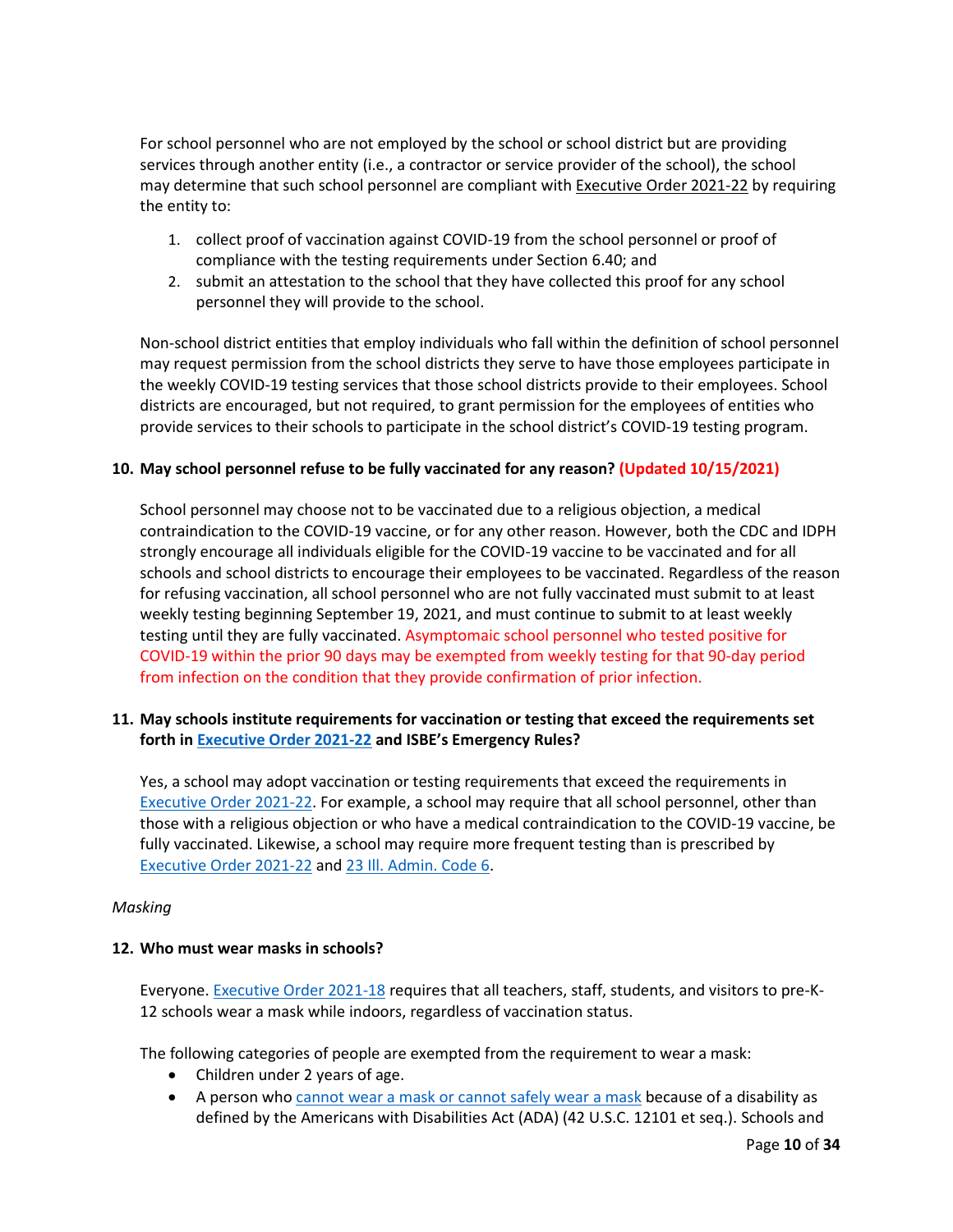districts should discuss the possibility of a [reasonable accommodation](https://www.eeoc.gov/wysk/what-you-should-know-about-covid-19-and-ada-rehabilitation-act-and-other-eeo-laws) with workers who are unable to wear a mask, or who have difficulty wearing certain types of masks because of a disability.

• A person for whom wearing a mask would create a risk to workplace health, safety, or job duty as determined by the relevant workplace safety guidelines or federal regulations.

The [CDC Order](https://www.cdc.gov/quarantine/masks/mask-travel-guidance.html) and [Executive Order 2021-18](https://www.illinois.gov/government/executive-orders/executive-order.executive-order-number-18.2021.html) require passengers and drivers to wear a mask on school buses.

Appropriate mask use (i.e., covering over face AND nose, correct fit across the face, and the correct material used for masking) is essential to prevent transmission. Please see the CDC [Guide to Masks.](https://www.cdc.gov/coronavirus/2019-ncov/prevent-getting-sick/about-face-coverings.htm)

#### <span id="page-10-0"></span>**13. Are masks required during extracurricular activities?**

Yes, when indoors. All teachers, staff, students, and visitors, regardless of vaccination status, must wear a mask while indoors at school, including during sports and other extracurricular activities. All individuals, regardless of vaccination status, may remove masks during sports and other extracurricular activities conducted outdoors. [CDC](https://www.cdc.gov/coronavirus/2019-ncov/prevent-getting-sick/about-face-coverings.html) recommends that people who are not fully vaccinated wear a mask in crowded outdoor settings or during activities that involve sustained close contact with other people who are not fully vaccinated, especially in communities with substantial to [high transmission](https://covid.cdc.gov/covid-data-tracker/#county-view) (see [Question 77](#page-32-0) below for more information on levels of transmission). Those who are fully vaccinated may also wear masks outdoors when in crowded environments, should they wish to do so.

See the [IDPH sports guidelines](https://www.dph.illinois.gov/covid19/community-guidance/sports-safety-guidance) for more information.

# <span id="page-10-1"></span>**14. What is the primary purpose of a mask?**

Masks act as a simple barrier to help prevent respiratory droplets from traveling into the air and onto other people when the person wearing the mask coughs, sneezes, talks, or raises their voice. This is called source [control.](https://www.cdc.gov/coronavirus/2019-ncov/prevent-getting-sick/cloth-face-cover-guidance.html) The primary purpose of a mask is to prevent the wearer from potentially exposing or infecting others. To be effective, masks must be worn properly and must completely cover both the nose and mouth.

According to th[e CDC scientific brief on community use of cloth masks to control the spread of SARS-](https://www.cdc.gov/coronavirus/2019-ncov/science/science-briefs/masking-science-sars-cov2.html)[CoV-2,](https://www.cdc.gov/coronavirus/2019-ncov/science/science-briefs/masking-science-sars-cov2.html) there are at least 10 studies confirming the benefit of masks, with each analysis demonstrating that "following directives from organizational and political leadership for universal masking, new infections fell significantly." The research shared in the brief also supports that "mask wearing has no significant adverse health effects for wearers," including no change in oxygen or carbon dioxide levels and minimal impacts on respiration.

#### <span id="page-10-2"></span>**15. How should cloth masks be cleaned and stored?**

Personal cloth [masks](https://www.cdc.gov/coronavirus/2019-ncov/downloads/cloth-face-coverings-information.pdf) should be taken home, [laundered](https://www.cdc.gov/coronavirus/2019-ncov/prevent-getting-sick/how-to-wash-cloth-face-coverings.html) daily, dried in a dryer, and reused. Do not launder N95 or surgical masks. Personal masks should be stored between uses in a clean sealable paper bag or breathable container.

#### <span id="page-10-3"></span>**16. When should a mask be changed?**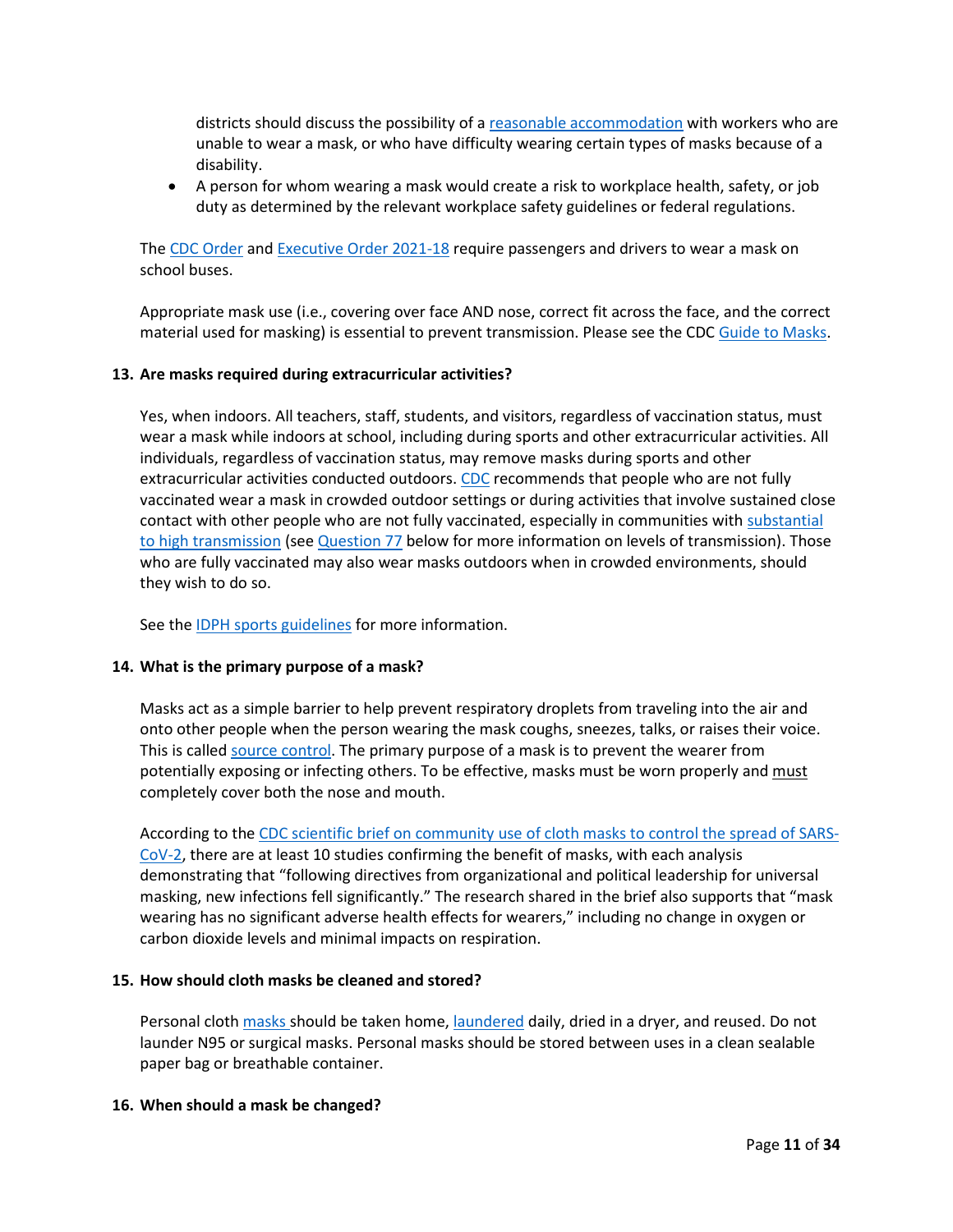Masks must be changed immediately if soiled, wet, or torn.

# <span id="page-11-0"></span>**17. What are the recommendations as to when a mask may be removed for students and staff?**

[Executive Order 2021-18](https://www.illinois.gov/government/executive-orders/executive-order.executive-order-number-18.2021.html) requires universal indoor masking for all teachers, students, staff, and visitors to pre-K-12 schools, regardless of vaccination status. However, masks may be temporarily removed at school in the following circumstances:

- When eating.
- For children while they are napping with close monitoring to ensure no child leaves their designated napping area without putting their mask back on.
- For staff when alone in classrooms or offices with the door closed.
- For staff and students when they are outdoors. However, particularly in areas of substantial to high transmission, pe[r CDC COVID Data Tracker](https://covid.cdc.gov/covid-data-tracker/#county-view) or [IDPH's COVID-19 County & School](http://dph.illinois.gov/covid19/community-guidance/school-guidance)  [Metrics,](http://dph.illinois.gov/covid19/community-guidance/school-guidance) staff and students who are not fully vaccinated should wear a mask in crowded outdoor settings or during activities that involve sustained close contact with other people who are not fully vaccinated.

# <span id="page-11-1"></span>**18. What PPE is required by school nurses who are assessing a student or staff member reporting COVID-19-like symptoms?**

If the nurse is screening a sick individual, it will be safest for them to be wearing a fit-tested N95 respirator, eye protection with face shield or goggles, gown, and gloves. When performing clinical evaluation of a sick individual, school nurses will use enhanced droplet and contact transmissionbased precautions. Staff performing this evaluation should use appropriate personal protective equipment (PPE) including:

- Fit-tested N95 respirator
- Eye protection with face shield or goggles
- Gown
- Gloves

Any staff member who may be involved in the assessment or clinical evaluation of a student or staff member with COVID-19-like symptoms should be trained on the type of PPE required and how to don (put on) and doff (remove) it correctly and safely.

Respirators, such as N95s, must be used as part of a written respiratory protection program.<sup>[4](#page-11-2)</sup> OSHA requires that N95 respirators be fit tested prior to use. This is an important step to ensure a tight fit for the respirator to be effective in providing protection. If a fit-tested N95 respirator is not

<span id="page-11-2"></span><sup>4</sup> <https://www.osha.gov/laws-regs/regulations/standardnumber/1910/1910.134>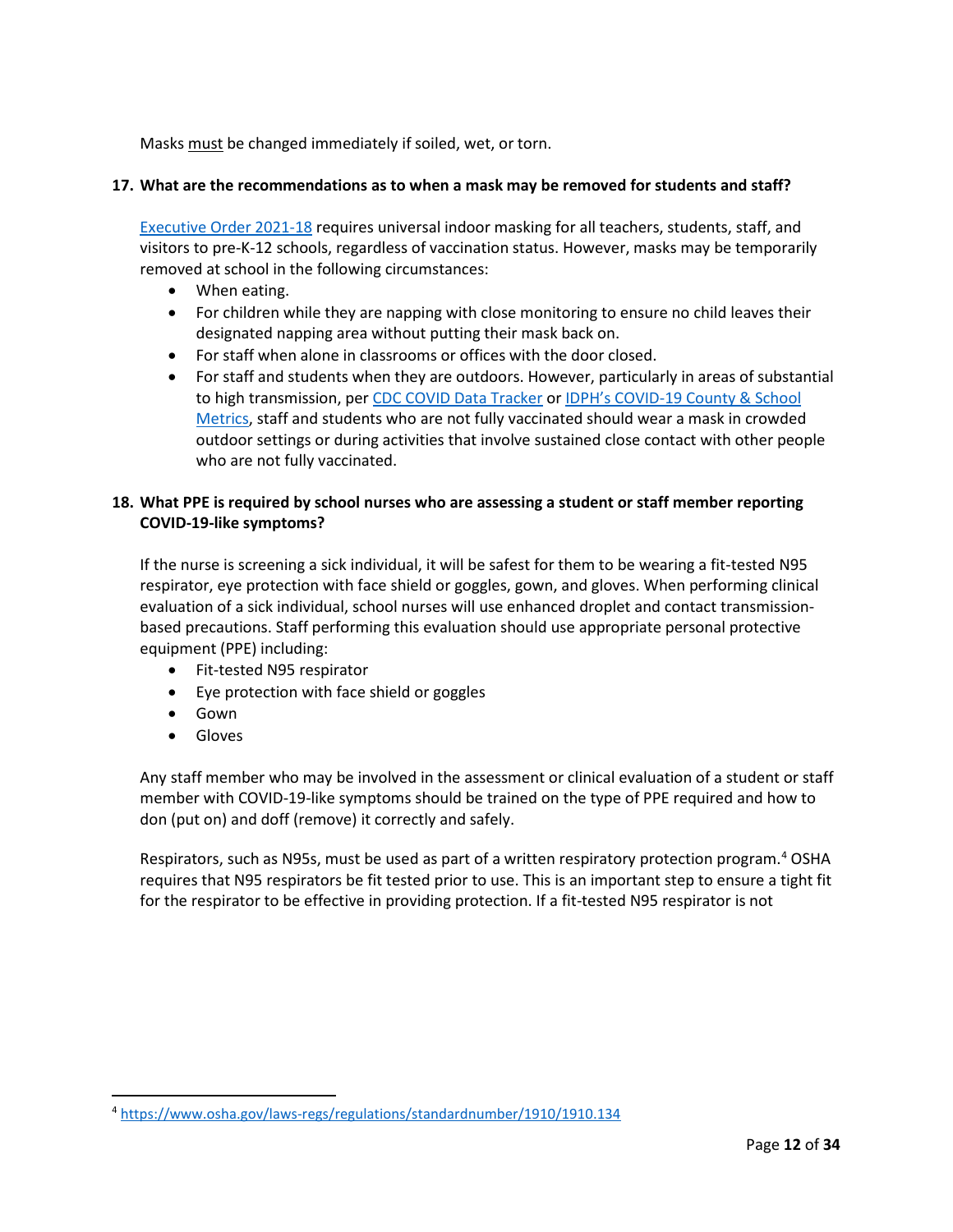available, the next safest levels of respiratory protection include, in the following order: a non-fit-tested N9[5](#page-12-3) respirator, a KN95 respirator on the FDA-approved list,<sup>5[6](#page-12-4)[7](#page-12-5)</sup> or a surgical mask.

# <span id="page-12-0"></span>**19. If a nurse or staff member was wearing full PPE as recommended and was in the same room as a student or staff member later determined to be a probable or confirmed COVID-19 case, is that nurse or staff member required to be quarantined by the health department or excluded by the school?**

If wearing the recommended PPE appropriately, the nurse evaluating the student or staff member who is later determined to be a probable or confirmed COVID-19 case would not be recommended for quarantine or exclusion as a close contact. The nurse should continue to follow all [recommended](https://www.cdc.gov/coronavirus/2019-ncov/hcp/infection-control-recommendations.html)  [infection prevention and control practices,](https://www.cdc.gov/coronavirus/2019-ncov/hcp/infection-control-recommendations.html) including wearing a mask for source control while at work, actively monitoring themselves for fever or COVID-19 symptoms prior to work and while working, and staying home if ill. Se[e https://www.cdc.gov/coronavirus/2019-ncov/hcp/guidance](https://www.cdc.gov/coronavirus/2019-ncov/hcp/guidance-risk-assesment-hcp.html)[risk-assesment-hcp.html.](https://www.cdc.gov/coronavirus/2019-ncov/hcp/guidance-risk-assesment-hcp.html)

# <span id="page-12-1"></span>**20. What are the recommendations on using a face shield in lieu of a mask?**

Because respiratory droplets may be expelled from the sides and bottom of face shields, they do not provide adequate 'source control' and should only be used as a substitute for face coverings in the following limited circumstances:

- Individuals who are under the age of 2.
- Individuals who are unconscious, incapacitated, or otherwise unable to remove the cover without assistance.
- Individuals who provide a health care provider's note as documentation that they have a medical contraindication (a condition that makes masking absolutely inadvisable) to wearing a face covering.
- Teachers needing to show facial expressions where it is important for students to see how a teacher pronounces words (e.g., English learners, early childhood, foreign language, etc.). However, teachers will be required to resume wearing face coverings as soon as possible. Preferred alternatives to teachers wearing face shields include clear face coverings or video instruction. There must be strict adherence to physical distancing when a face shield is utilized.

# <span id="page-12-2"></span>**21. How should schools handle students who cannot tolerate a face covering or a face shield due to a medical contraindication?**

Students who are unable to wear a face covering or face shield due to a medical contraindication may not be denied access to in-person education. Staff working with students who are unable to wear a face covering or shield due to a medical contraindication should wear approved and

<span id="page-12-3"></span><sup>5</sup> [https://www.fda.gov/medical-devices/coronavirus-disease-2019-covid-19-emergency-use-authorizations](https://www.fda.gov/medical-devices/coronavirus-disease-2019-covid-19-emergency-use-authorizations-medical-devices/personal-protective-equipment-euas#appendixa)[medical-devices/personal-protective-equipment-euas#appendixa](https://www.fda.gov/medical-devices/coronavirus-disease-2019-covid-19-emergency-use-authorizations-medical-devices/personal-protective-equipment-euas#appendixa)

<span id="page-12-4"></span><sup>6</sup> <https://www.cdc.gov/coronavirus/2019-ncov/hcp/ppe-strategy/international-respirator-purchase.html>

<span id="page-12-5"></span><sup>7</sup> [https://higherlogicdownload.s3.amazonaws.com/NASN/3870c72d-fff9-4ed7-833f-](https://higherlogicdownload.s3.amazonaws.com/NASN/3870c72d-fff9-4ed7-833f-215de278d256/UploadedImages/PDFs/03182020_NASN_Facemask_Considerations_for_Healthcare_Professionals_in_Schools.pdf)

[<sup>215</sup>de278d256/UploadedImages/PDFs/03182020\\_NASN\\_Facemask\\_Considerations\\_for\\_Healthcare\\_Professionals](https://higherlogicdownload.s3.amazonaws.com/NASN/3870c72d-fff9-4ed7-833f-215de278d256/UploadedImages/PDFs/03182020_NASN_Facemask_Considerations_for_Healthcare_Professionals_in_Schools.pdf) [\\_in\\_Schools.pdf](https://higherlogicdownload.s3.amazonaws.com/NASN/3870c72d-fff9-4ed7-833f-215de278d256/UploadedImages/PDFs/03182020_NASN_Facemask_Considerations_for_Healthcare_Professionals_in_Schools.pdf)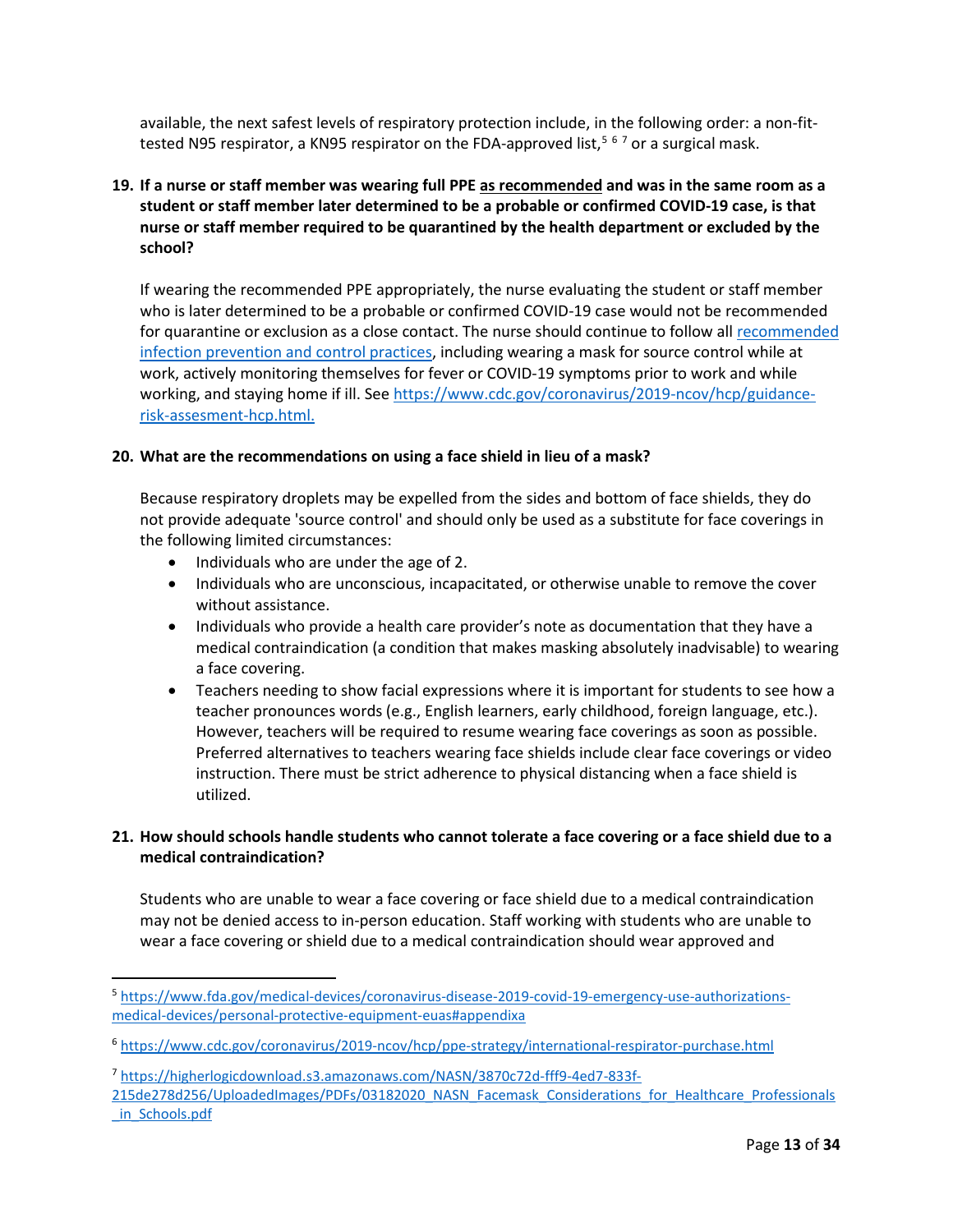appropriate PPE based on job specific duties and risks and maintain physical distancing as much as possible. Other students should also remain physically distant from students who are unable to wear a face covering or face shield due to a medical contraindication.

#### <span id="page-13-0"></span>**22. What are the recommendations on using a neck warmer in lieu of a cloth mask?**

It is not known if athletic face coverings/neck warmers provide any benefit as source control to protect others from the spray of respiratory particles. [CDC guidance](https://www.cdc.gov/coronavirus/2019-ncov/prevent-getting-sick/about-face-coverings.html) allows neck warmers (e.g., gaiters) if they are at least two layers or fold into at least two layers.

# <span id="page-13-1"></span>**23. What kind of PPE is required for staff who clean areas used by a suspected or known COVID-19 case?**

If a janitor is cleaning an area used by a suspected or known COVID-19 case, it is safest for them to wear a fit-tested N95 respirator, eye protection with face shield or goggles, gown, and gloves.

#### <span id="page-13-2"></span>**24. Can clear masks be utilized?**

While cloth masks are encouraged to reduce the spread of COVID-19, CDC recognizes there are specific instances when wearing a cloth mask may not be feasible. In these instances, parents, guardians, caregivers, teachers, staff, and school administrators should consider [adaptations and](https://www.cdc.gov/coronavirus/2019-ncov/prevent-getting-sick/cloth-face-cover-guidance.html#feasibility-adaptations) [alternatives](https://www.cdc.gov/coronavirus/2019-ncov/prevent-getting-sick/cloth-face-cover-guidance.html#feasibility-adaptations) whenever possible. They may need to consult with health care providers for advice about wearing cloth masks and any available adaptations or alternatives.

People who are deaf or hard of hearing—or those who care for or interact with a person who is hearing impaired—may be unable to wear cloth masks if they rely on lipreading to communicate. This may be particularly relevant for faculty or staff teaching or working with students who may be deaf or hard of hearing. In this situation, faculty and staff should consider using a **clear mask** that covers the nose and wraps securely around the face. If a clear mask is not available, consider whether faculty and staff can use written communication (including closed captioning) and decrease background noise to improve communication while wearing a cloth mask that blocks their lips.

In addition to those who interact with people who are deaf or hard of hearing, the following groups of teachers and staff may also consider using clear masks:

- Teachers of young students (e.g., teaching young students to read).
- Teachers of students who are English language learners.
- Teachers of students with disabilities.

#### <span id="page-13-3"></span>*Physical Distancing*

#### <span id="page-13-4"></span>**25. What are the CDC's physical distancing recommendations for individuals in classrooms?**

CDC recommends schools maintain at least 3 feet of physical distance between students within classrooms, combined with universal indoor mask wearing, to reduce transmission risk. Because of the importance of in-person learning, schools where not everyone is fully vaccinated should implement physical distancing to the extent possible within their structures (in addition to masking and other prevention strategies) but should not exclude students from in-person learning to keep a minimum distance requirement.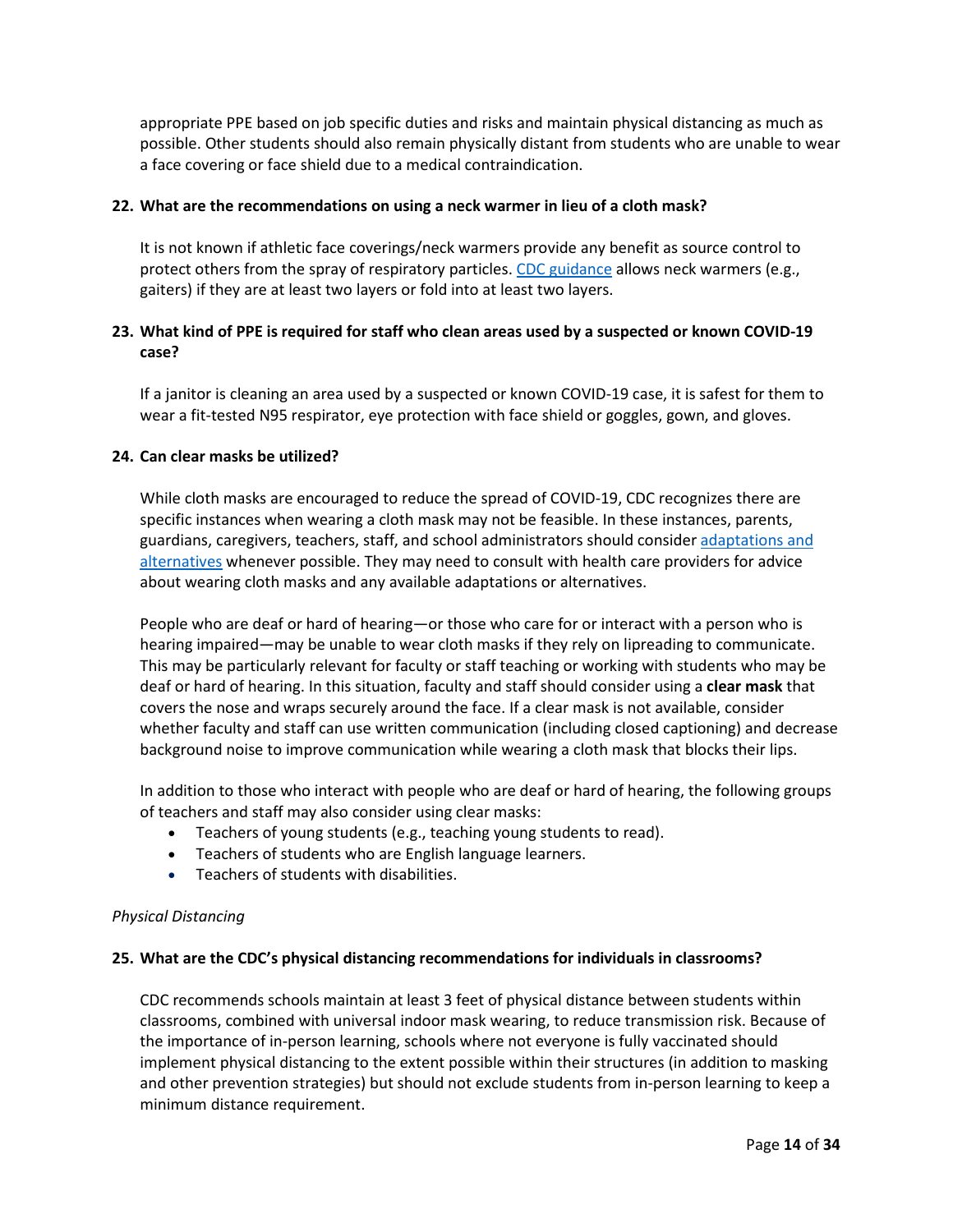# <span id="page-14-0"></span>**26. What additional prevention measures should schools adopt if maintaining physical distancing of at least 3 feet between students is not feasible in their facilities?**

When it is not possible to maintain recommended physical distance of at least 3 feet between students, 6 feet between students and teachers/staff, and 6 feet between teachers/staff who are not fully vaccinated, such as when schools cannot fully re-open while maintaining these distances, the other layered prevention strategies play an even more critical role, such as universal indoor masking (required for everyone in pre-K-12 schools); screening testing; cohorting; improved ventilation; handwashing; covering coughs and sneezes; staying home when sick with symptoms of infectious illness, including COVID-19; and regular cleaning to help reduce transmission risk.

# <span id="page-14-1"></span>**27. What are the CDC's physical distancing recommendations for cafeterias and other areas where food is consumed?**

Schools should maximize physical distance as much as possible when students are moving through the food service line and while eating (especially indoors). Using additional spaces outside of the cafeteria for mealtime seating, such as the gymnasium or outdoor seating, can help facilitate distancing. Note: students, teachers, and staff who are fully vaccinated do not need to distance while eating. Schools may wish to consider "staggering" schedules for arrivals/dismissals, hall passing periods, mealtimes, bathroom breaks, etc., to ensure the safety of unvaccinated students and staff. Additionally, risk of transmission may be decreased by improved ventilation strategies per [CDC guidance,](https://www.cdc.gov/coronavirus/2019-ncov/community/schools-childcare/ventilation.html) such as open windows and fans (weather permitting). Staff and students should abstain from physical contact, including, but not limited to, handshakes, high fives, and hugs.

# <span id="page-14-2"></span>*Testing*

# <span id="page-14-3"></span>**28. Is COVID-19 testing required for unvaccinated school personnel?**

Yes. Beginning September 19, 2021, school personnel who are not fully vaccinated must be tested for COVID-19 at least weekly until they are fully vaccinated. If a school is experiencing an outbreak of COVID-19 and school personnel who are not fully vaccinated may be part of the outbreak, as determined by public health authorities, such school personnel must be tested two times per week for the duration of that outbreak.

#### <span id="page-14-4"></span>**29. What tests may be used for unvaccinated school personnel?**

School personnel who are not fully vaccinated must be tested for COVID-19 with either [a Nucleic](https://www.cdc.gov/coronavirus/2019-ncov/lab/naats.html)  [Acid Amplification Test](https://www.cdc.gov/coronavirus/2019-ncov/lab/naats.html) (NAAT), including PCR tests, or an antigen test that either has Emergency Use Authorization by the FDA or is operating per the Laboratory Developed Test requirements by the CMS. The Illinois Department of Public Health recommends PCR testing with less than 48-hour turnaround time. Please note that the state's free school testing programs are currently being prioritized for testing students and should not be utilized for testing unvaccinated school personnel.

#### <span id="page-14-5"></span>**30. For how long will school personnel who are not fully vaccinated need to submit to testing?**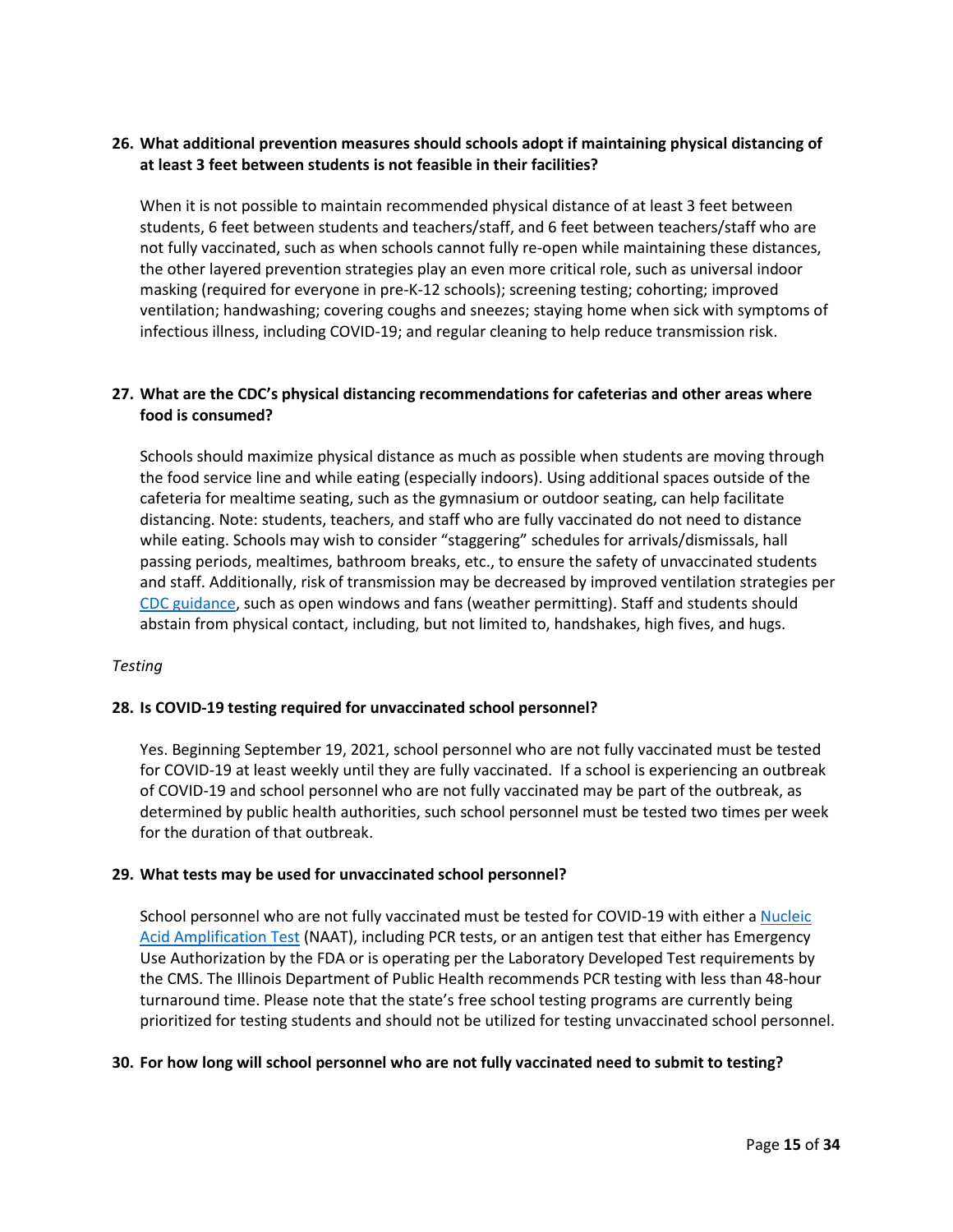All school personnel who are not fully vaccinated must submit to at least weekly testing beginning September 19, 2021 and must continue to submit to at least weekly testing until they are fully vaccinated.

# <span id="page-15-0"></span>**31. If a school does not operate a testing program, are school personnel required to pay for testing?**

A school may, but is not required to, reimburse school personnel for testing performed outside of school using state or local funds, subject to applicable local collective bargaining agreement provisions. Federal funds may be used to purchase appropriate tests and for test administration costs. However, a school may not use federal funds to reimburse school personnel for tests procured by them outside of the school setting. Generally speaking, testing is covered by health insurance, though school personnel should check with their insurance provider. For additional information, see th[e IDPH Interim Guidance on Testing for COVID-19 in Community Settings and](https://www.dph.illinois.gov/covid19/community-guidance/rapid-point-care-testing-covid-19)  [Schools.](https://www.dph.illinois.gov/covid19/community-guidance/rapid-point-care-testing-covid-19)

# <span id="page-15-1"></span>**32. May unvaccinated school personnel purchase and self-administer a test and provide test results to the school for required weekly screening for unvaccinated staff? (Updated 10/15/2021)**

Yes, though a school may determine its own requirements for test reporting. At-home tests or selftest kits for COVID-19 are available for purchase from retail pharmacies or other outlets. Some of these tests require supervision or proctoring through telehealth, who will then confirm the identity of the person taking the test (e.g., by showing photo ID), while others are fully self-administered. For schools and school districts, at-home or self-tests that are fully self-administered are permissible when the school or school district requires proof of the test result through a video or picture of the test result to be available upon request from the school personnel. If schools or school districts choose to allow their school personnel to use at-home tests that are self-administered to attest to their negative status, they should be aware of the limitations of these tests, such as inadvertent improper administration and difficulty in verifying the reported results against the individual's identity. Over-the-counter tests are not recommended for students or staff excluded due to COVID-19-like symptoms (se[e Question](#page-19-3) 45) or for the seven-day reduced quarantine testing requirement (see [Question 58\)](#page-24-0).

# <span id="page-15-2"></span>**33. How can school personnel who are not fully vaccinated provide proof of a negative test?**

As required by [Executive Order 2021-22,](https://www.illinois.gov/government/executive-orders/executive-order.executive-order-number-22.2021.html) school personnel must be tested on site at their workplace or submit proof or confirmation of a negative test obtained elsewhere. Such proof should include a paper or electronic copy of the negative test result for review by the school. There should be sufficient personally identifiable information on the test result to ensure the specimen and result do in fact apply to individual required to test.

CDC guidance [for verifying a qualifying negative test result for air travelers](https://www.cdc.gov/coronavirus/2019-ncov/travelers/testing-international-air-travelers.html) indicates that test results must be in the form of written documentation (paper or electronic copy) and must include the following:

- 1. Type of test (indicating it is a NAAT or antigen test).
- 2. Entity issuing the result (e.g., laboratory, health care entity, or telehealth service).
- 3. Specimen collection date. A negative test result must show the specimen was collected within the three3 days before the flight. A positive test result for documentation of recovery from COVID-19 must show the specimen was collected within the three3 months before the flight.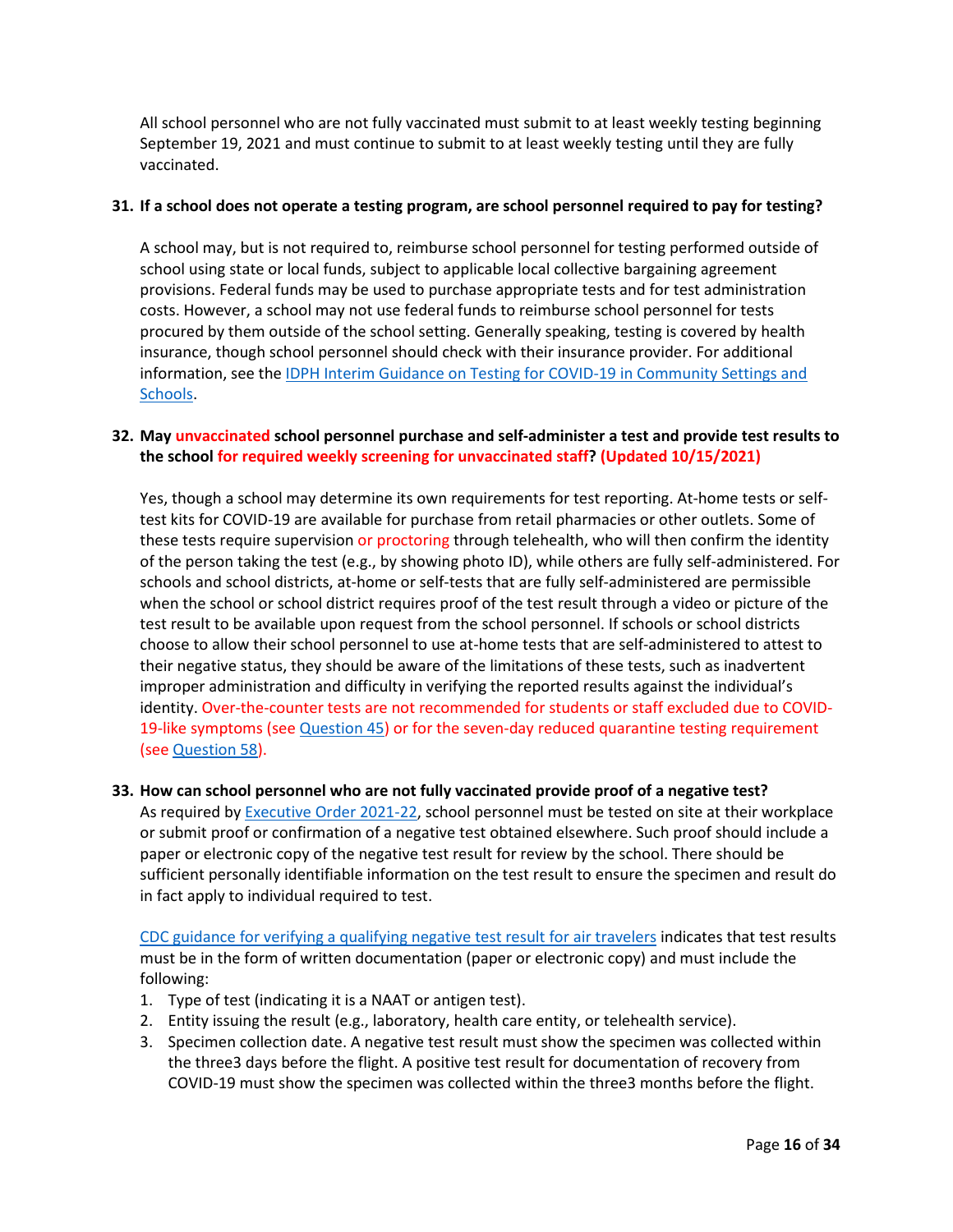- 4. Information that identifies the person (full name plus at least one other identifier such as date of birth or passport number).
- 5. Test result.

# <span id="page-16-0"></span>**34. What happens if school personnel undergoing at least weekly testing for COVID-19 receives a positive result?**

School personnel who test positive for COVID-19 should immediately isolate at home Schools must exclude school personnel who are a confirmed case or probable case for at least 10 days following date of positive test if asymptomatic or following onset of symptoms if symptomatic, or as otherwise directed by the local health department.

# <span id="page-16-1"></span>**35. Must a school exclude unvaccinated school personnel who are testing in accordance with applicable testing requirements while they are awaiting test results?**

No. Schools may permit school personnel awaiting weekly test results to be on school premises, so long as the school personnel is not considered a close contact to a confirmed or probable case and is not exhibiting symptoms of COVID-19.

# <span id="page-16-2"></span>**36. How can testing be used to support in-person instruction?**

Screening tests for COVID-19 can support in-person learning by identifying infected persons who are asymptomatic and without known or suspected exposure to SARS-CoV-2. Screening tests are performed to identify persons who may be contagious so that measures can be taken to prevent further transmission. Screening testing should be offered to students who have not been fully vaccinated when community transmission is at moderate, substantial, or high levels (Table 1 in the [CDC guidance:](https://www.cdc.gov/coronavirus/2019-ncov/community/schools-childcare/k-12-guidance.html) "Screening Testing Recommendations for K-12 Schools by Level of Community Transmission").

IDPH recommends schools acquire parental consent for student testing at the beginning of the school year to accommodate outbreak testing, should the need arise. For schools partnering with SHIELD Illinois for weekly screening, outbreak testing is included in the testing program. For districts without weekly screening, outbreak only testing through SHIELD Illinois is available by completing this interest form: [https://bit.ly/3mMejKH.](https://bit.ly/3mMejKH) However, prioritization of outbreak testing will be given to districts with weekly screening programs. Schools that fulfill the requirements to implement point of care testing as outlined in th[e IDPH Interim Guidance on Testing for COVID-19 in Community](https://www.dph.illinois.gov/covid19/community-guidance/rapid-point-care-testing-covid-19)  [Settings and Schools](https://www.dph.illinois.gov/covid19/community-guidance/rapid-point-care-testing-covid-19) can also utilize BinaxNOW rapid antigen testing for their outbreak response. BinaxNOW tests can be requested by emailin[g dph.antigentesting@illinois.gov.](mailto:dph.antigentesting@illinois.gov)

**The state of Illinois has made COVID-19 testing available free of charge to all schools in Illinois through SHIELD Illinois**. Those interested in establishing a K-12 testing program using the SHIELD Illinois saliva test should complete this interest form[: https://bit.ly/interestedSHIELD.](https://bit.ly/interestedSHIELD) Note: SHIELD Illinois is also able to offer BinaxNOW rapid antigen testing along with its standard weekly saliva testing program. Those interested in implementing a pre-K-12 testing program using the BinaxNOW rapid antigen test should email [dph.antigentesting@illinois.gov.](mailto:dph.antigentesting@illinois.gov) (See the IDPH Interim Guidance on [Testing for COVID-19 in Community Settings and Schools](https://www.dph.illinois.gov/covid19/community-guidance/rapid-point-care-testing-covid-19) for complete information on testing.)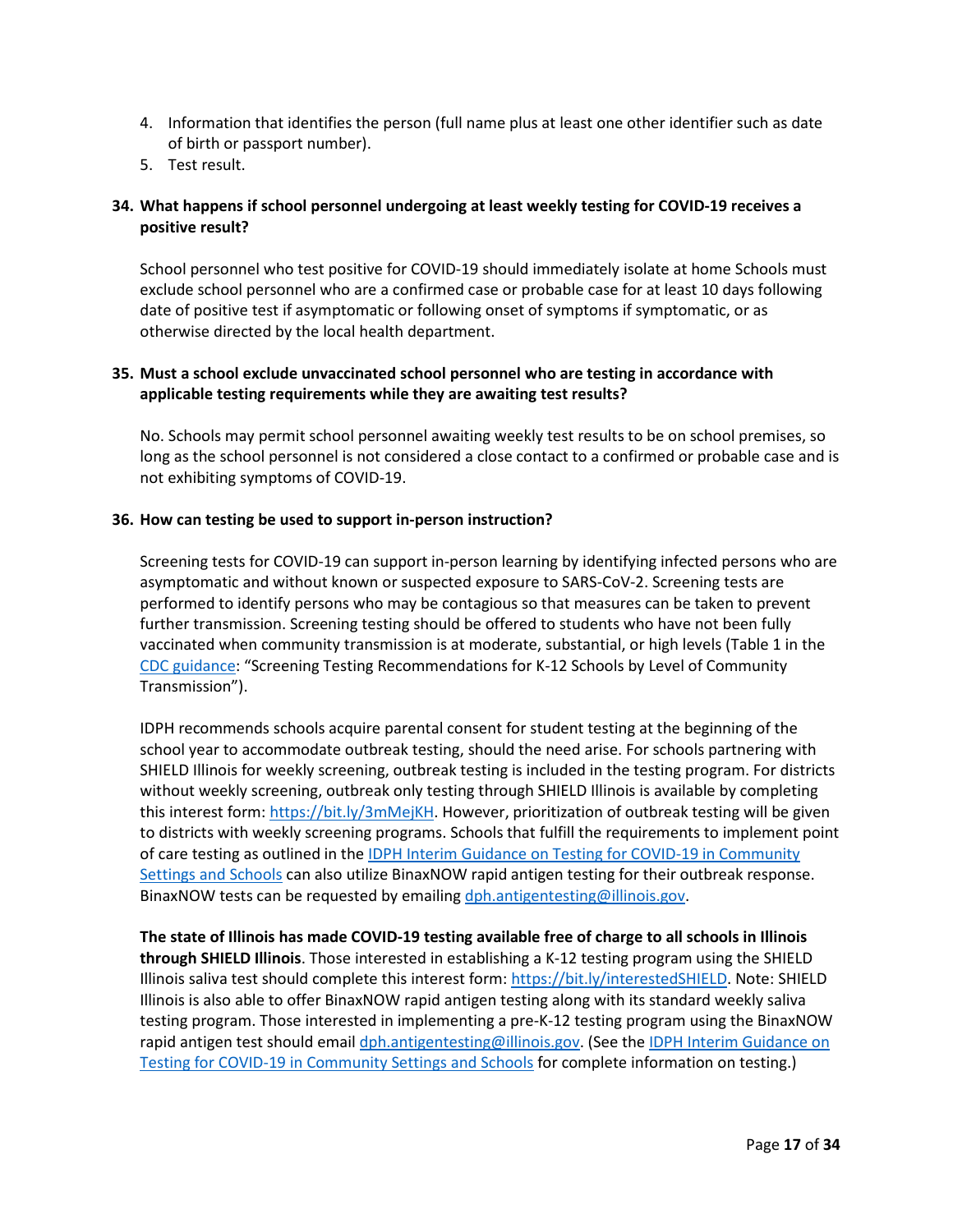Additionally, testing can be used to keep students in school when identified as classroom close contact through the Test to Stay protocol. This allows students to avoid quarantine or exclusion by testing on days one, three, five, and seven after exposure as long as they continue to test negative.

# <span id="page-17-0"></span>**37. How can testing be used to support participation in extracurricular activities?**

To facilitate safe participation in sports, extracurricular activities, and other activities with elevated risk (such as activities that involve singing, shouting, band, and exercise that could lead to increased exhalation), CDC recommends schools implement screening testing for participants who are not fully vaccinated. According to the CDC, schools should routinely test student athletes, extracurricular participants, coaches, and trainers, and other people (such as adult volunteers) who are not fully vaccinated and could come into close contact with others during these activities. To protect inperson learning at school, CDC recommends that sports that involve sustained close contacts with others and extracurricular activities that involve singing, shouting, band, or exercise, especially when conducted indoors, should be virtual or canceled in areas of high community transmission, unless all participants are fully vaccinated and can maintain social distancing or masking during related activities. For more information on sports, see the IDPH [sports guidelines.](https://www.dph.illinois.gov/covid19/community-guidance/sports-safety-guidance) For additional information on CDC K-12 screening testing recommendations, see table 1 of the new [CDC Guidance for COVID-19](https://www.cdc.gov/coronavirus/2019-ncov/community/schools-childcare/k-12-guidance.html)  [Prevention in K-12 Schools.](https://www.cdc.gov/coronavirus/2019-ncov/community/schools-childcare/k-12-guidance.html)

#### <span id="page-17-1"></span>**38. What is the average amount of time after receiving a COVID-19 test that results will be received?**

Turnaround time (TAT) for laboratory test results depends on laboratory capacity. Typically, the TAT for test results from the state lab is 24-48 hours. The TAT can increase when the demand for testing is high. Private reference labs may be able to offer a shorter TAT and should be considered as an option for testing.

# <span id="page-17-2"></span>**39. When a student is tested outside of school, can the school be notified of a confirmed or probable case as quickly as possible?**

Schools should ask parents/guardians to notify the school as quickly as possible of any confirmed or probable COVID-19 cases. It is important that schools communicate this expectation to parents/guardians early and often. The local health department (LHD) will also receive a report of a confirmed or probable case from either a lab or provider. However, the report does not necessarily include school information (unless the school was the test submitter). This means that the LHD must obtain this information by interviewing the case/parent/legal guardian. The LHD will notify the school as soon as they have acquired the school information. Schools should identify a point of contact for LHDs, including someone who can be reached after hours.

# <span id="page-17-3"></span>**40. If a student or staff member presents a note from a health provider or negative COVID-19 test result, for how many days is that test result valid?**

A negative polymerase chain reaction (PCR) test is valid only for the day on which it was reported. It denotes that on the day that the sample was collected, the individual being tested did not have any detectable virus in their system. Because the incubation period (time from exposure to infection) for COVID-19 is 2-14 calendar days, a person with a negative test may still develop infection at some point during the incubation period.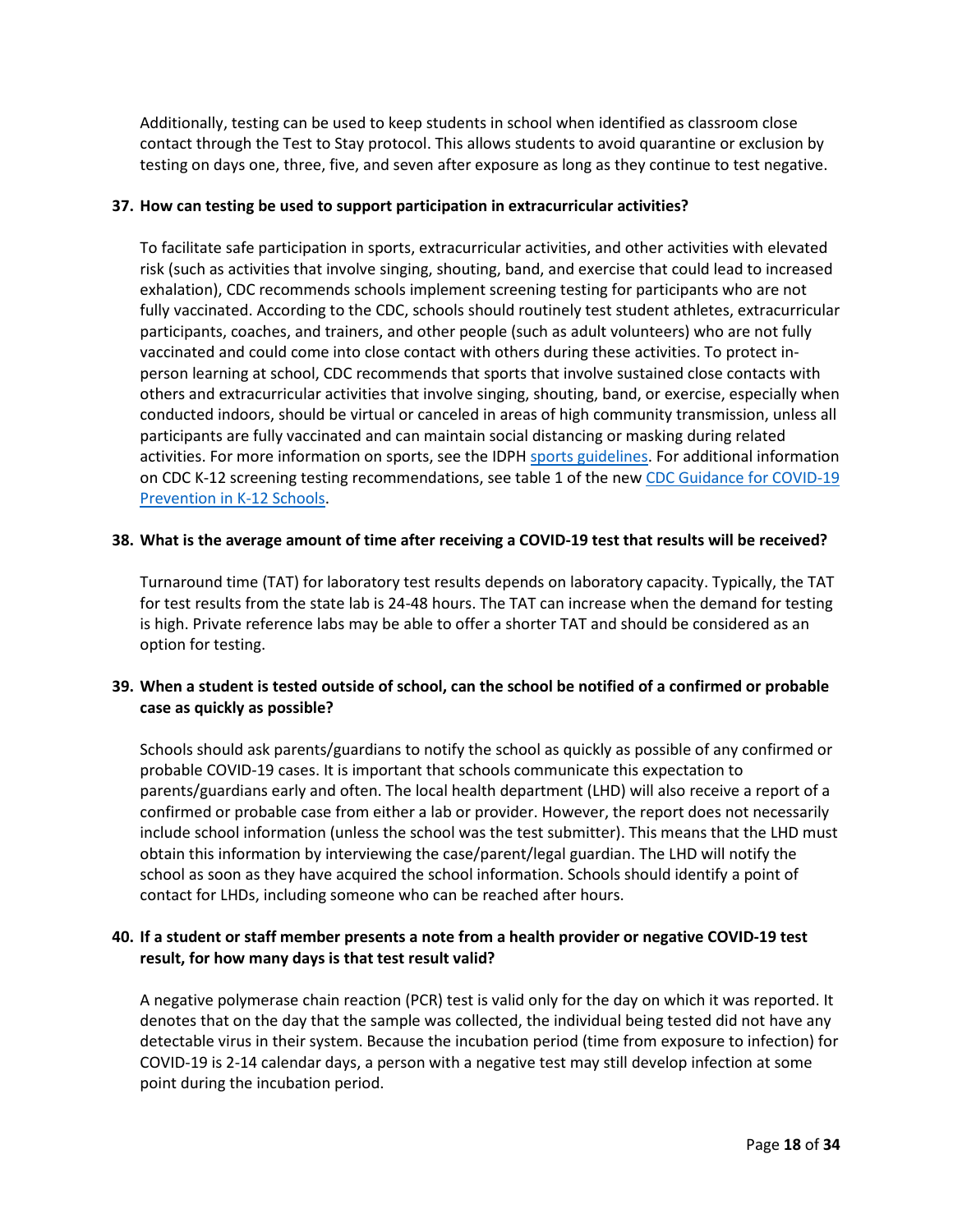#### <span id="page-18-0"></span>**41. When is a confirmatory PCR test required for possible cases in the school setting?**

As shown in th[e CDC's testing algorithm](https://www.cdc.gov/coronavirus/2019-ncov/lab/resources/antigen-tests-guidelines.html) (see Figure 1) and referenced in [IDPH's Rapid Point-of-Care](https://www.dph.illinois.gov/covid19/community-guidance/rapid-point-care-testing-covid-19)  [Testing for COVID-19 in Community Settings and Schools,](https://www.dph.illinois.gov/covid19/community-guidance/rapid-point-care-testing-covid-19) confirmatory testing for antigen and rapid NAATs is sometimes required when the results are different than what is expected (e.g., positive result in an asymptomatic person with no known exposure). In these circumstances, CDC recommends a lab-based (non-rapid) NAAT (such as a PCR) from a nasal specimen.

Results from COVID-19 point-of-care (POC) antigen tests should be interpreted based upon the test sensitivity and specificity, whether the individual being tested has symptoms, and level of transmission in the community and the facility. A confirmatory NAAT may be needed in certain situations. Because laboratory-based NAATs are considered the most sensitive tests for detecting SARS-CoV-2, they can also be used to confirm the results of lower sensitivity tests, such as POC NAATs, or antigen tests such as BinaxNOW. While the SHIELD Illinois saliva test is a highly reliable laboratory-based NAAT and does not require an additional confirmatory test when used as a primary diagnostic test, CDC recommends collecting and testing an upper respiratory specimen, such as nasopharyngeal, nasal mid-turbinate, or anterior nasal, when using NAATs for confirmatory testing. An upper respiratory test, such as a BinaxNOW rapid antigen test, should be confirmed by a laboratory-based NAAT test performed on an upper-respiratory specimen.

When considering if school personnel or students need to be excluded from in-person learning for a period of time due to COVID-19-like symptoms, if the school personnel/student is a close contact to a confirmed or probable case, the school is experiencing an outbreak, or local health department (LHD) is requiring validation due to community transmission levels, documentation of a negative NAAT (e.g., RT-PCR) COVID-19 test result is needed. The SHIELD Illinois saliva test is a RT-PCR and can be used in these situations. If the student/school personnel does not have a known close contact, the school is not in outbreak, or the LHD is not requiring confirmatory testing due to the level of community transmission, a negative RT-PCR, rapid molecular (rapid PCR) or negative antigen test is acceptable. (With low pre-test probability, NAAT testing [e.g., PCR] following a negative antigen test is not required.)

# <span id="page-18-1"></span>**42. Do fully vaccinated persons need to be tested? (Updated October 18, 2021)**

It depends on the circumstances, per [CDC's guidance.](https://www.cdc.gov/coronavirus/2019-ncov/vaccines/fully-vaccinated-guidance.html)

- If a fully vaccinated person develops symptoms of COVID-19, they should be tested, isolated, and excluded from school.
- If a fully vaccinated student or staff has close contact with a confirmed case of COVID-19, they should be tested 5 to 7 days after the exposure but are not required to be excluded as long as they remain asymptomatic.
- If a fully vaccinated staff or student attends a school or classroom that is currently experiencing an outbreak, that student or staff may have been exposed and should be tested as part of the school's outbreak testing response.
- If a school is conducting screening testing of asymptomatic persons, then a fully vaccinated person should not be tested as part of screening testing unless recommended to do so in certain situations of heightened transmission risk, such as with certain sports activities (see [Question](#page-17-0) 37 for more information on screening testing for sports).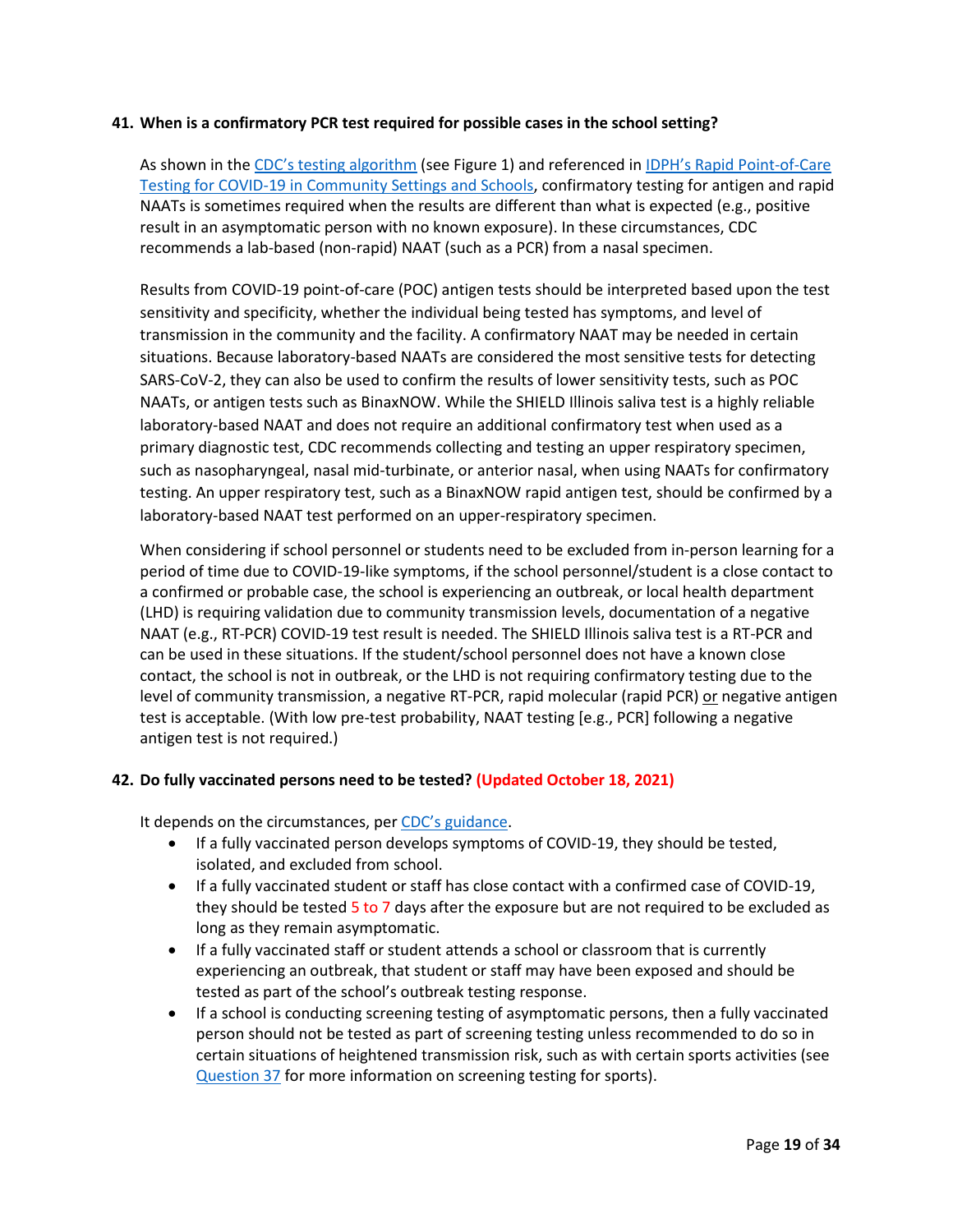# <span id="page-19-0"></span>**43. If an unvaccinated staff person has recovered from COVID-19 in the past 90 days, do they need to participate in weekly testing?**

For consistency with CDC and IDPH guidance, persons with documentation of COVID-19 infection in the past 90 days (positive diagnostic test based on specimen collection date) should be exempt from weekly testing. They are likely to shed non-replicable virus and a positive test would require isolation for 10 days after each positive test date. However, previous infection with COVID-19 is not a contraindication for receiving the vaccine. A person may be vaccinated after completing 10 days in isolation.

# <span id="page-19-1"></span>*Management of Ill Students and Staff*

# <span id="page-19-2"></span>**44. Do schools need to conduct temperature checks and symptom screening and/or require parents to provide attestation of negative symptom screening on a daily basis?**

No. Both the [CDC and IDPH](https://www.cdc.gov/coronavirus/2019-ncov/community/schools-childcare/operation-strategy.html?CDC_AA_refVal=https%3A%2F%2Fwww.cdc.gov%2Fcoronavirus%2F2019-ncov%2Fcommunity%2Fschools-childcare%2Fk-12-testing.html) no longer recommend fever and symptom screening or attestation of symptom screening upon arrival at school. Instead, self-screening for [symptoms of COVID-19](https://www.cdc.gov/coronavirus/2019-ncov/symptoms-testing/symptoms.html) and other [common respiratory viruses and ailments,](https://www.cdc.gov/coronavirus/2019-ncov/downloads/community/schools-childcare/COVID19-symptoms-tablegraphic-v1.pdf) prior to arriving on school grounds or boarding school transportation, continues to be recommended. Schools should continue to post signage and communicate with students and staff that they are discouraged from entering buildings or boarding school transportation if ill and should consult with the school's nurse and/or their own doctor about whether a COVID-19 test is recommended.

# <span id="page-19-3"></span>**45. What actions should be taken by students/staff sent home with COVID-19-like symptoms?**

- All students and staff (regardless of vaccination status) excluded with COVID-19-like symptoms should be diagnostically tested with a PCR or rapid antigen or molecular test with Emergency Use Authorization by the FDA. Over-the-counter tests are not recommended. Schools must exclude any student or staff that exhibit symptoms of COVID-19 (1) until they test negative for COVID-19 or for a minimum of 10 days, (2) until they are fever free for 24 hours and (3) until 48 hours after diarrhea and vomiting have ceased.
- Students and staff who are confirmed or probable cases of COVID-19 must be excluded from school for 10 calendar days from the date of positive test if asymptomatic or following onset of symptoms if symptomatic, or as otherwise directed by the local health authority. Individuals who meet the above criteria may return to school even if other household members are in isolation or quarantine in the home.
- Students and staff with COVID-19-like symptoms who do not get tested for COVID, must be excluded for 10 calendar days from the date of first symptom onset **and** be fever-free for 24 hours without use of fever-reducing medications **and** other symptoms have improved before returning to school.
- COVID-19 diagnostic testing is strongly recommended for all persons with COVID-19-like symptoms.

# <span id="page-19-4"></span>**46. If a student is sent home sick with suspected COVID-19 symptoms (e.g., cough, fever, diarrhea, shortness of breath, etc.), must all their siblings/household members be sent home as well?**

If the ill household member is tested within 24 hours of first notification of symptoms, household members do not need to be sent home unless there is a high suspicion the ill person has COVID-19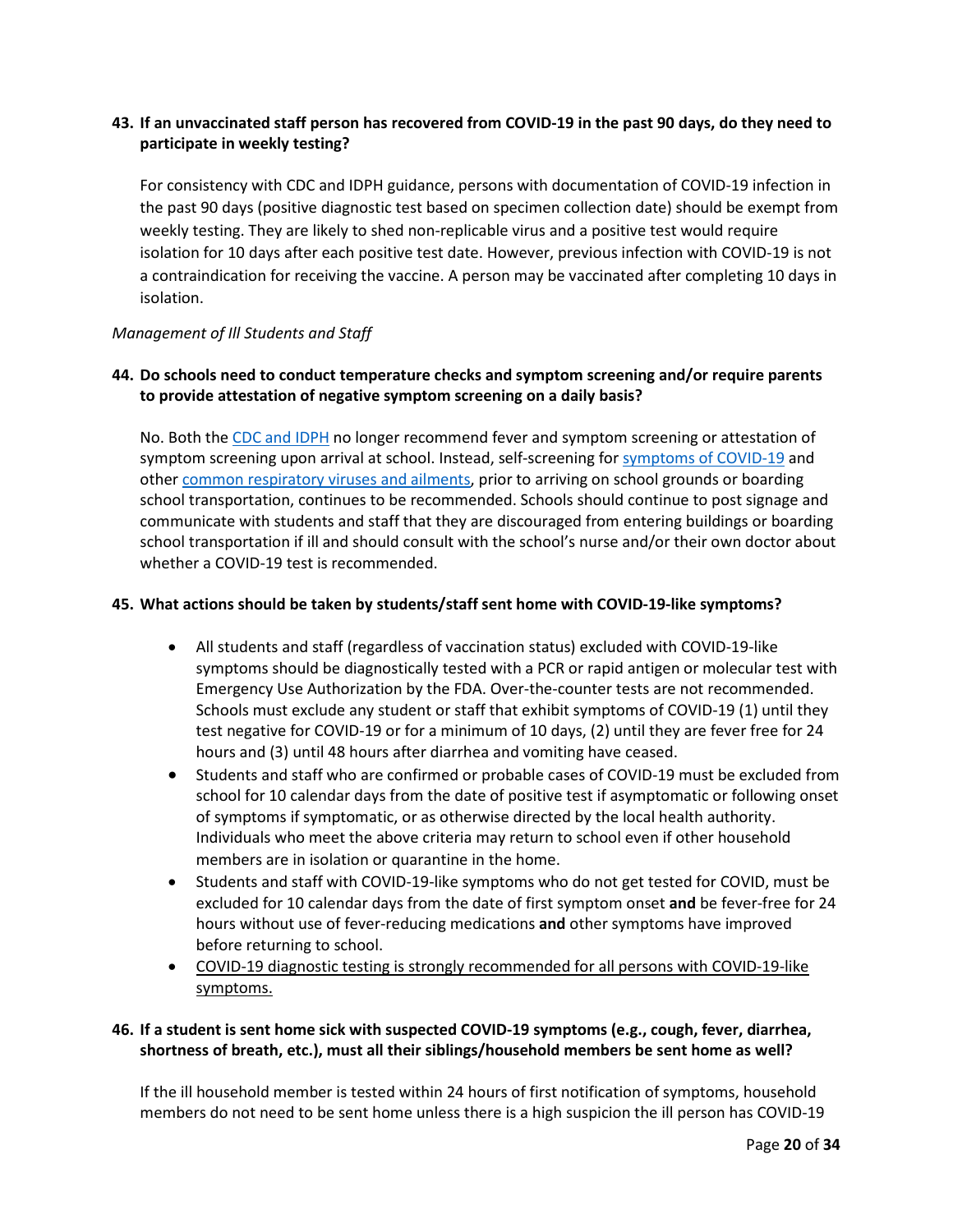(e.g., they are a known close contact, they have lost sense of taste and smell). Pending test results, household members can remain in school with consistent use of well-fitting masks both indoors, as required, and outdoors. If the ill household member tests positive for COVID-19, then any unvaccinated household members should be removed from the school immediately. If testing does not occur within 24 hours, unvaccinated household members must be excluded per the [Public](https://www.isbe.net/Documents/P-12-COVID-19-Exclusion-Protocols.pdf)  [Health Interim Guidance for Local Health Departments and Pre-K-12 Schools –](https://www.isbe.net/Documents/P-12-COVID-19-Exclusion-Protocols.pdf) COVID-19 Exclusion [Protocols](https://www.isbe.net/Documents/P-12-COVID-19-Exclusion-Protocols.pdf) ("COVID-19 Exclusion Protocols").

# <span id="page-20-0"></span>**47. How many symptoms does a person need to have to be considered a suspect COVID-19 case?**

Students and staff exhibiting one or more [COVID-19-like symptoms](https://www.cdc.gov/coronavirus/2019-ncov/hcp/pediatric-hcp.html) are considered suspect cases and should be immediately isolated and evaluated. Schools should evaluate each symptomatic student/staff to determine if this symptom is new or if it is part of an existing condition.

The [COVID-19 Exclusion Protocols](https://www.isbe.net/Documents/P-12-COVID-19-Exclusion-Protocols.pdf) and [CDC Screening in K-12](https://www.cdc.gov/coronavirus/2019-ncov/community/schools-childcare/symptom-screening.html) were recently updated to limit the symptoms for which students should be screened for suspect COVID-19 infection. Many symptoms of COVID-19 are also symptoms of common illnesses like seasonal allergies, colds, and chronic conditions like asthma. To prevent potentially excluding students repeatedly, the list of symptoms has been limited to those most likely to be part of an infectious syndrome. However, if a student/staff has a COVID-19 symptom not listed on the COVID-19 Exclusion Protocols, but the school health staff has an increased concern due to community spread or known close contact (as shown in Box A and Box B of the COVID-19 Exclusion Protocols), the school health staff should exclude the individual and require testing or an alternative diagnosis for return.

# <span id="page-20-1"></span>**48. What temperature is the fever threshold to be considered a symptom of COVID-19 and for the purposes of sending ill students and staff home?**

CDC recommends that schools use 100.4°F or greater as the threshold for fever.

# <span id="page-20-2"></span>**49. What are the recommendations for someone who has previously tested positive for COVID-19?**

For those who have had prior diagnoses of COVID-19 confirmed by viral testing within three months, isolation, quarantine, and exclusion may not be needed. The table below describes various scenarios that may occur. Schools are encouraged to discuss these situations with their local health departments for clear guidance.

| <b>Recommended actions for previous</b><br><b>COVID-19-Positive Individuals</b> | Less than 90 days (3 months)<br>from last Positive Test                                                                                                | Greater than 90 days (3 months) from<br>last Positive Test                                                                                                                                    |  |
|---------------------------------------------------------------------------------|--------------------------------------------------------------------------------------------------------------------------------------------------------|-----------------------------------------------------------------------------------------------------------------------------------------------------------------------------------------------|--|
| Refer for clinical evaluation if COVID-19-<br>like symptoms are present?        | <b>YES</b>                                                                                                                                             | <b>YES</b>                                                                                                                                                                                    |  |
| Repeat COVID-19 test if COVID-like<br>symptoms are present?                     | NOT recommended.<br>Health care provider may<br>decide to test based on clinical<br>assessment.                                                        | <b>YES</b>                                                                                                                                                                                    |  |
| Exclude from school if COVID-19-like<br>symptoms are present?                   | Individuals who have tested<br>positive in past 90 days should<br>be assessed for other illnesses<br>and excluded or refused<br>admittance from school | If COVID-19 test is positive: Exclude<br>for 10 days. Refer to Situation #2 in<br><b>COVID-19 Exclusion Protocols.</b><br>If COVID-19 test is negative:<br>Implement test-to-stay protocol or |  |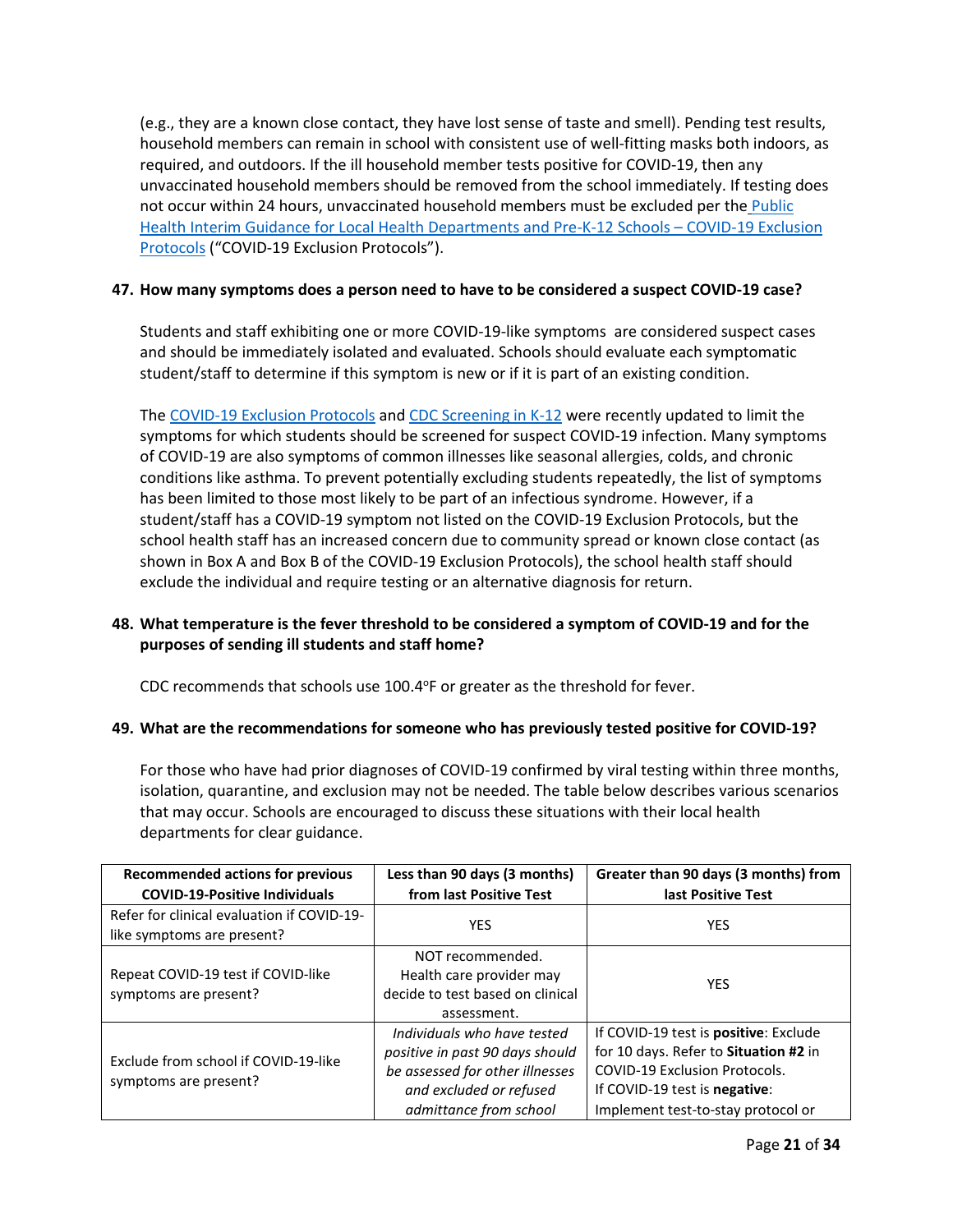|                                                                                 | consistent with the IDPH<br>Communicable Disease in<br>Schools quidance<br>Refer to Situation #2 in<br><b>COVID-19 Exclusion Protocols.</b> | exclude for 10 days for close contacts<br>or outbreak. Send home and return to<br>school after negative test, fever free<br>for 24 hours, and no symptoms. Refer<br>to Situation #2 in COVID-19 Exclusion<br>Protocols. |
|---------------------------------------------------------------------------------|---------------------------------------------------------------------------------------------------------------------------------------------|-------------------------------------------------------------------------------------------------------------------------------------------------------------------------------------------------------------------------|
| Exclude from school if named as a close<br>contact to a known case of COVID-19? | NO.                                                                                                                                         | <b>YES</b>                                                                                                                                                                                                              |

<span id="page-21-0"></span>*Contract Tracing, Exclusion and Quarantine*

# <span id="page-21-1"></span>**50. How are close contacts determined in school? (Updated 10/18/2021)**

Contact tracing is used by local health departments (LHDs) and schools to prevent the spread of infectious diseases. In general, contact tracing involves identifying people who have a confirmed or probable case of COVID-19 (cases) and people who they came in contact with (close contacts) and working with them to interrupt disease spread. This includes asking people with COVID-19 to [isolate](https://www.cdc.gov/coronavirus/2019-ncov/if-you-are-sick/quarantine.html) and their contacts to [quarantine](https://www.cdc.gov/coronavirus/2019-ncov/if-you-are-sick/quarantine.html) at home voluntarily. Fully vaccinated persons who remain asymptomatic and those with documented COVID-19 infection within the past 90 days are excluded from quarantine or exclusion. However, the updated CDC guidance recommends that fully vaccinated persons test 5 to 7 days after the known exposure and wear a mask in public indoor settings for 14 days after exposure or until a negative test result.

For all individuals where exposure occurred outside of the classroom setting and for teachers, staff, and adults in the indoor pre-K-12 classroom setting, CDC defines a [close contact](https://www.cdc.gov/coronavirus/2019-ncov/php/contact-tracing/contact-tracing-plan/appendix.html#contact) as an individual who was within 6 feet of an infected person for a cumulative total of 15 minutes or more over a 24 hour period. For students in the classroom setting either indoors or structured outdoor settings where mask use can be observed, contacts within 3 to 6 feet of a confirmed or probable case do not require exclusion as long as both the case and the contact were consistently masked. If they were not consistently masked, then close contacts are classroom students who were within 6 feet of the infected student for a cumulative total of 15 minutes or more over a 24-hour period. For students on school transportation, contacts within 3 to 6 feet of an infected student do not require exclusion as long as both the case and the contact were consistently masked and windows were opened or [HEPA filters](https://www.cdc.gov/coronavirus/2019-ncov/community/schools-childcare/k-12-staff.html#engineering-controls) were in use.

In general, individuals who are solely exposed to a confirmed case while outdoors should not be considered close contacts. Schools may coordinate with their LHD to determine the necessity of exclusion for higher-risk outdoor exposures.

The longer a person is exposed to an infected person, the higher the risk of exposure/transmission. The infectious period of close contact begins two calendar days before the onset of symptoms (for a symptomatic person) or two calendar days before the positive sample was obtained (for an asymptomatic person). If the case was symptomatic (e.g., coughing, sneezing), persons with briefer periods of exposure may also be considered contacts, as determined by LHDs. Persons who have had lab-confirmed COVID-19 within the past 90 days or those fully vaccinated, according to CDC guidelines, are not considered close contacts and do not need to be excluded from school unless they exhibit COVID-19-like symptoms.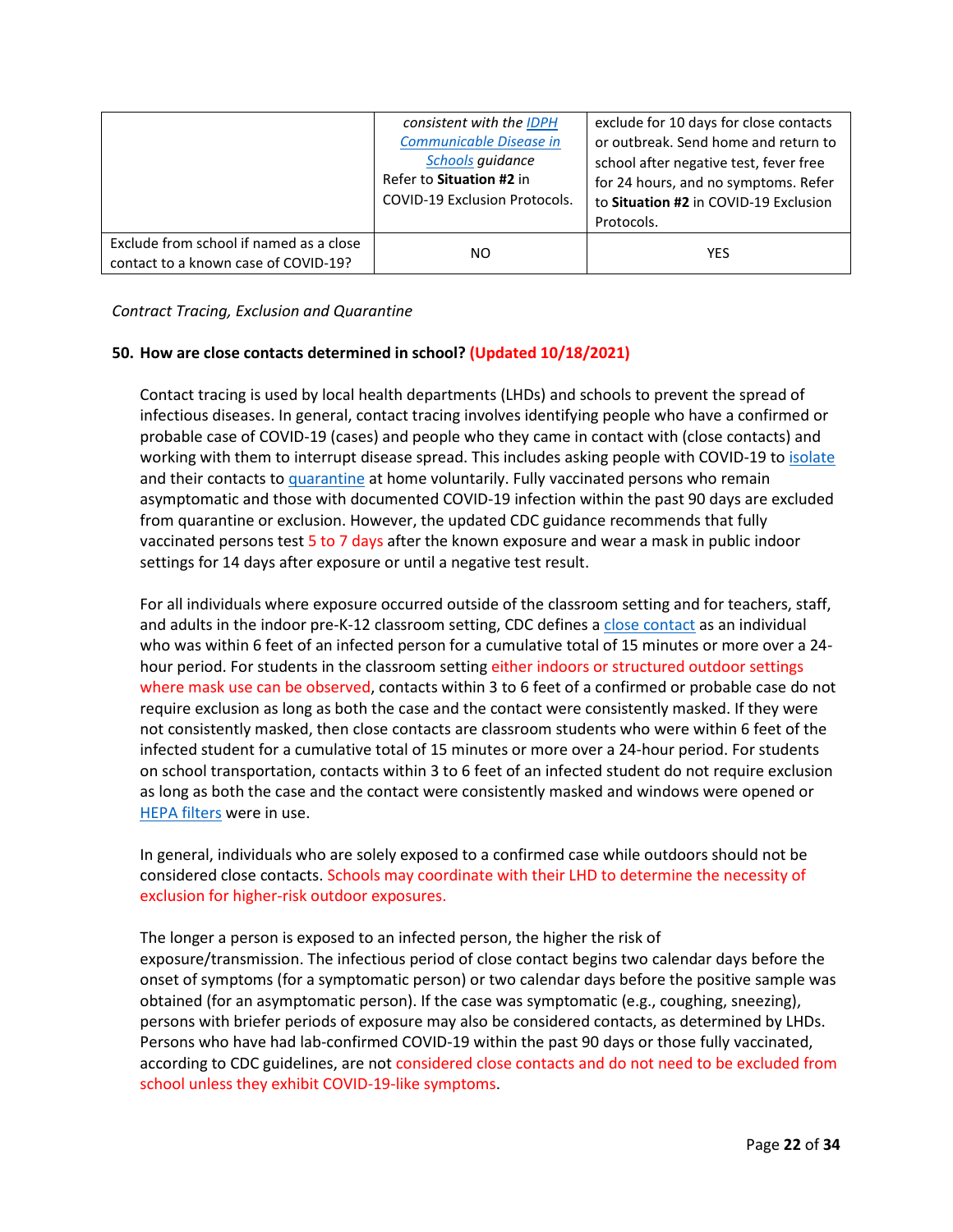#### <span id="page-22-0"></span>**51. Who will do contact tracing?**

Schools are required to investigate the occurrence of cases and suspect cases in schools and identify close contacts for purposes of determining whether students or school personnel must be excluded pursuant t[o Executive Order 2021-24](https://www.illinois.gov/government/executive-orders/executive-order.executive-order-number-24.2021.html) and [77 Ill. Admin. Code 690.361.](https://www.ilga.gov/commission/jcar/admincode/077/077006900D03610R.html)

Contact tracing will also be performed by the local health department (LHD), sometimes in partnership with IDPH or a community-based organization. Schools can assist the LHD by identifying all close contacts to a confirmed case. Both schools and any other third parties are required, pursuant to the state's regulations, to cooperate in the LHD's disease investigation and contact tracing initiatives. Cooperation with contact tracing and disease investigation by parents/guardians and other individuals can help ensure infection control measures are being maximized. Documentation of assigned seats and taking photos of assembled classes can be useful in helping schools determine who was within 6 feet of a given case.

Schools must be aware of confidentiality laws pertaining to school student records, including exceptions for release of information in the event of an emergency and requirements to notify parents and to create a record of emergency releases of information. (105 ILCS 10/6(a)(7); 23 II. Admin. Code 375.60).

# <span id="page-22-1"></span>**52. Is contact tracing only performed when a positive test is received?**

Contact tracing is performed for a confirmed case (positive PCR test) or a probable case (positive antigen test OR person with clinically compatible COVID-19-like symptoms and epidemiologically linked<sup>2</sup> via known exposure to a confirmed case.

# <span id="page-22-2"></span>**53. If a confirmed or probable COVID-19 case is identified in a classroom, or on a school bus, who will be considered close contacts that need to be excluded and quarantined? Will this include the entire classroom or all the students on the bus? (Updated 10/18/2021)**

For purposes of determining a close contact, exposure in a classroom should be limited to everyone with whom the confirmed or probable COVID-19 case had close contact (less than 3 feet for masked students or within 6 feet for adult staff or unmasked students) for a cumulative total of at least 15 minutes throughout the course of a 24-hour period. For students on school transportation, contacts within 3 to 6 feet of an infected student do not require exclusion as long as both the case and the contact were consistently masked and windows were opened o[r HEPA filters](https://www.cdc.gov/coronavirus/2019-ncov/community/schools-childcare/k-12-staff.html#engineering-controls) were in use.<sup>8</sup> Close contact does not include individuals who tested positive for COVID-19 within prior 90 days and are currently asymptomatic. Close contacts who are [fully vaccinated](https://www.cdc.gov/coronavirus/2019-ncov/vaccines/fully-vaccinated.html#vaccinated) should get tested 5-7 days after coming into close contact with someone with COVID-19 and wear a mask indoors in public for 14 days or until they test negative. If [symptoms](https://www.cdc.gov/coronavirus/2019-ncov/symptoms-testing/symptoms.html) develop, they should [isolate](https://www.cdc.gov/coronavirus/2019-ncov/your-health/quarantine-isolation.html) and get tested immediately.

<span id="page-22-3"></span><sup>8</sup> Ramirez, D. W. E., Klinkhammer, M. D., & Rowland, L. C. (2021). COVID-19 transmission during transportation of 1st to 12th grade students: Experience of an independent school in Virginia. *Journal of School Health*, *91*(9), 678- 682.<https://doi.org/10.1111/josh.13058>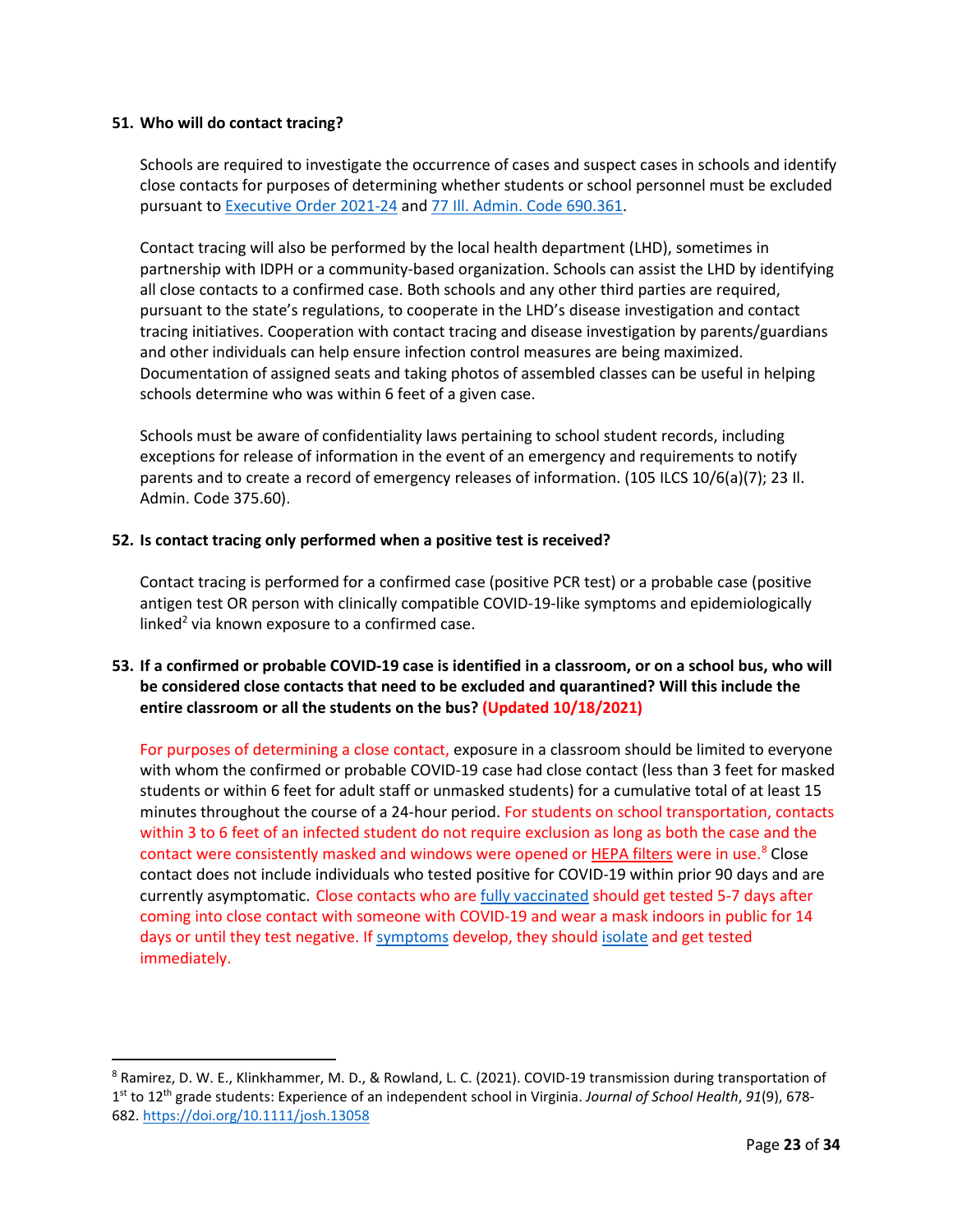# <span id="page-23-0"></span>**54. If the close contact and the COVID-19 case were both wearing masks when the exposure occurred, is the close contact still required to be excluded and quarantined?**

Not in all cases. According to the CDC definition o[f close contacts](https://www.cdc.gov/coronavirus/2019-ncov/php/contact-tracing/contact-tracing-plan/appendix.html#contact) in the K-12 indoor classroom setting, students who were 3 feet or more from an infected student are not treated as close contacts if both students were engaged in consistent and correct use of well-fitting masks.

If the exposure is between adults or an adult and student, wearing masks does not affect who is identified as a close contact required to be excluded and quarantined. While there is strong evidence that face coverings significantly reduce the risk of infection, the possibility of transmission cannot be ruled out.

# <span id="page-23-1"></span>**55. If after completing 10 days in isolation a "probable" COVID-19 case (based on known exposure, symptoms, and positive serology) has a subsequent exposure to a confirmed case of COVID-19, does this person need to be quarantined or excluded from school?**

CDC guidance now states that unvaccinated individuals with positive SARS-CoV-2 antibody testing within three months prior to, or immediately after, an exposure to someone with suspected or confirmed COVID-19 and who have remained asymptomatic since the current COVID-19 exposure do not need to be quarantined, provided there is limited or no contact with persons at high risk for severe COVID-19 illness, including [older adults and persons with certain medical conditions.](https://www.cdc.gov/coronavirus/2019-ncov/need-extra-precautions/index.html) So, if a probable case provides positive results from antibody testing in the timeframe described above, the local health department may consider releasing the staff/student from quarantine or isolation.

Serologic testing is not diagnostic and should not be used to diagnose acute SARS-CoV-2 infection or determine immunity from vaccination or to assess the need for vaccination in unvaccinated persons.

#### <span id="page-23-2"></span>**56. Do vaccinated students and staff have to be excluded after an exposure to a case?**

Vaccinated students and staff do not need to be excluded if they meet all the following criteria:

- Are fully vaccinated (i.e., ≥2 weeks following receipt of the second dose in a two-dose series, or ≥2 weeks following receipt of one dose of a single-dose vaccine).
- Have remained **asymptomatic** since the current COVID-19 exposure.

Note that **fully vaccinated** is defined as ≥2 weeks following receipt of the second dose in a two-dose series, or ≥2 weeks following receipt of one dose of a single-dose vaccine. If a student or staff member has received both doses, but the exposure to a COVID-19 case occurs before it has been a full two weeks after completing the vaccine series, the student or staff member should follow exclusion and quarantine recommendations for unvaccinated persons. The student or staff member should continue to monitor for symptoms for 14 days after the exposure, regardless of vaccination status, and, **if any symptoms develop, they should immediately self-isolate** and contact their local health department or health care provider to report their symptoms.

# <span id="page-23-3"></span>**57. Does an individual with positive SARS-CoV-2 antibody testing need to be excluded if identified as a close contact?**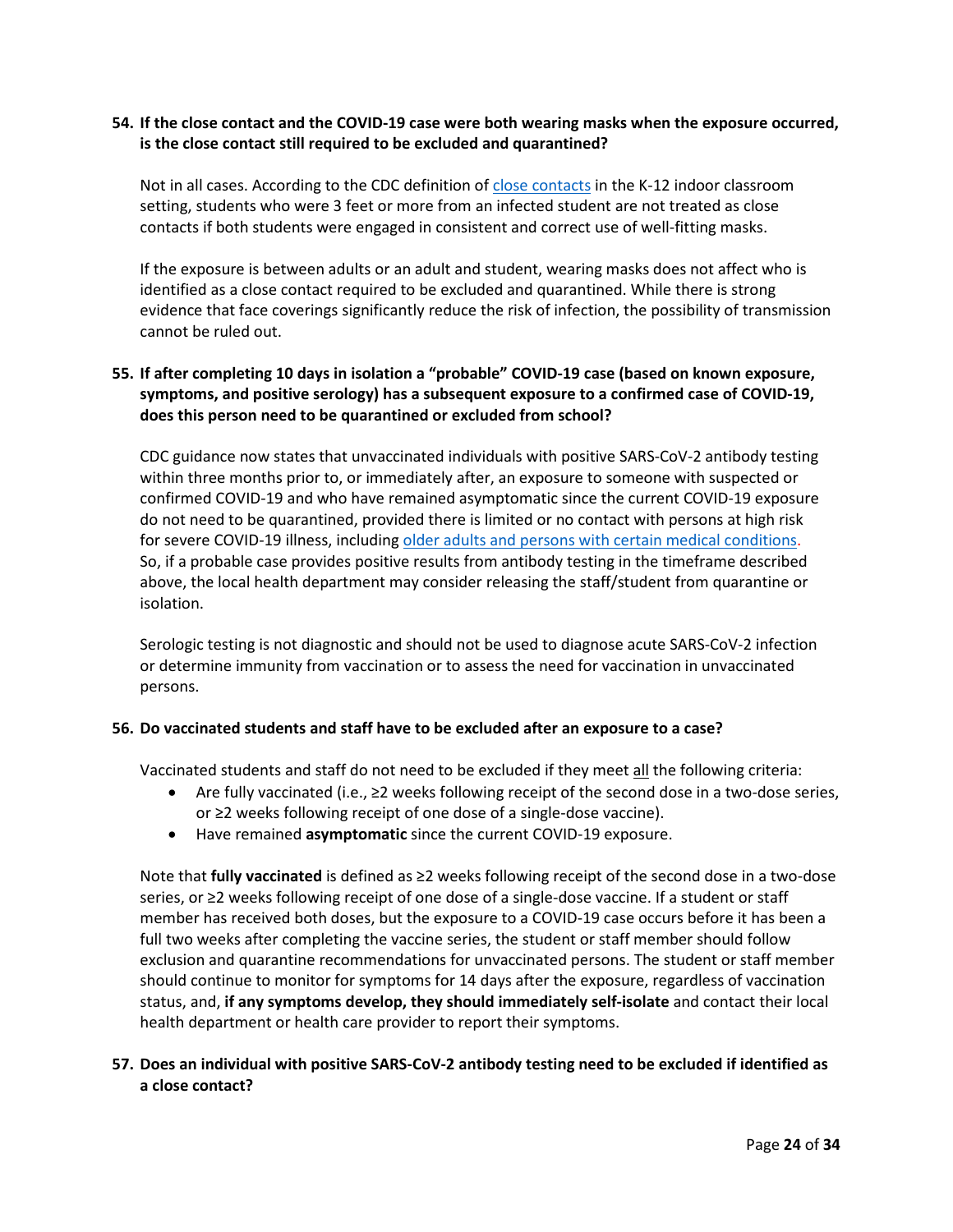Antibody testing **should not be promoted as a way to avoid exclusion.** The robustness and durability of immunity following natural infection remain unknown. Local health departments should make decisions on exclusion from school and isolation on a case-by-case basis using CDC/IDPH guidance and antibody testing should be used sparingly. For example, antibody testing may be used to exempt someone from e exclusion when the individual is documented as a probable case (i.e., has COVID-1[9](#page-24-4)-like symptoms and is epidemiologically linked<sup>9</sup> to a known case) and they never received a diagnostic test. Per [CDC guidance on serologic antibody testing,](https://www.cdc.gov/coronavirus/2019-ncov/lab/resources/antibody-tests-guidelines.html) unvaccinated persons who have tested antibody positive (with an FDA-authorized test) within three months before or immediately following an exposure to someone with suspected or confirmed COVID-19 and who have remained asymptomatic since the current COVID-19 exposure do not need to be excluded, provided there is limited or no contact with persons at high risk for severe COVID-19 illness. This includes [older adults and persons with certain medical conditions.](https://www.cdc.gov/coronavirus/2019-ncov/need-extra-precautions/index.html)

Serologic testing does not replace virologic testing and should not be used to establish the presence or absence of acute SARS-CoV-2 infection, nor should it be used to determine immunity after vaccination or to determine if vaccination is needed in an unvaccinated person.

# <span id="page-24-0"></span>**58. What tests are acceptable for returning to school (after Day 7)?**

Antigen testing can be used to release unvaccinated adult staff and students from when one of the early release options is implemented. CDC guidance states that a negative result from a SARS-CoV-2 diagnostic test is acceptable for returning to school if the person has also remained asymptomatic. When readily available and turn-around time is good, the gold-standard nucleic amplification testing, including RT-PCR, is preferred. For students using the 10-day release, IDPH recommends a negative RT-PCR as well. At-home antigen tests are not recommended for meeting criteria to return to school at this time; only testing administered by either school health staff or by laboratory personnel is acceptable.

# <span id="page-24-1"></span>**59. If a student or staff member is identified as a close contact to a person with COVID-19 and is excluded from school, are their household members and close contacts also required to be excluded?**

No. Contacts of a person who is a close contact to a COVID-19 case (i.e., contacts to contacts) do not need to be excluded or self-quarantine unless they develop symptoms or if the person identified as the close contact develops COVID-19. They should, however, monitor themselves closely for symptoms of COVID-19 and if they become symptomatic, self-isolate and seek medical evaluation/testing.

# <span id="page-24-2"></span>*Cleaning and Disinfection*

# <span id="page-24-3"></span>**60. What kind of cleaning and disinfection for schools is recommended?**

Schools should develop sanitation procedures per recommendations of the [CDC,](https://www.cdc.gov/coronavirus/2019-ncov/community/schools-childcare/clean-disinfect-hygiene.html) IDPH, and local health departments. In April 2021, the CDC issued a [scientific brief on SARS-CoV-2 and surface](https://www.cdc.gov/coronavirus/2019-ncov/more/science-and-research/surface-transmission.html)  [transmission for indoor environments](https://www.cdc.gov/coronavirus/2019-ncov/more/science-and-research/surface-transmission.html) that concluded:

<span id="page-24-4"></span><sup>&</sup>lt;sup>9</sup> A "case with an epidemiological link" is a case that has either been exposed to a confirmed case or has had the same exposure as a confirmed case.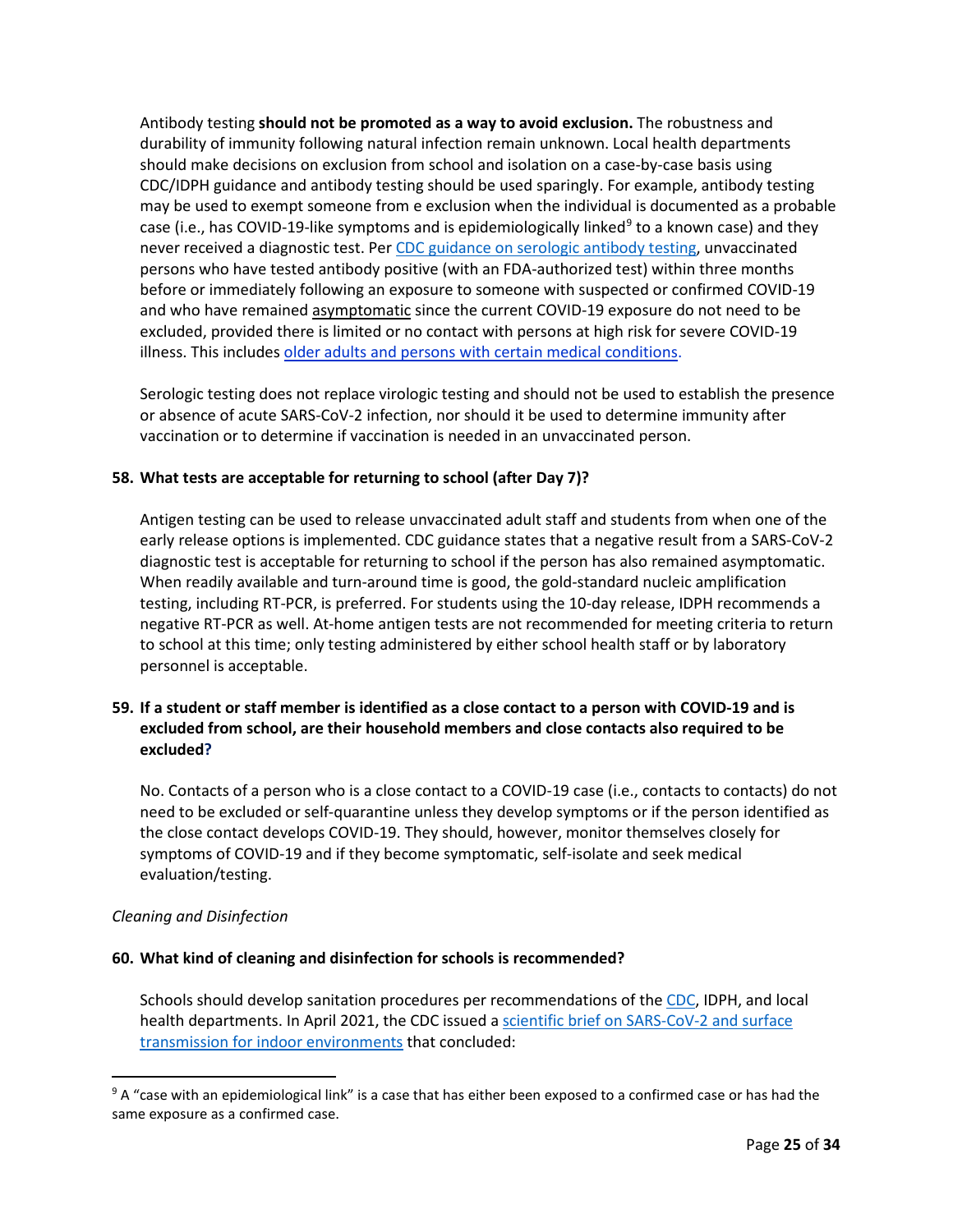*Routine cleaning performed effectively with soap or detergent, at least once per day, can substantially reduce virus levels on surfaces. When focused on high-touch surfaces, cleaning with soap or detergent should be enough to further reduce the relatively low transmission risk from fomites in situations when there has not been a suspected or confirmed case of COVID-19 indoors. In situations when there has been a suspected or confirmed case of COVID-19 indoors within the last 24 hours, the presence of infectious virus on surfaces is more likely and therefore high-touch surfaces should be disinfected.[10](#page-25-2)*

Clean with products containing soap or detergent to reduce germs on surfaces and objects that will remove contaminants and may weaken or damage some of the virus particles to decrease the risk of infection from surfaces. Clean high-touch surfaces and shared objects at least once a day. For more information on cleaning and disinfecting schools, see [Cleaning and Disinfecting Your Facility.](https://www.cdc.gov/coronavirus/2019-ncov/community/disinfecting-building-facility.html)

Clean more frequently and disinfect surfaces and objects if certain conditions apply:

- High transmission of COVID-19 in your community.
- Low number of people wearing masks or improper mask usage.
- Infrequent hand hygiene.
- The space is occupied by people at [increased risk for severe illness from COVID-19.](https://www.cdc.gov/coronavirus/2019-ncov/need-extra-precautions/people-with-medical-conditions.html)

If someone in your school is sick or someone who has COVID-19 has been in your school in the last 24 hours[, clean and disinfect](https://www.cdc.gov/coronavirus/2019-ncov/community/disinfecting-building-facility.html) the facility.

Ensure that [U.S. Environmental Protection Agency \(EPA\)-approved disinfectants](https://www.epa.gov/pesticide-registration/list-n-disinfectants-use-against-sars-cov-2) for use against COVID-19 are available to staff responsible for cleaning.

# <span id="page-25-0"></span>*Outbreak School Closure*

# <span id="page-25-1"></span>**61. What is the definition of an outbreak in pre-K-12 schools? (Updated 10/15/2021)**

CDC recommends that all states define school-associated outbreaks according to the standards established by the Council of State and Territorial Epidemiologists (CSTE):<sup>[11](#page-25-3)</sup> (A) "multiple cases comprising at least 10% of students, teachers, or staff within a specified core group" (e.g., extracurricular activity, cohort group, classroom, before/after school care, etc.) or (B) "at least three cases within a specified core group meeting criteria for a probable or confirmed school-associated COVID-19 case (laboratory-positive by PCR or antigen testing) with symptom onset or positive test within 14 calendar days of each other; who were not identified as close contacts of each other in another setting outside of the school setting (i.e., household); *and* that are epidemiologically linked<sup>2</sup> in the school setting or a school-sanctioned activity." As recommended by the CDC, IDPH is adopting

<span id="page-25-2"></span><sup>&</sup>lt;sup>10</sup> Santarpia, J. L., Rivera, D. N., Herrera, V. L., Morwitzer, M. J., Creager, H. M., Santarpia, G. W., Crown, K. K., Brett-Major, D. M., Schnaubelt, E. R., Broadhurst, M. J., & Lawler, J. V. (2020). Aerosol and surface contamination of SARS-CoV-2 observed in quarantine and isolation care. *Scientific Reports*, *10*(1), 1-8. <https://doi.org/10.1038/s41598-020-69286-3>

<span id="page-25-3"></span><sup>&</sup>lt;sup>11</sup> Council of State and Territorial Epidemiologists. (2021, August 6). Standardized COVID-19 K-12 school surveillance guidance for classification of clusters and outbreaks. Retrieved from [https://preparedness.cste.org/wp-content/uploads/2021/08/CSTE-Standardized-COVID-19-K-12-School-](https://preparedness.cste.org/wp-content/uploads/2021/08/CSTE-Standardized-COVID-19-K-12-School-Surveillance-Guidance-for-Classification-of-Clusters-and-Outbreaks.pdf)[Surveillance-Guidance-for-Classification-of-Clusters-and-Outbreaks.pdf](https://preparedness.cste.org/wp-content/uploads/2021/08/CSTE-Standardized-COVID-19-K-12-School-Surveillance-Guidance-for-Classification-of-Clusters-and-Outbreaks.pdf)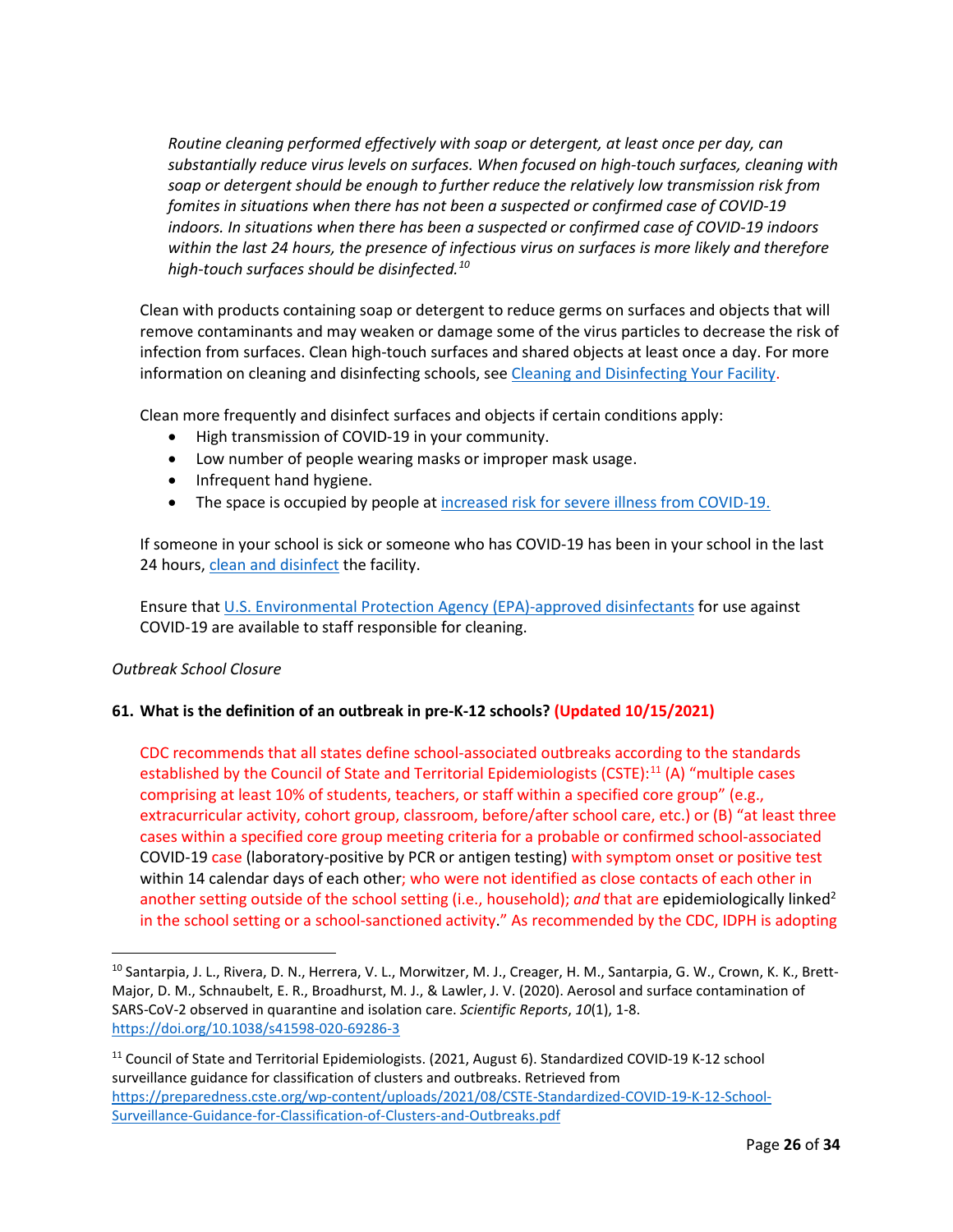the CSTE definition of school-associated outbreaks for K-12 settings and applying the standard to all school-based pre-K-12 settings. Schools should consult with their local health department (LHD) to determine if their circumstances and cases constitute a school-associated outbreak, using either of the definitions above as determined by the LHD. This would prompt an investigation by the LHD that may result in recommendations for testing and quarantining of students/staff in the affected classroom(s).

**Outbreak testing is strongly recommended** for schools in outbreak status. Implementation of outbreak testing should begin as soon as possible from the date the outbreak is declared and at least within three days. Schools should conduct twice weekly testing of all staff (regardless of vaccination status) and students in impacted classroom(s), grade(s), and extracurricular activities, or, depending on the circumstances, the entire student body, unless the LHD recommends otherwise. If a student is linked to an outbreak setting, but not a close contact, those students must be tested twice per week until the outbreak is over to continue participating in extracurricular activities, including sports. Testing should continue until the school has gone two incubation periods, or 28 days, without identifying any new cases. If testing is not already in place for screening, schools should make plans to deploy outbreak testing when needed. A listing of free testing sites is available at [https://dph.illinois.gov/testing.](https://dph.illinois.gov/testing) Additionally, SHIELD Illinois can be quickly deployed to a school setting by emailing Beth Heller, senior director of External Affairs for SHIELD, at [bheller@uillinois.edu.](mailto:bheller@uillinois.edu) Schools can also utilize BinaxNOW rapid antigen testing for outbreak response by emailing [dph.antigentesting@illinois.gov.](mailto:dph.antigentesting@illinois.gov)

# <span id="page-26-0"></span>**62. If there is a large outbreak of COVID-19 within a school, what are the recommendations for temporary school closure? (Updated 10/15/2021)**

Decisions for temporary closure of a school ("Adaptive Pause") will be made by school leaders in consultation with the local health department. This initial short-term closure allows time for the local health officials to gain a better understanding of the COVID-19 situation impacting the school. This also allows the local health officials to help the school determine appropriate next steps, including whether an extended closure is needed to stop or slow further spread of COVID-19. As stated above, these decisions should be made locally, in collaboration with local health officials who can help determine the level of transmission in the community, and in conformity with CDC guidance. Pursuant to the State Superintendent of Education's declaration on September 7, 2021, schools must provide remote learning during an Adaptive Pause.

# <span id="page-26-1"></span>**63. Are there alternative strategies to school closure during a large outbreak that may be considered or employed?**

In consultation with the local health department, a school may implement alternative strategies less drastic than closure. Options might include:

- Transitioning the classroom or grade where the outbreak is occurring to remote learning, especially where physical distancing is challenging (e.g., early childhood), .
- Suspending affected classes or closing playgrounds.
- Canceling non-essential activities and meetings.
- Keeping students in constant class groups or classrooms and moving teachers routinely between classes.
- Increasing spacing between students in classes.
- Shortening the school week.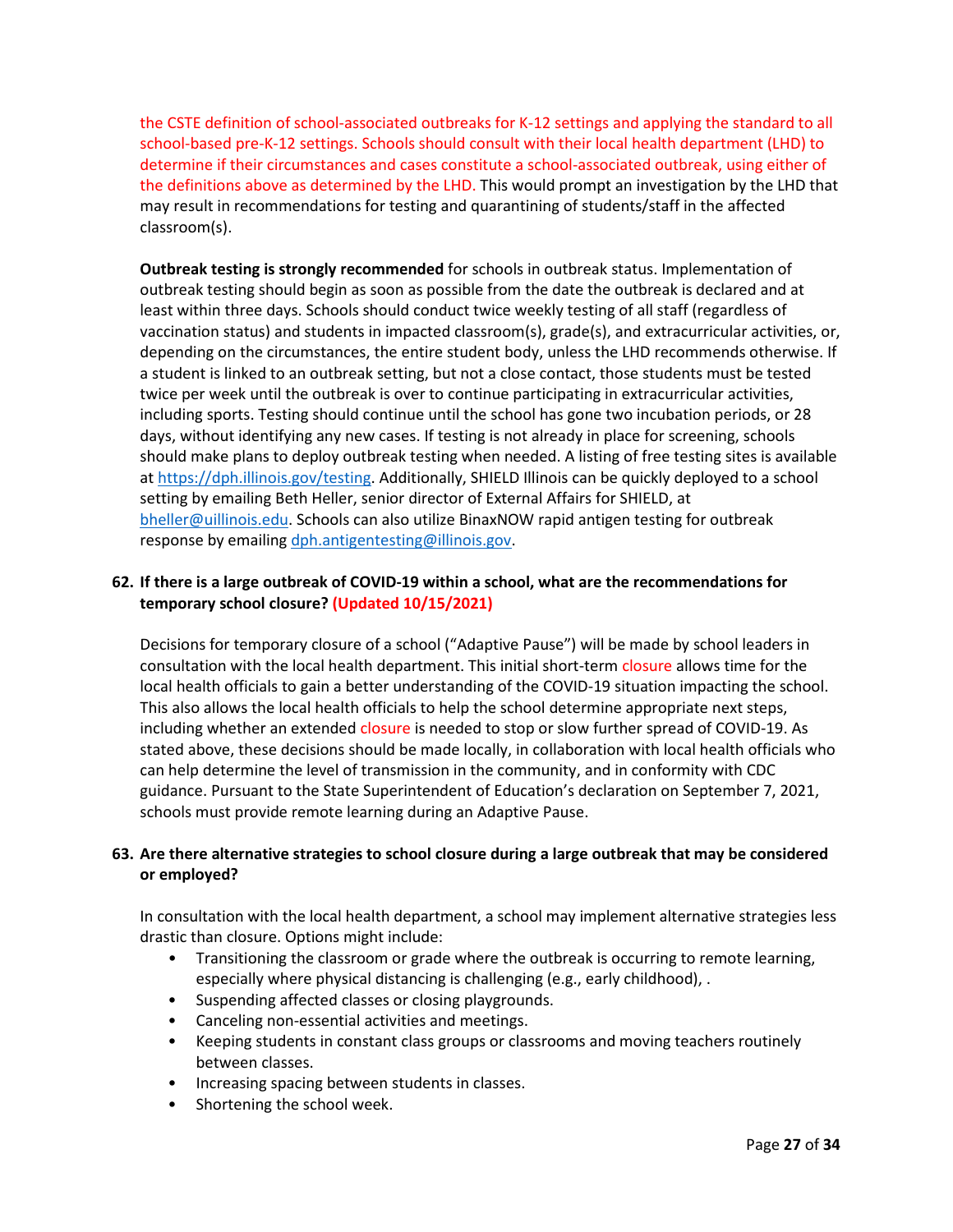• Staggering school start and lunch/break times across year groups or classes.

# <span id="page-27-0"></span>*Communication and Reporting*

# <span id="page-27-1"></span>**64. Are schools required to report information to the local health department including cases, type and onset of symptoms, number of exposed persons, etc.?**

Yes. Schools must report information needed for mitigating the spread of COVID-19 infection to the local health department for use in surveillance, contact tracing, and other public health activities. Schools must be aware of records and confidentiality laws pertaining to school student records, including exceptions to release of information in the event of an emergency, and requirements to notify parents and to create a record of emergency releases of information. (105 ILCS 10/6(a)(7); 23 Il. Admin. Code 375.60).

# <span id="page-27-2"></span>**65. Is there a template letter for schools to use when notifying parents/guardians, students, and staff of a case of COVID-19?**

Yes, a template letter can be found here: [https://www.isbe.net/\\_layouts/Download.aspx?SourceUrl=/Documents/Case-School-sample](https://www.isbe.net/_layouts/Download.aspx?SourceUrl=/Documents/Case-School-sample-letter.docx)[letter.docx.](https://www.isbe.net/_layouts/Download.aspx?SourceUrl=/Documents/Case-School-sample-letter.docx)

# <span id="page-27-3"></span>**66. Is it a Family Educational Rights and Privacy Act (FERPA) violation to notify the LHD/IDPH or staff and parents of a confirmed or probable case(s) in our school?**

No. A laboratory confirmed case of COVID-19 is reportable within three hours to the local health department per the **[Communicable Disease Code](ftp://www.ilga.gov/JCAR/AdminCode/077/07700690sections.html)**. Identifiable information on a student or staff member, including name and contact information, is reportable to IDPH or to the local public health authority for any notifiable disease or condition.

Schools must be aware of records and confidentiality laws pertaining to school student records, including exceptions to release of information in the event of an emergency, and requirements to notify parents and create a record of emergency releases of information. (105 ILCS 10/6(a)(7); 23 Il. Admin. Code 375.60).

# <span id="page-27-4"></span>**67. Does contact tracing violate the Health Insurance Portability and Accountability Act (HIPAA)?**

No. The HIPAA Privacy Rule allows for reporting by covered entities to public health agencies for the purpose of preventing the spread of infectious diseases. HIPAA recognizes the legitimate need for public health authorities, and others responsible for ensuring public health and safety, to have access to protected health information to carry out their public health mission.<sup>[12](#page-27-5)</sup> <sup>[13](#page-27-6)</sup> <sup>[14](#page-27-7)</sup> <sup>[15](#page-27-8)</sup>

<span id="page-27-5"></span><sup>12</sup> [https://www.hhs.gov/hipaa/for-professionals/special-topics/public](https://www.hhs.gov/hipaa/for-professionals/special-topics/public-health/index.html#:%7E:text=Background%20The%20HIPAA%20Privacy%20Rule%20recognizes%20the%20legitimate,information%20to%20carry%20out%20their%20public%20health%20mission)[health/index.html#:~:text=Background%20The%20HIPAA%20Privacy%20Rule%20recognizes%20the%20legitimate,](https://www.hhs.gov/hipaa/for-professionals/special-topics/public-health/index.html#:%7E:text=Background%20The%20HIPAA%20Privacy%20Rule%20recognizes%20the%20legitimate,information%20to%20carry%20out%20their%20public%20health%20mission) [information%20to%20carry%20out%20their%20public%20health%20mission](https://www.hhs.gov/hipaa/for-professionals/special-topics/public-health/index.html#:%7E:text=Background%20The%20HIPAA%20Privacy%20Rule%20recognizes%20the%20legitimate,information%20to%20carry%20out%20their%20public%20health%20mission)

<span id="page-27-6"></span><sup>13</sup> <https://www.hhs.gov/hipaa/for-professionals/special-topics/hipaa-covid19/index.html>

<span id="page-27-7"></span><sup>14</sup> <https://www.cdc.gov/coronavirus/2019-ncov/community/schools-childcare/k-12-guidance.html>

<span id="page-27-8"></span><sup>15</sup> [https://www.cdc.gov/coronavirus/2019-ncov/science/science-briefs/transmission\\_k\\_12\\_schools.html](https://www.cdc.gov/coronavirus/2019-ncov/science/science-briefs/transmission_k_12_schools.html)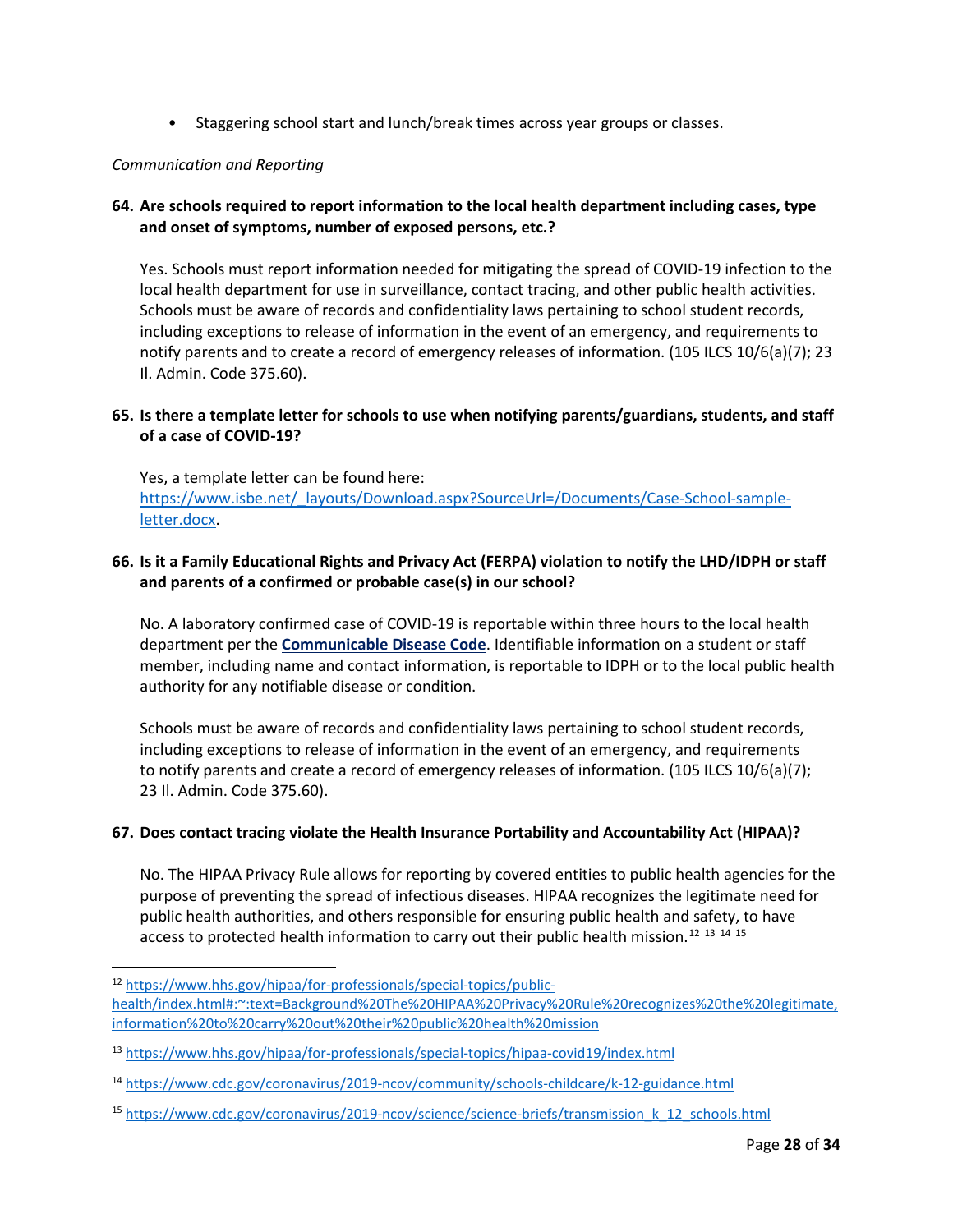# <span id="page-28-0"></span>**68. If we have a case of COVID-19 in a student at our school, what is our responsibility for notifying schools attended by siblings of the case?**

There is no need to notify a school attended by siblings of a sick individual. If the sick individual tests positive for COVID-19 or becomes a probable case, the local health department conducting contact tracing will place siblings in quarantine and facilitate parental notification to the school(s) attended by siblings of the case.

# <span id="page-28-1"></span>**69. Besides public health authorities, who should be notified of a case of COVID-19 at our school? Must we notify the entire district, or only the classroom or the building?**

Communication of a confirmed or probable case of COVID-19 to the district and to the school community should align with the school's policy for notification of cases of communicable diseases. The communication message should counter potentia[l stigma](https://www.cdc.gov/coronavirus/2019-ncov/daily-life-coping/reducing-stigma.html) and discrimination. It is critical to maintain confidentiality of the student or staff member as required by the Americans with Disabilities Act, the Family Education Rights and Privacy Act, and the Illinois School Student Records Act

#### <span id="page-28-2"></span>*Special Situations/Other Groups*

# <span id="page-28-3"></span>**70. Can the school nurse administer nebulizer treatments on campus?**

Where possible, nebulizer treatments should be scheduled to be administered at home or the student may switch to metered dose inhalers with spacers for use at school. Nebulizer treatments, if required to be administered at school, should be done in a separate room with only the school nurse and student present. Nebulizer treatments should be administered to only one student at a time. If a window or fan is available, open the window and vent the fan to blow out of the window. The person administering the treatment should wear personal protective equipment (PPE), including a fit-tested N95/KN95 respirator, a face shield or goggles, gown, and gloves. Hand hygiene (washing) should be performed before donning (putting on) and after doffing (removing) PPE. Upon completing the nebulizer treatment, the student should perform hand hygiene. The room should be left vacant for a period of time (suggested minimum of two hours) then thoroughly cleaned and disinfected. Consult with individual student health care providers, if applicable, and Individualized Education Program (IEP) (teams to determine the best modality to meet students' needs on an individualized basis). Appropriate consents must be obtained for communication with outside providers. Review IEPs, 504 Plans, asthma action plans, or Individualized Health Plans to determine if these plans will need to be amended or modified.

# <span id="page-28-4"></span>**71. Playing of some music instruments and singing are recognized as ways COVID-19 can be spread more easily by respiratory droplets. How can we prevent transmission in band or music classes?**

All persons playing instruments in orchestra, band, and general music settings, or singing, dancing, participating in color guard, or teaching must wear a washable or disposable, multi-layered face covering or mask while indoors. Individuals playing aerosol-producing wind instruments should pull down their mask, play the instrument (with a bell cover as necessary), then replace their mask over their nose and mouth. Face coverings should only be completely removed while outdoors when physical distance is maintained.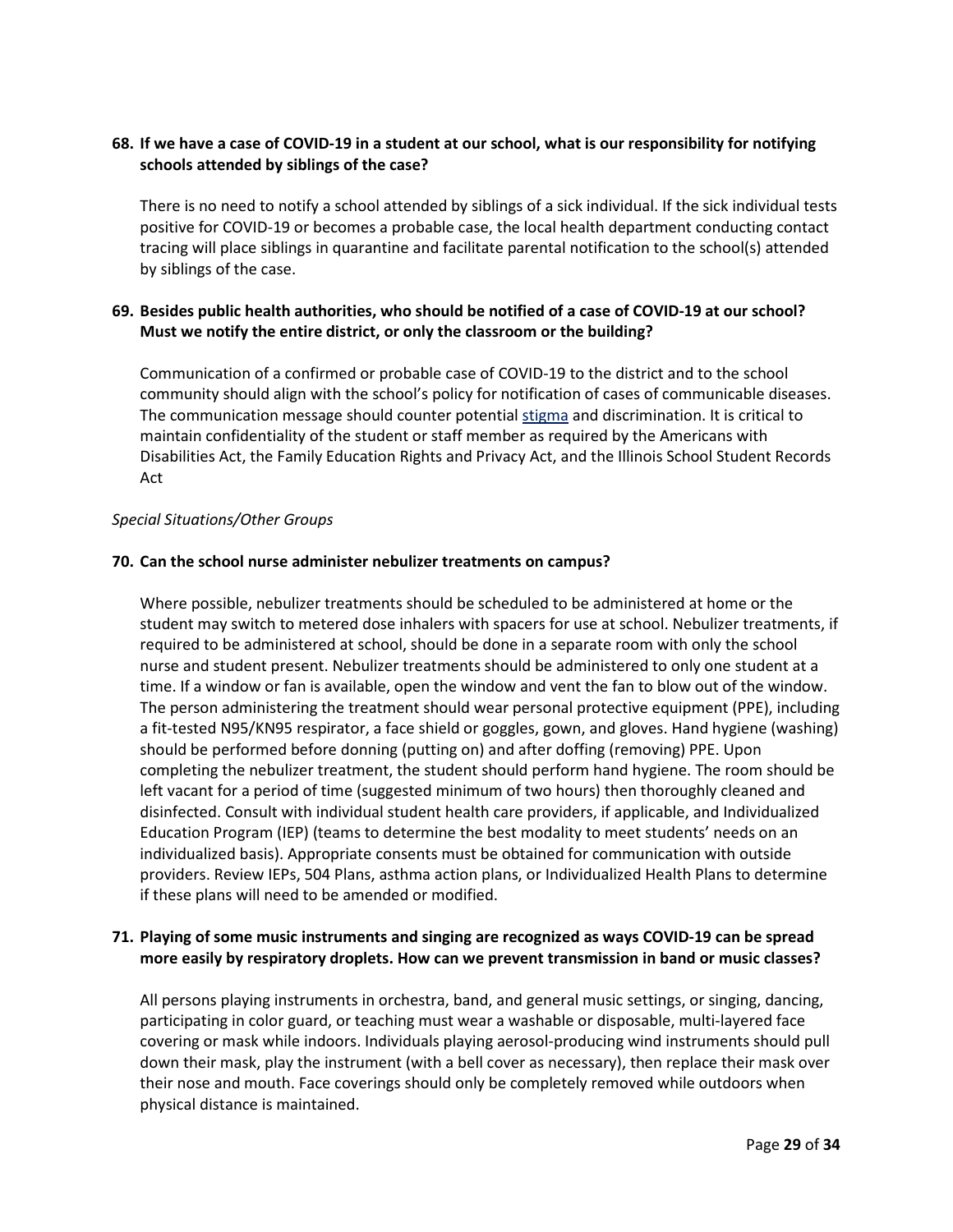When indoors, reduce the number of singers and performers in ensembles and encourage physical distance between different ensembles. A minimum 3-foot radius should be maintained between singers and/or instrumentalists, regardless of vaccination status. Duration should also be considered. A recent study found that limiting rehearsal times to 50 minutes or less significantly reduced the quantity and spread of aerosols among the individuals involved.<sup>[16](#page-29-2)</sup> When possible, music classes held indoors should occur in well-ventilated spaces and, if possible, with windows open. Additional guidance and technical resources for ventilation for acceptable indoor air quality is available from the [American Society of Heating, Refrigerating, and Air-conditioning Engineers.](https://www.ashrae.org/technical-resources/resources)

Whenever possible, hold music classes outside. Outdoor rehearsal is the safest option. When outdoors, masks and bell covers for instruments are not required. However, depending on local transmission rates, mitigation efforts, including masking, may be implemented.

For additional guidance on music classes, see [IDPH Interim COVID-19 Music Guidance.](https://www.dph.illinois.gov/covid19/community-guidance/music-guidance)

To facilitate safe participation in extracurricular activities with elevated risk for COVID-19 transmission, such as activities that involve singing, shouting, band, and exercise that could lead to increased exhalation, especially when conducted indoors, CDC recommends that schools implement screening testing for participants who are not fully vaccinated. According to the CDC, participants should test for COVID-19 at least weekly in areas with low or moderate transmission and at least twice per week in areas with substantial transmission. To protect in-person learning, CDC recommends that higher-risk extracurricular activities be virtual or canceled in areas of high community transmission, unless all participants are fully vaccinated. For additional information on CDC K-12 Screening Testing recommendations, see table 1 of the new [CDC Guidance for COVID-19](https://www.cdc.gov/coronavirus/2019-ncov/community/schools-childcare/k-12-guidance.html)  [Prevention in K-12 Schools.](https://www.cdc.gov/coronavirus/2019-ncov/community/schools-childcare/k-12-guidance.html)

# <span id="page-29-0"></span>**72. Occasionally, students share music, equipment, and even instruments. How do we manage these situations?**

Avoid sharing instruments. If instruments must be shared (e.g., drums), they should be cleaned and disinfected between students. [17](#page-29-3) [18](#page-29-4) Music reeds and mouthpieces should **not** be shared. Note that some instrument surfaces may be damaged by cleaning and disinfecting products. Contact your instrument dealer for guidance on disinfection and follow the manufacturer's instructions for cleaning. Discourage the sharing of music stands so that students do not inadvertently move closer to each other to see the music.

# <span id="page-29-1"></span>**73. If an athlete is diagnosed with COVID-19, is it up to the school to notify all other teams that the athlete has been in contact with?**

<span id="page-29-2"></span><sup>&</sup>lt;sup>16</sup> Weaver, J., Spede, M., Miller, S., & Srebric, J. (2021, July 9). International Coalition Performing Arts aerosol study: Updated guidelines. Retrieved from [https://nafme.org/international-coalition-performing-arts-aerosol](https://nafme.org/international-coalition-performing-arts-aerosol-study-updates-guidelines-for-music-education-classrooms/)[study-updates-guidelines-for-music-education-classrooms/](https://nafme.org/international-coalition-performing-arts-aerosol-study-updates-guidelines-for-music-education-classrooms/)

<span id="page-29-3"></span><sup>17</sup> <https://www.nfhs.org/articles/covid-19-instrument-cleaning-guidelines/>

<span id="page-29-4"></span><sup>&</sup>lt;sup>18</sup> <https://issma.net/covidresources.php> (Indiana guidance may vary from Illinois)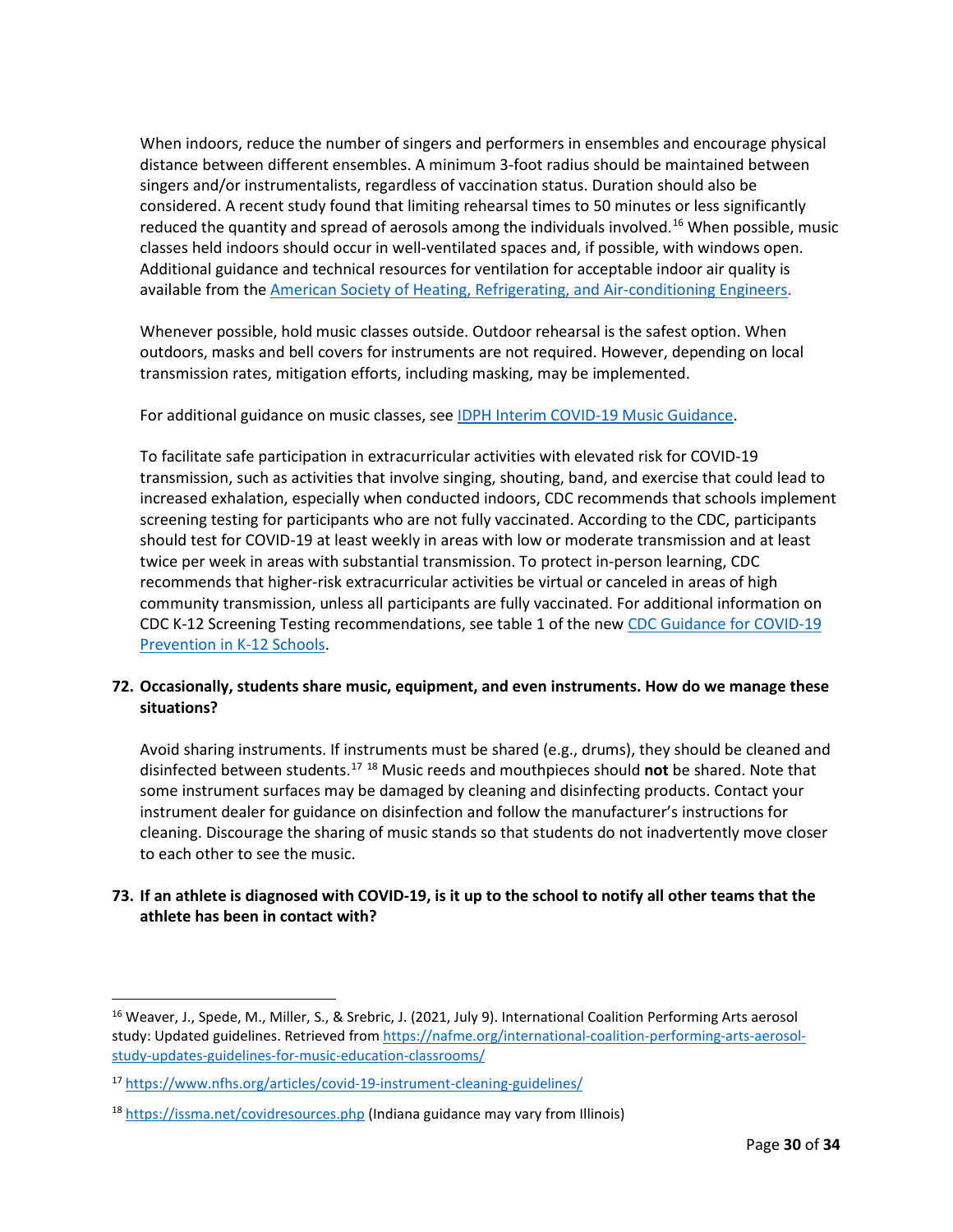Yes. The school should make generic notifications to other schools and teams with which the confirmed or probable COVID-19 athlete may have had contact without identifying the person's name. Provide minimal information to protect confidentiality, but enough for the school to respond as needed. The local health department can assist in making this notification.

# <span id="page-30-0"></span>**74. What is the role of the local health department in a situation involving an athlete diagnosed with COVID-19?**

The local health department (LHD) will conduct [contact tracing](https://www.cdc.gov/coronavirus/2019-ncov/php/open-america/contact-tracing-resources.html) to identify close contacts (including household, physical, and sport-related) to the case and place them in quarantine for the recommended period of time.

Pursuant t[o 77 Ill. Admin. Code 690.361,](https://ilga.gov/commission/jcar/admincode/077/077006900D03610R.html) schools must also conduct their own contact tracing in the school to determine if students or school personnel must be excluded from school, extracurricular events, or any other event organized by the school, regardless of whether an isolation or quarantine order has been issued by the LHD, as required by **Executive Order 2021-24**.

# <span id="page-30-1"></span>*Determining Prevention Strategies*

#### <span id="page-30-2"></span>**75. How should schools apply the CDC's recommended layered prevention strategies?**

In alignment with CDC guidance, the state of Illinois has issued an updated [Executive Order 2021-18](https://www.illinois.gov/government/executive-orders/executive-order.executive-order-number-18.2021.html) that requires that masks be worn indoors by all teachers, staff, students, and visitors to pre-K-12 schools, regardless of vaccination status. The state also requires all public and nonpublic schools to comply with contact tracing, in combination with isolation and quarantine, as directed by state and local public health departments.

Following the FDA's full [approval](https://www.fda.gov/news-events/press-announcements/fda-approves-first-covid-19-vaccine) to the Pfizer-BioNTech COVID-19 vaccine, this guidance has been updated in alignment wit[h Executive Order 2021-22,](https://www.illinois.gov/government/executive-orders/executive-order.executive-order-number-22.2021.html) implemented by 23 Ill. [Admin Code 6,](https://www.isbe.net/Documents/18389_23-6RG-E.pdf) which requires that all school personnel receive the COVID-19 vaccine or submit to at least weekly testing.

Further, effective September 17, 2021 with the issuance of [Executive Order 2021-24,](https://www.illinois.gov/government/executive-orders/executive-order.executive-order-number-24.2021.html) schools and school districts must exclude students and school personnel from school who are confirmed or probable cases of COVID-19, who are close contacts to a case, or who exhibit COVID-19 like symptoms.

Additionally, the following COVID-19 prevention strategies remain critical to protect students and community members who are not fully vaccinated, especially in areas of moderate to high community transmission levels.

- [Promoting vaccination among eligible students](https://www.cdc.gov/coronavirus/2019-ncov/community/colleges-universities/considerations.html#section1)
- [Physical distancing](https://www.cdc.gov/coronavirus/2019-ncov/community/schools-childcare/k-12-guidance.html#physical-distancing)
- [Screening testing to promptly identify cases, clusters, and outbreaks](https://www.cdc.gov/coronavirus/2019-ncov/community/schools-childcare/k-12-guidance.html#screening-testing)
- [Ventilation](https://www.cdc.gov/coronavirus/2019-ncov/community/ventilation.html)
- [Handwashing and respiratory etiquette](https://www.cdc.gov/coronavirus/2019-ncov/community/schools-childcare/k-12-guidance.html#handwashing)
- [Staying home when sick and getting tested](https://www.cdc.gov/coronavirus/2019-ncov/community/schools-childcare/k-12-guidance.html#staying-home)
- [Cleaning and disinfection](https://www.cdc.gov/coronavirus/2019-ncov/community/disinfecting-building-facility.html)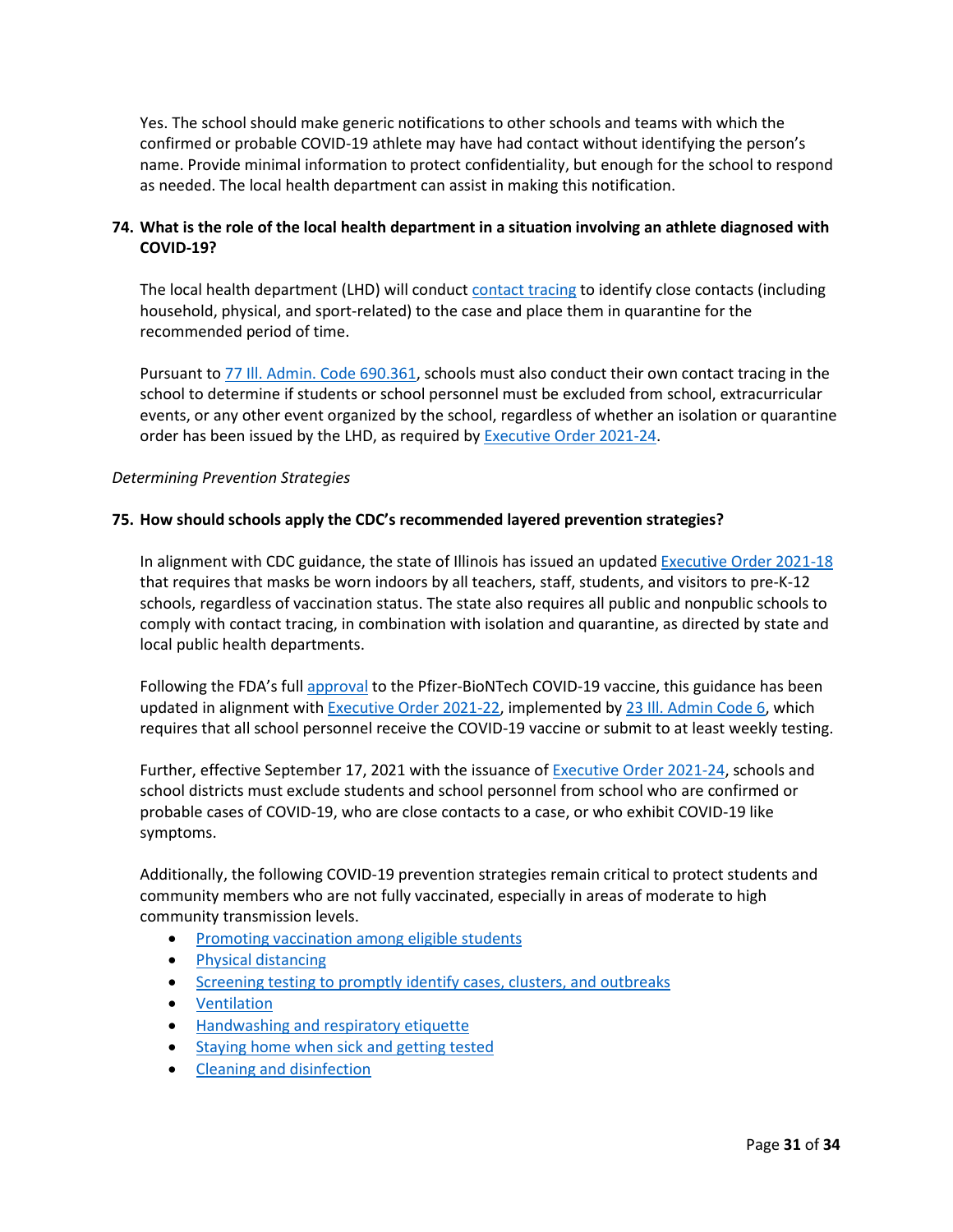According to th[e CDC,](https://www.cdc.gov/coronavirus/2019-ncov/vaccines/fully-vaccinated-guidance.html) children should return to full-time in-person learning with proper prevention strategies in place. Understanding that schools and communities can be differently situated, the updated K-12 guidance from the CDC stresses the importance of offering in-person learning, regardless of whether all of the prevention strategies can be implemented at a particular school. Schools should work with [local public health officials](https://www.cdc.gov/publichealthgateway/healthdirectories/index.html) to determine which prevention strategies are needed in addition to the required strategies by evaluating loca[l levels of community transmission](https://covid.cdc.gov/covid-data-tracker/#county-view) (i.e., low, moderate, substantial, or high; se[e Question 77](#page-32-0) below) and local [vaccine coverage](https://covid.cdc.gov/covid-data-tracker/#vaccinations-county-view) (see [Question 78](#page-32-1) below). [School metrics,](https://www.dph.illinois.gov/countyschool) including county-level case rates and community vaccination rates, can be found on IDPH's website.

The [CDC K-12 schools guidance](https://www.cdc.gov/coronavirus/2019-ncov/community/schools-childcare/k-12-guidance.html) references an array of prevention strategies in the context of keeping students and staff safe: "Schools will have a mixed population of both people who are fully vaccinated and people who are not fully vaccinated. Elementary schools primarily serve children under 12 years of age who are not eligible for the COVID-19 vaccine at this time. Other schools (e.g., middle schools, K-8 schools) may also have students who are not yet eligible for COVID-19 vaccination. These variations require K-12 administrators to make decisions about the use of COVID-19 prevention strategies in their schools to protect people who are not fully vaccinated."

If school administrators, in consultation with local public health officials, decide to remove any of the recommended rather than required prevention strategies for their school based on local conditions, they should remove them one at a time and monitor closely (with adequate testing through the school and/or community) for any increases in COVID-19 cases. Required prevention strategies may not be removed at any time. (Review IDPH answers to FAQs on COVID-19 testing in [schools](https://www.isbe.net/Documents/COVID-Testing-Schools-FAQ.pdf) for more information.) Schools should communicate their strategies and any changes in plans to teachers, staff, families, and directly to older students, using accessible materials and communication channels, in a language and at a literacy level that teachers, staff, students, and families understand.

Here are educational examples to assist schools in determining how to use prevention strategies to protect students and staff, as informed by local public health conditions:

- A school in a community with substantial (50-99 new cases per 100,000 population in the last seven days) or high transmission (≥100 new cases per 100,000 population in the last seven days), with low teacher, staff, or student vaccination coverage (e.g., <30% of eligible population is fully vaccinated), and **with** a screening testing program in place may need to lessen physical distancing to ensure all students can access in-person learning.
- A school in a community with substantial or high transmission, with a low teacher, staff, or student vaccination rate, and **without** a student screening testing program should continue to maximize physical distancing and, in communities with high transmission, discontinue sports that involve sustained close contacts with others, unless all participants are fully vaccinated, as recommended by CDC.
- A school in a community with moderate transmission (10-49 new cases per 100,000 population in the last seven days), with moderate vaccination coverage (e.g., 40-60% of eligible population is fully vaccinated), and **with** a screening testing program in place could decide to suspend screening testing for the general student body but will continue screening for unvaccinated staff and students involved in higher-risk extracurricular activities until vaccine coverage increases or transmission decreases or both.
- A school in a community with low transmission (<10 new cases per 100,000 population in the last seven days) and a high vaccination rate (e.g., ≥70% of eligible population is fully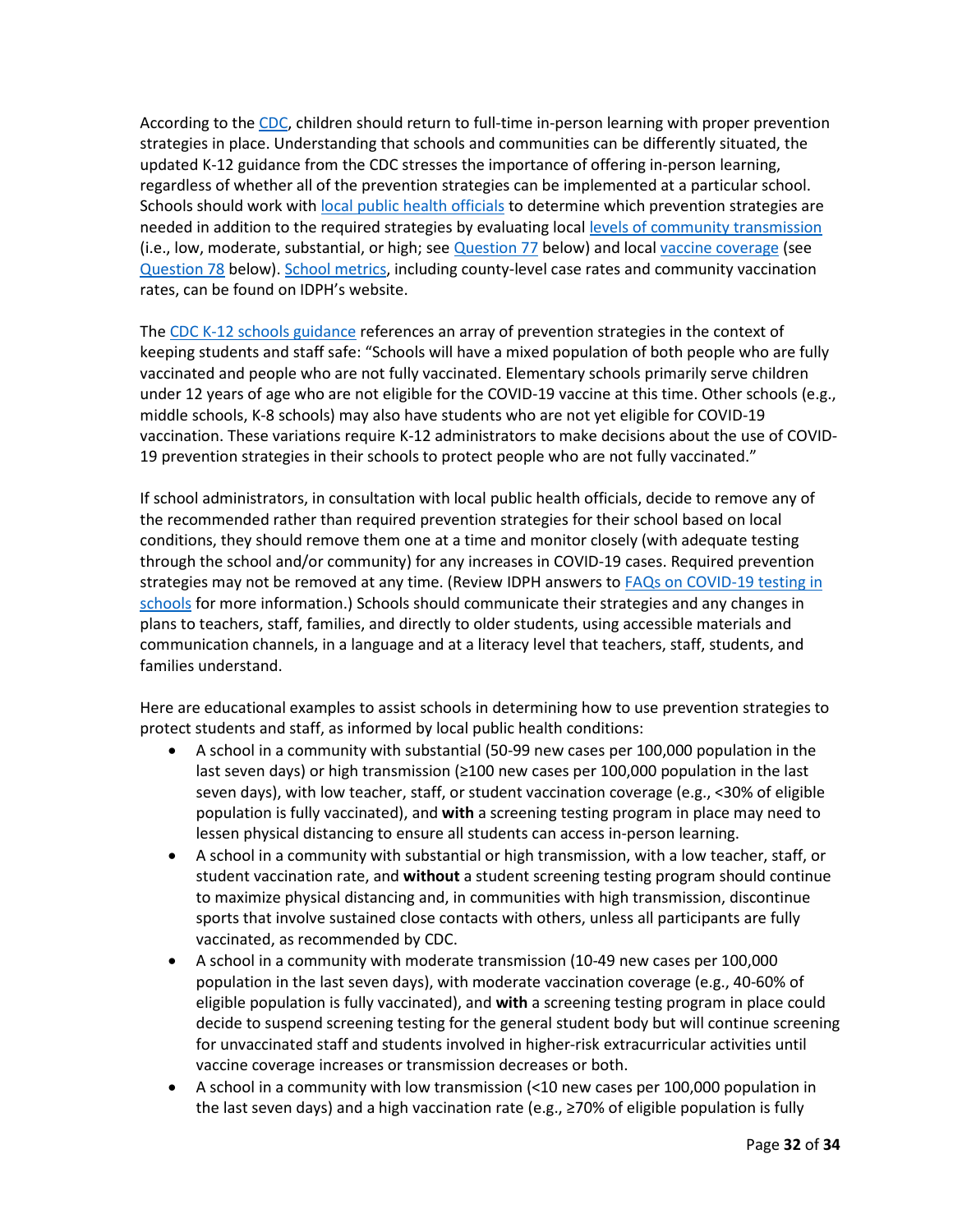vaccinated) could consider no longer requiring physical distancing or suspending screening testing for students.

The considerations listed above are intended to serve as examples of how school administrators may use information about local public health conditions to inform decision-making. They are not intended to serve as a definitive state-recommended framework to determine how to adjust mitigation strategies.

# <span id="page-32-0"></span>**76. How can schools determine what level of transmission is occurring in their community?**

Schools can review data from the [CDC](https://covid.cdc.gov/covid-data-tracker/#county-view) o[r IDPH](https://www.dph.illinois.gov/countyschool) to find recent information on the number of new COVID-19 cases per 100,000 population in the previous week. CDC defines community transmission as low, moderate, substantial, or high as follows:

|                                                              | Low                 | <b>Moderate</b>     | <b>Substantial</b>  | <b>High</b>         |
|--------------------------------------------------------------|---------------------|---------------------|---------------------|---------------------|
|                                                              | <b>Transmission</b> | <b>Transmission</b> | <b>Transmission</b> | <b>Transmission</b> |
|                                                              | (blue)              | (yellow)            | (orange)            | (red)               |
| Total new cases per<br>100,000 persons in the<br>past 7 days | $0-9.99$            | 10-49.99            | 50-99.99            | $\geq 100$          |

Schools should contact thei[r local health department](https://www.dph.illinois.gov/contact-us/idph-regional-health-departments) for more information and guidance to assess local public health conditions.

#### <span id="page-32-1"></span>**77. How can schools determine vaccine coverage in their community?**

Schools can review data from the [CDC](https://covid.cdc.gov/covid-data-tracker/#vaccinations-county-view) o[r IDPH](https://www.dph.illinois.gov/covid19/vaccinedata?county=Illinois) to find recent information on the number and proportion of residents in their community who are fully vaccinated against COVID-19. CDC data reporting shows county-level vaccine coverage data according to the following tiers: 0-29.9%, 30- 39.9%, 40-49.9%, 50-69.9%, and 70%+.

Schools should contact thei[r local health department](https://www.dph.illinois.gov/contact-us/idph-regional-health-departments) for more information and guidance to assess local public health conditions.

#### <span id="page-32-2"></span>**78. What are the CDC's requirements for school buses and other school-related transportation?**

School bus drivers and monitors are school personnel and are therefore subject to the vaccination or testing requirements of [Executive Order 2021-22](https://www.illinois.gov/government/executive-orders/executive-order.executive-order-number-22.2021.html) an[d 23 Ill. Admin. Code 6.](https://www.isbe.net/Documents/18389_23-6RG-E.pdf)

Further, the CDC issued an [Order,](https://www.cdc.gov/quarantine/masks/mask-travel-guidance.html) effective as of February 2, 2021, that requires all individuals to wear a mask on public transportation to prevent the spread of the virus that causes COVID-19. The [CDC's order](https://www.cdc.gov/quarantine/masks/mask-travel-guidance.html) applies to all public transportation conveyances, including school buses. In addition to consistent and correct universal indoor mask use in all pre-K-12 schools, as required by **Executive** [Order 2021-18,](https://www.illinois.gov/government/executive-orders/executive-order.executive-order-number-18.2021.html) passengers and drivers **must** wear a mask on school buses, including on buses operated by public and nonpublic school systems, subject to the exclusions and exemptions in CDC's order.